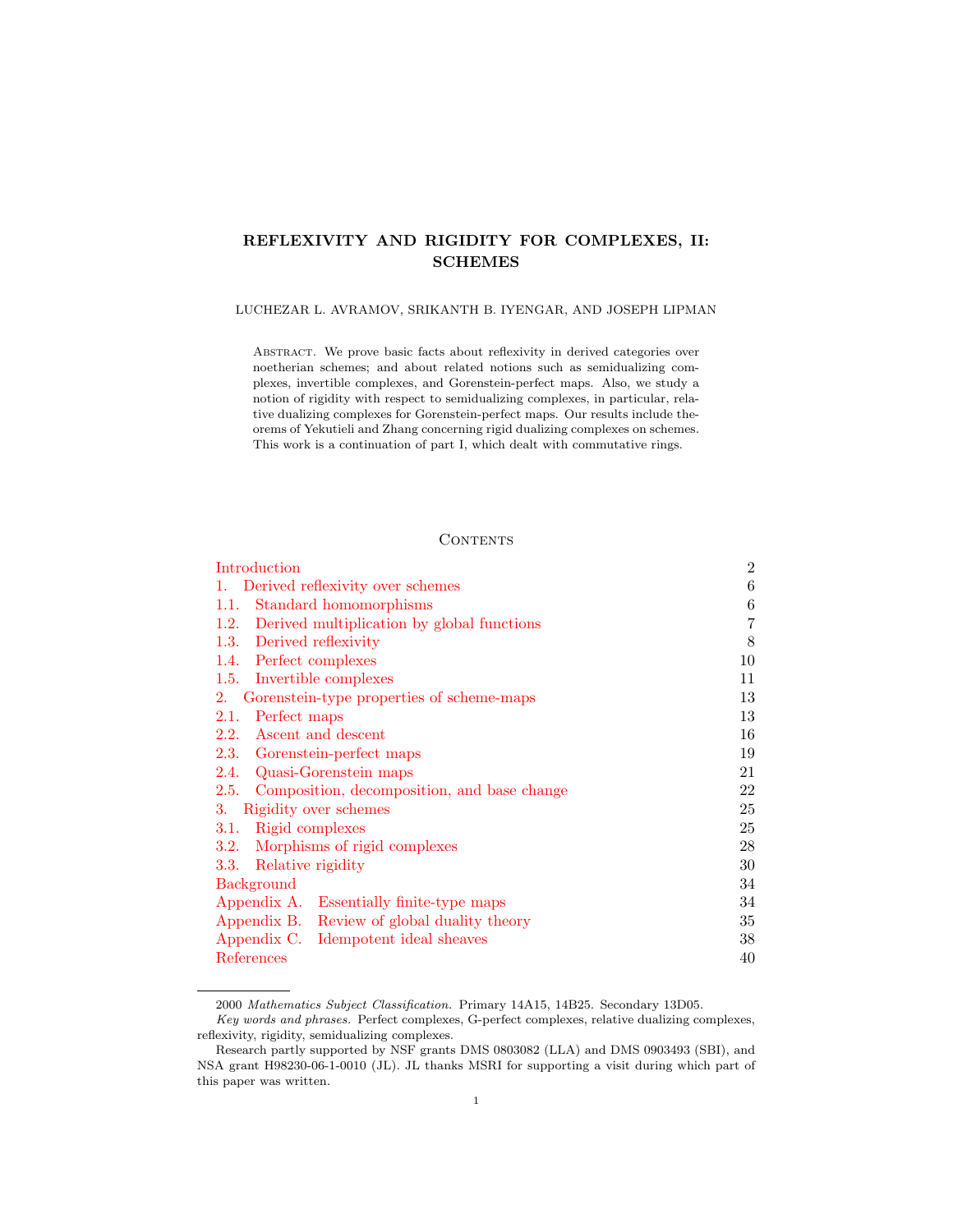#### **INTRODUCTION**

<span id="page-1-0"></span>This paper is concerned with properties of complexes over noetherian schemes, that play important roles in duality theory. Some such properties, like (derived) reflexivity, have been an integral part of the theory since its inception; others, like rigidity, appeared only recently. Our main results reveal new aspects of such concepts and establish novel links between them.

Similar questions over commutative rings were examined in [\[5\]](#page-39-1). Additional topics treated there are semidualizing complexes, complexes of finite Gorenstein dimension, perfect complexes, invertible complexes, and rigidity with respect to semidualizing complexes, as well as versions of these notions relative to essentiallyfinite-type ring-homomorphisms that have finite flat dimension or, more generally, finite Gorenstein dimension. In this sequel we globalize such considerations, that is, extend them to the context of schemes.

This work is a substantial application of Grothendieck duality theory, seen as the study of a twisted inverse image pseudofunctor (−) ! defined on appropriate categories of schemes. Duality theory provides interpretations of the local facts, a technology to globalize them, and suggestions for further directions of development.

To place our work in context, we review two methods for proving existence of  $(-)$ <sup>!</sup> for noetherian schemes and separated scheme-maps of finite type. The original approach of Grothendieck involves the construction of a 'coherent family' of dualizing complexes; details are presented in  $[14]$  and revised in  $[9]$ . An alternative method, based on Nagata compactifications and sketched in [\[11\]](#page-39-3) and [\[22\]](#page-40-1), is developed in [\[18\]](#page-40-2). Recent extensions of these approaches to maps essentially of finite type provide a principal object of this study—the concept of rigidity—and one of our main tools.

Indeed, rigid dualizing complexes over rings, introduced by Van den Bergh [\[21\]](#page-40-3) in the context of non-commutative algebraic geometry, are used by Yekutieli and Zhang [\[24,](#page-40-4) [25\]](#page-40-5) in an ongoing project aiming to simplify Grothendieck's construction of (−) ! , and extend it to schemes essentially of finite type over a regular ring of finite Krull dimension. On the other hand, Nayak [\[20\]](#page-40-6) proved an analog of Nagata's compactification theorem and extended the pseudofunctor  $(-)^{!}$  to the category of all noetherian schemes and their separated maps essentially of finite type. We work in this category.

Next we describe in some detail the notions and results of the paper. Comparison with earlier work is postponed until the end of this Introduction.

All schemes are assumed to be noetherian; all scheme-maps are assumed to be essentially of finite type and separated. Let X be a scheme,  $D(X)$  the derived category of the category of  $\mathcal{O}_X$ -modules, and  $D_c^{\mathsf{b}}(X) \subset D(X)$  the full subcategory whose objects are the complexes with coherent homology that vanishes in all but finitely many degrees.

For F and A in  $D(X)$ , we say that F is derived A-reflexive if both F and  $R\mathcal{H}om_X(F, A)$  are in  $D_c^b(X)$ , and if the canonical  $D(X)$ -map is an isomorphism

$$
F \stackrel{\sim}{\longrightarrow} \mathsf{R}\mathcal{H}om_X(\mathsf{R}\mathcal{H}om_X(F,A),A).
$$

When  $\mathcal{O}_X$  itself is derived A-reflexive the complex A is said to be *semidualizing*. (The classical notion of dualizing complex includes the additional requirement that A be isomorphic, in  $D(X)$ , to a bounded complex of injective sheaves.)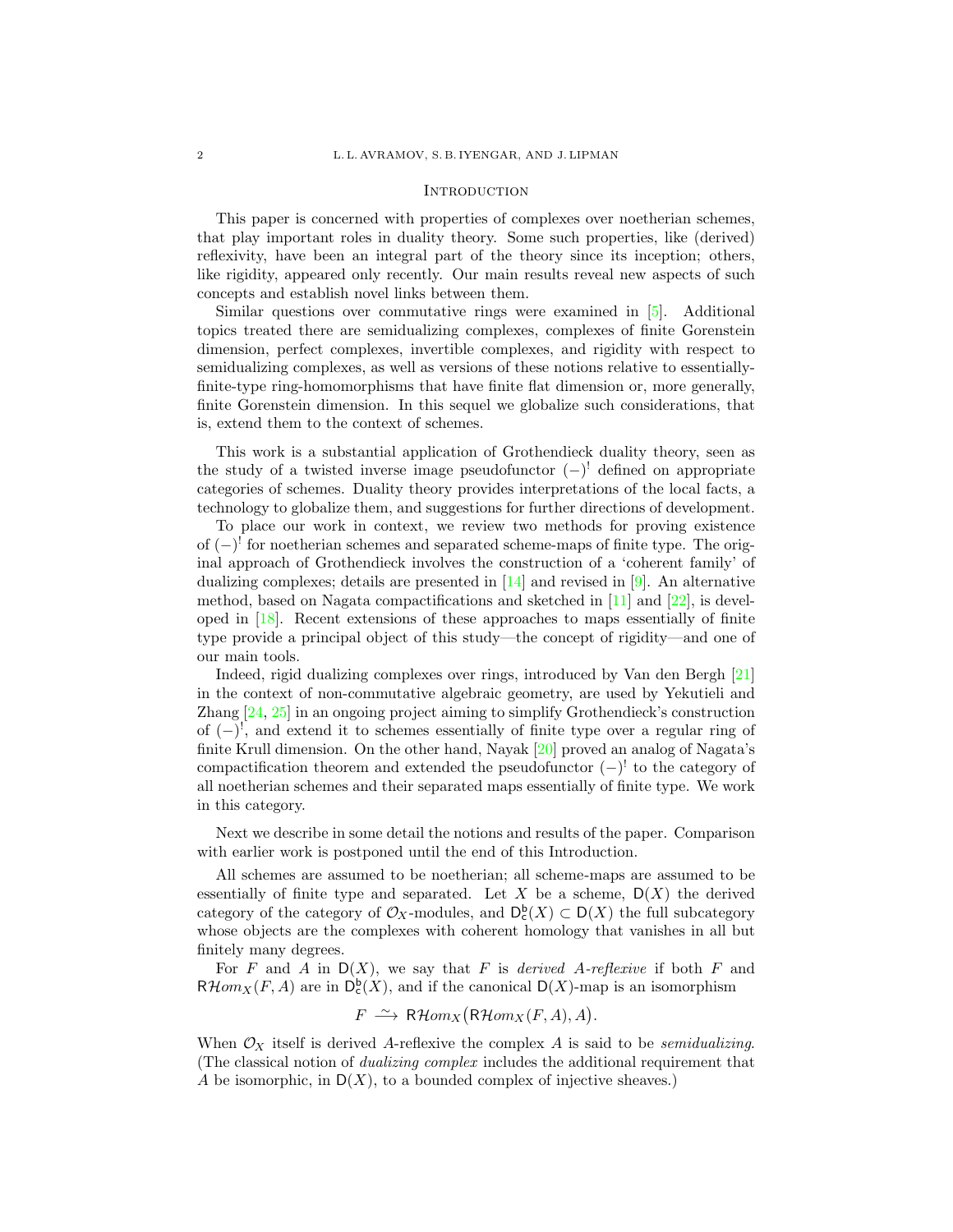In Chapter 1 we prove basic results about semidualizing complexes in  $D(X)$ , and examine their interplay with perfect complexes, that is, complexes  $F \in D_c^{\mathsf{b}}(X)$ such that for every  $x \in X$  the stalk  $F_x$  is isomorphic in  $\mathsf{D}(\mathcal{O}_{X,x})$  to a bounded complex of flat  $\mathcal{O}_{X,x}$ -modules (or equivalently, such that F is isomorphic in  $D(X)$ to a bounded complex of flat  $\mathcal{O}_X$ -modules).

In Chapter 2 we explore conditions on a scheme-map  $f: X \to Y$  that allow for the transfer of properties, such as reflexivity, along standard functors  $D(Y) \to D(X)$ . These basic global notions turn out to be local, not only in the Zariski topology but also in the flat topology; that is, we find that they behave rather well under faithfully flat maps. (This opens the way to examination of more general sites, not undertaken here.)

One such condition involves the notion of *perfection relative to f*, defined for F in  $D_c^b(X)$  by replacing  $\mathcal{O}_{X,x}$  with  $\mathcal{O}_{Y,f(x)}$  in the definition of perfection. If this condition holds with  $F = \mathcal{O}_X$ , then f is said to be perfect (aka finite flat dimension, or finite tor-dimension). Flat maps are classical examples.

As a sample of results concerning ascent and descent along perfect maps, we quote from Theorem [2.2.5](#page-17-0) and Corollary [2.2.6:](#page-17-1)

# **Theorem 1.** Let  $f: X \to Y$  be a perfect map and B a complex in  $D_c^+(Y)$ .

If  $M \in D(Y)$  is derived B-reflexive, then the complex  $\mathsf{L} f^*M$  in  $D(X)$  is both derived  $Lf^*B$ -reflexive and derived  $f^!B$ -reflexive. For  $M = \mathcal{O}_Y$  this says that if B is semidualizing then so are  $Lf^*B$  and  $f^!B$ .

For each of these four statements, the converse holds if M and B are in  $D_c^b(Y)$ , and f is faithfully flat, or f is perfect, proper and surjective.

The perfection of f can be recognized by its *relative dualizing complex*,  $f^{!}\mathcal{O}_Y$ . Indeed, f is perfect if and only if  $f' \mathcal{O}_Y$  is relatively perfect. Furthermore, if f is perfect, then every perfect complex in  $D(X)$  is derived  $f^{!}\mathcal{O}_Y$ -reflexive.

In particular, when f is perfect the complex  $f^{!}\mathcal{O}_Y$  is semidualizing. We take this condition as the definition of G-perfect maps. (Here G stands for Gorenstein.) In the affine case, these are just maps of finite G-dimension (see Example [2.3.6\)](#page-19-0). They form a class significantly larger than that of perfect maps. For instance, when the scheme Y is Gorenstein every scheme map  $X \to Y$  is G-perfect. In §[2.3,](#page-18-0) we prove some basic properties of such maps, and, more generally, of  $\mathcal{O}_X$ -complexes that are derived  $f^! \mathcal{O}_Y$ -reflexive. For such complexes, called *G-perfect relative to f*, there exist nice dualities with respect to the relative dualizing complex (see Corollary [2.3.12\)](#page-20-1).

Quasi-Gorenstein maps are defined by the condition that  $f^! \mathcal{O}_Y$  is perfect. A very special case has been extensively studied: a flat map is quasi-Gorenstein if and only if all its fibers are Gorenstein schemes. On the other hand, every map of Gorenstein schemes is quasi-Gorenstein. Every quasi-Gorenstein map is G-perfect.

The conditions of relative perfection and G-perfection interact in many pleasing ways with composition and base change of scheme-maps, as explicated mainly in §[2.5.](#page-21-0) Included there are a number of additional results about ascent and descent along perfect maps. Application to the case of structure sheaves produces facts, such as the following—all taken from §[2.5,](#page-21-0) about the behavior of perfect, of G-perfect and of quasi-Gorenstein maps.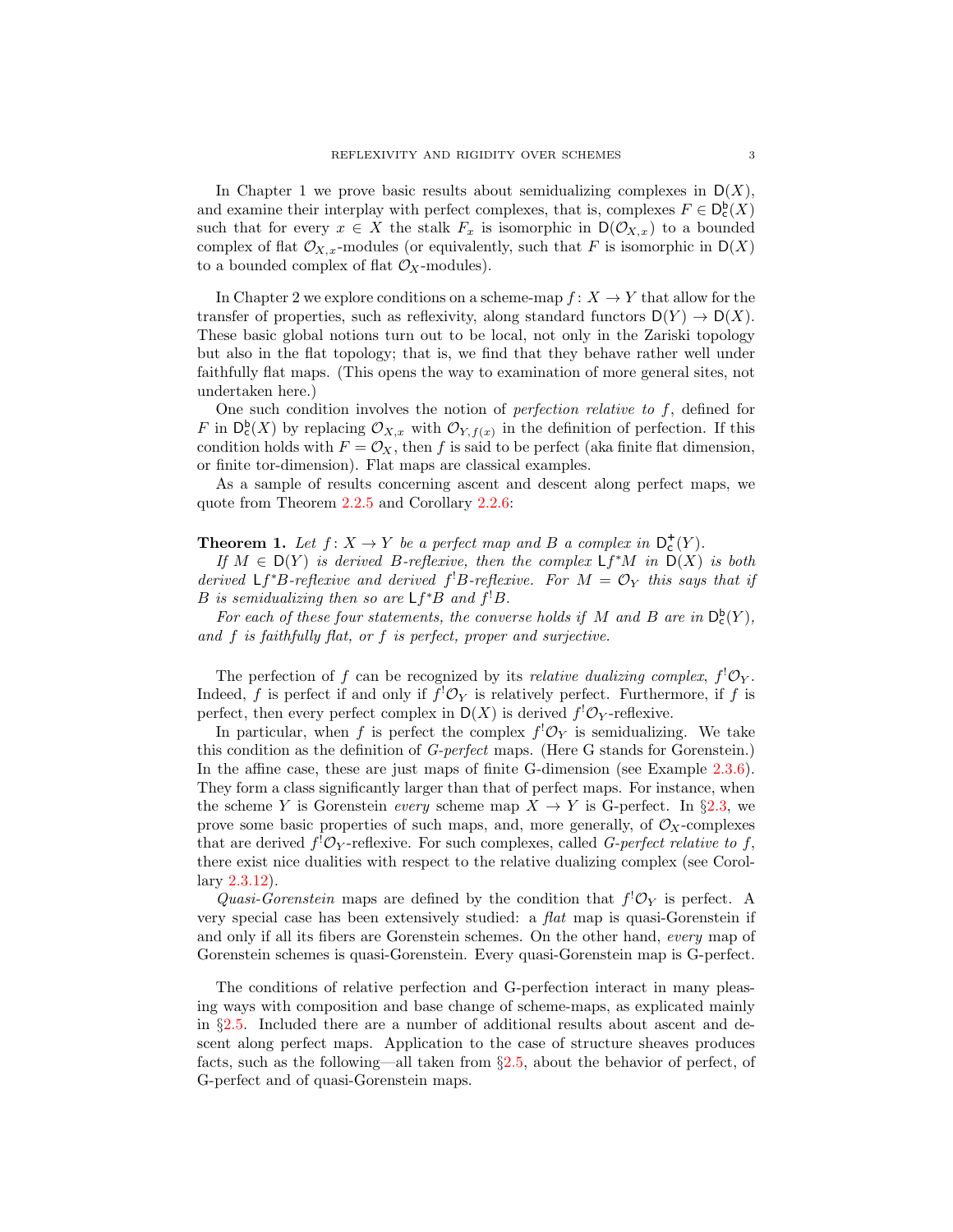**Theorem 2.** Let  $Z \stackrel{g}{\rightarrow} X \stackrel{f}{\rightarrow} Y$  be scheme-maps, with g perfect.

(i) If  $f$  is perfect (resp. G-perfect) then so is  $fg$ . The converse holds if  $g$  is faithfully flat.

(ii) Suppose that  $fg$  is quasi-Gorenstein. Then so is  $g$ ; and if  $g$  is faithfully flat, then also f is quasi-Gorenstein.

**Theorem 3.** Let  $Z \stackrel{g}{\rightarrow} X \stackrel{f}{\rightarrow} Y$  be scheme-maps, with f quasi-Gorenstein.

The composition fq is G-perfect if and only if so is q.

Also, if g is quasi-Gorenstein then so is fg.

**Theorem 4.** Let there be given a fiber square, with u flat:



(i) If  $f$  is G-perfect then so is h. The converse holds if u is faithfully flat. (ii) If  $f$  is quasi-Gorenstein then so is  $h$ . The converse holds if  $u$  is faithfully flat.

In Chapter 3 we define *rigidity* with respect to an arbitrary semidualizing complex  $A \in D(X)$ . An A-rigid structure on F in  $D_{c}^{b}(X)$  is a  $D(X)$ -isomorphism

 $\rho: F \longrightarrow \mathsf{R}\mathcal{H}om_X(\mathsf{R}\mathcal{H}om_X(F,A), F).$ 

We say that  $(F, \rho)$  is an A-rigid pair;  $F \in D_c^b(X)$  is an A-rigid complex if such an isomorphism  $\rho$  exists. Morphisms of rigid pairs are defined in the obvious way.

In Theorem [3.1.7](#page-25-0) we establish the basic fact about rigid pairs:

<span id="page-3-0"></span>**Theorem 5.** Let A be a semidualizing complex in  $D(X)$ .

For each quasi-coherent  $\mathcal{O}_X$ -ideal I such that  $I^2 = I$ , there exists a canonical A-rigid structure on IA; and every A-rigid pair is uniquely isomorphic in  $D(X)$  to such an IA along with its canonical structure.

The theorem validates the term 'rigid', as it implies that the only automorphism of a rigid pair is the identity. It also shows that isomorphism classes of A-rigid complexes correspond bijectively to the open-and-closed subsets of X. A more precise description—in terms of those subsets—of the skeleton of the category of rigid pairs appears in Theorem [3.2.6.](#page-28-0)

In the derived category, gluing over open coverings is usually not possible; but it is for idempotent ideals (Proposition [C.8\)](#page-39-4). Consequently the uniqueness expressed by Theorem [5](#page-3-0) leads to gluing for rigid pairs, in the following strong sense:

<span id="page-3-1"></span>**Theorem 6.** For any open cover  $(U_\alpha)$  of X and family  $(F_\alpha, \rho_\alpha)$  of  $A|_{U_\alpha}$ -rigid pairs such that for all  $\alpha$ ,  $\alpha'$  the restrictions of  $(F_{\alpha}, \rho_{\alpha})$  and  $(F_{\alpha'}, \rho_{\alpha'})$  to  $U_{\alpha} \cap U_{\alpha'}$ are isomorphic, there is a unique (up to unique isomorphism) A-rigid pair  $(F, \rho)$ , such that for each  $\alpha$ ,  $(F, \rho)|_{U_{\alpha}} \simeq (F_{\alpha}, \rho_{\alpha}).$ 

This gluing property holds even under the flat topology, see Theorem [3.2.9.](#page-29-1)

In §[3.3](#page-29-0) we study complexes that are *relatively rigid*, that is, rigid with respect to the relative dualizing complex  $f^! \mathcal{O}_Y$  of a G-perfect map  $f: X \to Y$  (a complex that is, by the definition of such maps, semidualizing). As a consequence of gluing for rigid complexes under the flat topology, gluing for relatively rigid complexes holds under the étale topology, see Proposition  $3.3.1$ .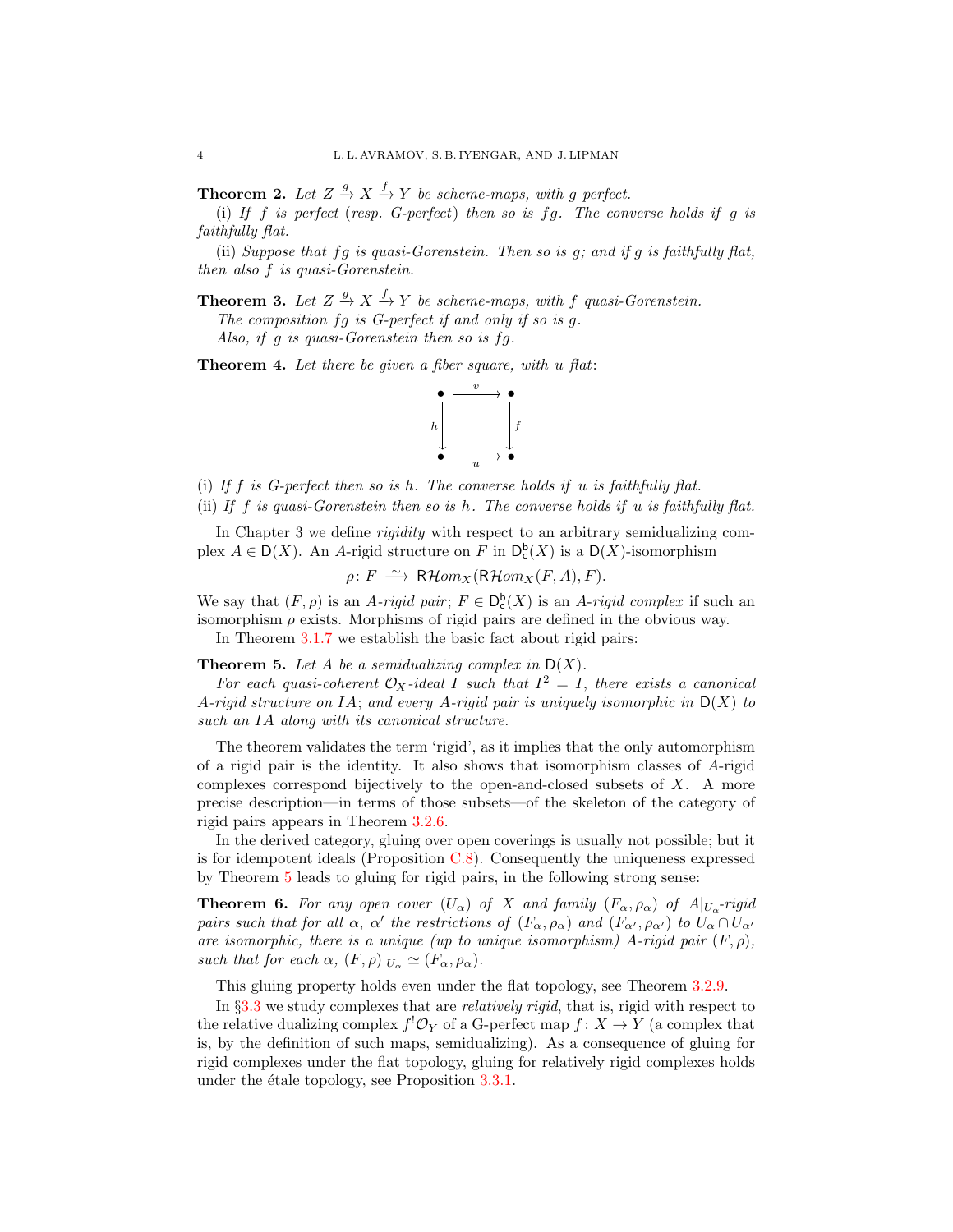Relative rigidity behaves naturally with respect to (G-)perfect maps, in the sense that certain canonical isomorphisms from duality theory, involving relative dualizing complexes, respect the additional rigid structure. In Corollary [3.3.5](#page-31-0) we show that, when g is perfect, the twisted inverse image functor  $g<sup>1</sup>$  preserves relative rigidity; and also, for a composition  $Z \stackrel{g}{\to} X \stackrel{f}{\to} Y$  where f is G-perfect, we demonstrate the interaction of rigidity with the canonical isomorphism

$$
g^{!}\mathcal{O}_X \otimes_Z^{\mathsf{L}} \mathsf{L} g^* f^{!}\mathcal{O}_Y \xrightarrow{\sim} (fg)^{!}\mathcal{O}_Y.
$$

In Corollary [3.3.7](#page-32-0) we do the same with respect to flat base change. Such results are obtained as applications of simple necessary and sufficient condition for additive functors of rigid complexes to be liftable to rigid pairs, detailed in Theorem [3.3.2.](#page-30-0)

The results above can be applied to complete some work started in  $[6]$ . In that paper, we associated a relative dualizing complex to each essentially-finite-type homomorphism of commutative rings, but did not touch upon the functoriality properties of that complex. This aspect of the construction can now be supplied by using the fact that the sheafification of the complex in  $[6]$  is a relative dualizing complex for the corresponding map of spectra; see Example [2.3.2.](#page-18-1) One can then use the results in §[3.3,](#page-29-0) discussed above, to enrich the reduction isomorphism  $[6, 4.1]$  to a functorial one. For such applications, it is crucial to work with scheme-maps that are essentially of finite type; this is one of our reasons for choosing this category in the setup for this paper.

Notions and notation related to scheme-maps, as well as pertinent material from Grothendieck duality theory, as used in this paper, are surveyed in the appendices.

We finish the introduction by reviewing connections to earlier work.

The results in Chapter 1 are, for the most part, extensions to the global situation of results proved over commutative rings in  $[5]$ ; the transfer is fairly straightforward.

Homomorphisms of commutative noetherian rings that track Gorenstein-type properties were introduced and studied in  $[2, 3, 16]$  $[2, 3, 16]$  $[2, 3, 16]$  $[2, 3, 16]$ , without finiteness hypotheses. Those papers are based on Auslander and Bridger's [\[1\]](#page-39-0) theory of Gorenstein dimension, which is defined in terms of resolutions by finite modules or projective modules, and so does not globalize. The scheme-maps defined and studied in Chapter 2 are based on a different description of finite Gorenstein dimension for ring-homomorphisms essentially of finite type, obtained in [\[5,](#page-39-1) 2.2].

The developments in Chapter 3 are largely motivated and inspired by work of Yekutieli and Zhang, starting with  $[23]$ . One of their goals was to construct a new foundation for Grothendieck duality theory. Making extensive use of differential graded algebras (DGAs), in [\[24,](#page-40-4) [25\]](#page-40-5) they extended Van den Bergh's construction [\[21\]](#page-40-3) of rigid dualizing complexes to schemes essentially of finite type over a regular ring of finite Krull dimension, and analyzed the behavior of such complexes under some types of perfect maps. Theirs is a novel approach, especially with regard to the introduction of DGAs into the subject. However, it remains to be seen whether, once all the details are fully exposed, it will prove to be simpler than the much more generally applicable theory presented, for example, in [\[18\]](#page-40-2).

We come to rigidity from the opposite direction, presupposing duality theory and making no use of DGAs. The concept obtained in this way applies to semidualizing complexes over arbitrary schemes, and behaves well under all perfect scheme-maps. In the setup of  $[25]$ , the regularity of the base ring implies that relative dualizing complexes are actually dualizing. To compare results, one also needs to know that,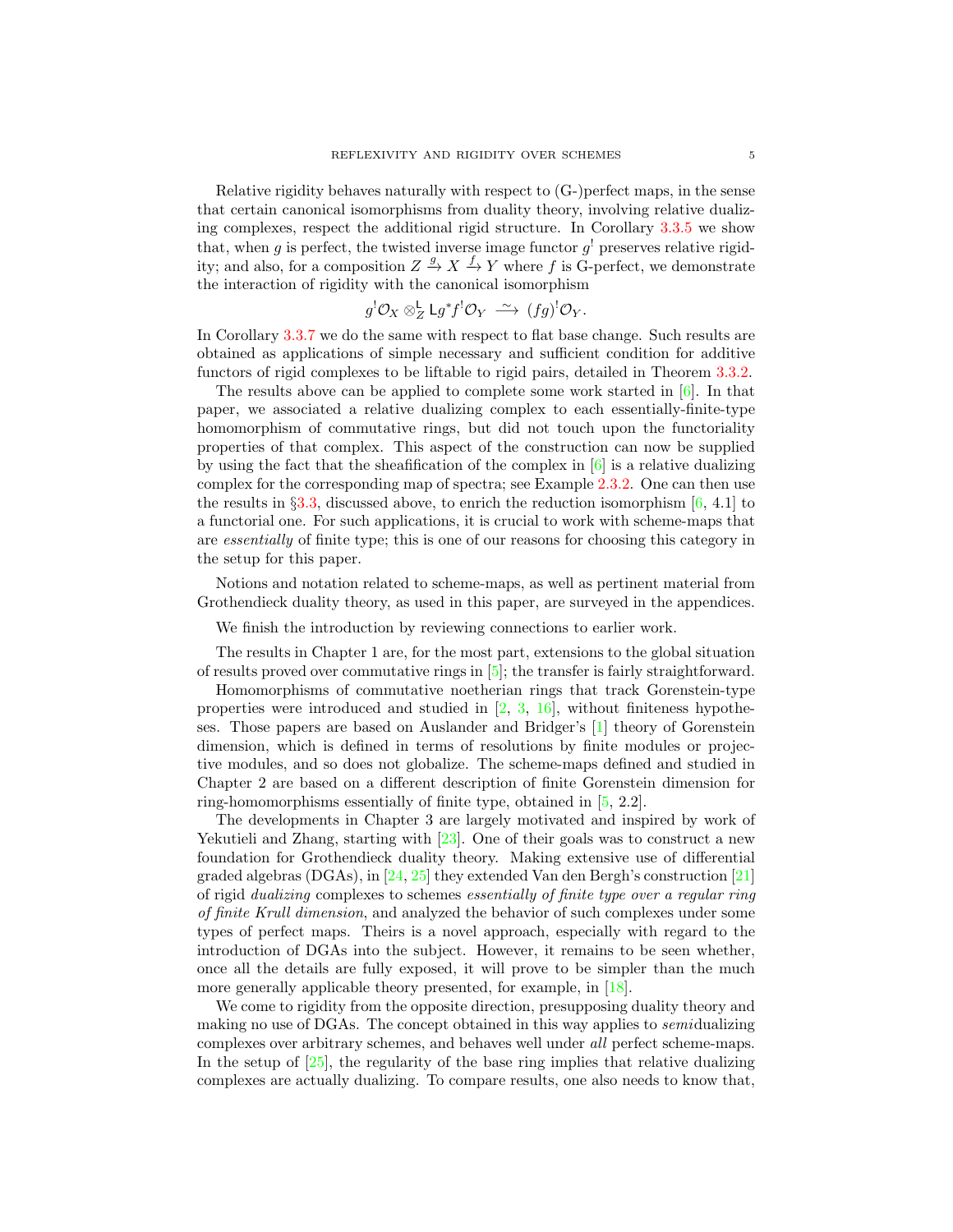when both apply, our concept of rigidity coincides with Yekutieli and Zhang's. This follows from the Reduction Theorem  $[6, 4.1]$ ; see  $[5, 8.5.5]$ .

## 1. Derived reflexivity over schemes

<span id="page-5-0"></span>Rings are assumed to be commutative, and both rings and schemes are assumed to be noetherian.

<span id="page-5-1"></span>1.1. **Standard homomorphisms.** Let  $(X, \mathcal{O}_X)$  be a scheme and  $D(X)$  the derived category of the category of sheaves of  $\mathcal{O}_X$ -modules.

Let  $D^+(X)$ , resp.  $D^-(X)$ , be the full subcategory of  $D(X)$  having as objects those complexes whose cohomology vanishes in all but finitely many negative, resp. positive, degrees; set  $D^b(X) := D^+(X) \cap D^-(X)$ . For  $\bullet = +, -$  or b, let  $D_{\mathsf{c}}^{\bullet}(X)$ , resp.  $D_{\mathsf{qc}}^{\bullet}(X)$ , be the full subcategory of  $D(X)$  with objects those complexes all of whose cohomology sheaves are coherent, resp. quasi-coherent.

To lie in  $D^{\bullet}_{*}(X)$  (\* = c or qc, and  $\bullet = +, -$  or b) is a *local condition*: if  $(U_{\alpha})$  is an open cover of X, then  $F \in D(X)$  lies in  $D^{\bullet}(X)$  if and only if for all  $\alpha$  the restriction  $F|_{U_{\alpha}}$  lies in  $\mathsf{D}^{\bullet}_{*}(U_{\alpha})$ .

A number of canonical homomorphisms play a fundamental role in this paper.

Remark 1.1.1. There is a standard trifunctorial isomorphism, relating the derived tensor and sheaf-homomorphism functors (see e.g.,  $[18, §2.6]$ ):

<span id="page-5-4"></span>
$$
(1.1.1.1) \quad \mathsf{R}\mathcal{H}om_X\big(E \otimes_X^{\mathsf{L}} F, G\big) \xrightarrow{\sim} \mathsf{R}\mathcal{H}om_X\big(E, \mathsf{R}\mathcal{H}om_X(F, G)\big) \quad (E, F, G \in \mathsf{D}(X))
$$

from which one gets, by application of the composite functor  $H^{0}R\Gamma(X, -)$ ,

(1.1.1.2) 
$$
\text{Hom}_{\mathsf{D}(X)}(E \otimes_X^{\mathsf{L}} F, G) \xrightarrow{\sim} \text{Hom}_{\mathsf{D}(X)}(E, \mathsf{R}\mathcal{H}om_X(F, G)).
$$

<span id="page-5-3"></span><span id="page-5-2"></span>The map corresponding via  $(1.1.1.2)$  to the identity map of  $R\mathcal{H}om_X(F,G)$ 

(1.1.1.3) 
$$
\varepsilon = \varepsilon_G^F \colon \mathsf{R}\mathcal{H}om_X(F,G) \otimes_X^{\mathsf{L}} F \to G \qquad (F, G \in \mathsf{D}(X))
$$

is called *evaluation*. When F is a flat complex in  $D^{-}(X)$  (or more generally, any q-flat complex in  $D(X)$ , see [\[18,](#page-40-2) §2.5]), and G is an injective complex in  $D^+(X)$  (or more generally, any q-injective complex in  $D(X)$ , see [\[18,](#page-40-2) §2.3]), one verifies that  $\varepsilon$  is induced by the family of maps of complexes

$$
\varepsilon(U) \colon \operatorname{Hom}_{\mathcal{O}_X(U)}(F(U), G(U)) \otimes_{\mathcal{O}_X(U)} F(U) \to G(U) \qquad (U \subseteq X \text{ open})
$$

where, for homogeneous  $\alpha \in \text{Hom}_{\mathcal{O}_X(U)}(F(U), G(U))$  and  $b \in F(U)$ ,

$$
\varepsilon(U)(\alpha\otimes b)=\alpha(b).
$$

<span id="page-5-5"></span>Basic properties of supports of complexes are recalled for further reference.

*Remark* 1.1.2. For any  $F \in D(X)$ , the support of F is the set

(1.1.2.1) 
$$
\text{Supp}_X F := \{ x \in X \mid H^n(F_x) \neq 0 \text{ for some } n \}.
$$

If  $F \in D_{\mathsf{c}}^{\mathsf{b}}(X)$ , then  $\text{Supp}_X F$  is a *closed subset* of X. Also, for all F and G in  $D_{\mathsf{c}}^{\mathsf{b}}(X)$ , it follows from e.g., [\[5,](#page-39-1) A.6] that

(1.1.2.2) 
$$
\operatorname{Supp}_X(F \otimes_X^{\mathsf{L}} G) = \operatorname{Supp}_X F \cap \operatorname{Supp}_X G.
$$

Note that  $\text{Supp}_X F = \emptyset$  if and only if  $F = 0$  in  $D(X)$ .

<span id="page-5-6"></span>The following example opens the door to applications of the results in [\[5\]](#page-39-1).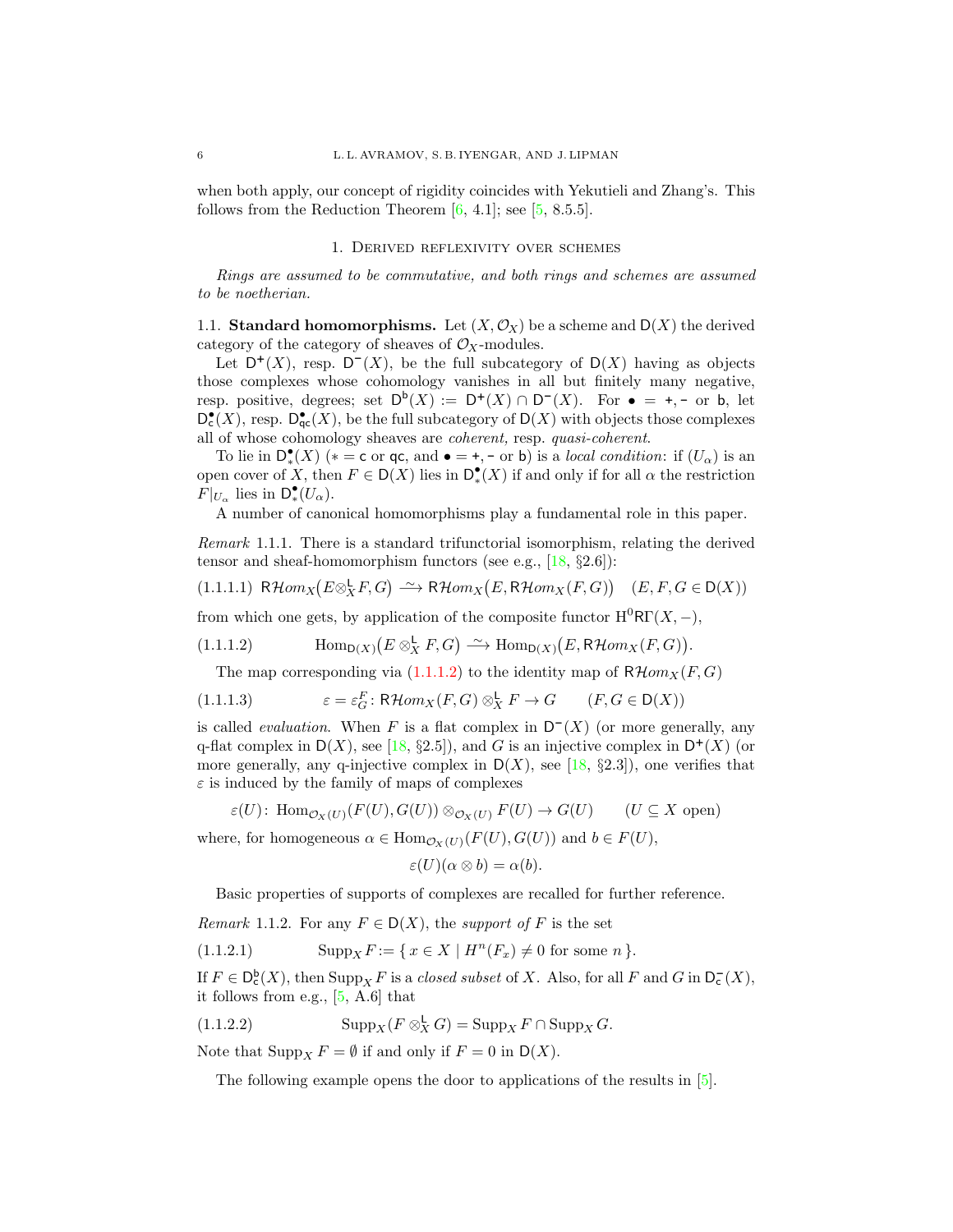<span id="page-6-3"></span>**Example 1.1.3.** Let R be a ring. Let  $D(R)$  be the derived category of the category of R-modules, and define, as above, its full subcategories  $D^{\bullet}(R)$  for  $\bullet = +, -$  or b. Let  $D_f^{\bullet}(R)$  be the full subcategory of  $D^{\bullet}(R)$  having as objects those complexes whose cohomology modules are all *finite*, i.e., finitely generated, over R.

For the affine scheme  $X = \text{Spec } R$ , the functor that associates to each complex  $M \in D(R)$  its sheafification  $M^{\sim}$  is an equivalence of categories  $D_f^{\bullet}(R) \xrightarrow{\approx} D_c^{\bullet}(X)$ , see [\[7,](#page-39-8) 5.5]; when  $\bullet = +$  or b, see also [\[14,](#page-40-0) p. 133, 7.19].

<span id="page-6-1"></span>There is a natural bifunctorial isomorphism

(1.1.3.1) 
$$
(M \otimes_R^{\mathsf{L}} N)^\sim \xrightarrow{\sim} M^\sim \otimes_X^{\mathsf{L}} N^\sim \qquad (M, N \in \mathsf{D}(R));
$$

to define it one may assume that M and N are suitable flat complexes, so that  $\otimes^{\mathsf{L}}$ becomes ordinary  $\otimes$ , see [\[18,](#page-40-2) §2.5 and (2.6.5)].

There is also a natural bifunctorial map

(1.1.3.2) 
$$
\mathrm{RHom}_R(M, N)^\sim \longrightarrow \mathrm{R}\mathcal{H}om_X(M^\sim, N^\sim),
$$

defined to be the one that corresponds via  $(1.1.1.2)$  to the composite map

<span id="page-6-2"></span>
$$
\text{\rm RHom}_R(M,N)^\sim \otimes^{\mathbf{L}}_X M^\sim \ \stackrel{\sim}{\longrightarrow} \ (\text{\rm RHom}_R(M,N) \otimes^{\mathbf{L}}_R M)^\sim \stackrel{\varepsilon^\sim}{\longrightarrow} N^\sim,
$$

where the isomorphism comes from  $(1.1.3.1)$ , and the *evaluation map*  $\varepsilon$  corresponds to the identity map of  $RHom_R(M, N)$  via the analog of  $(1.1.1.2)$  over  $D(R)$ .

The map [\(1.1.3.2\)](#page-6-2) is an *isomorphism* if  $M \in \mathsf{D}_{\mathsf{f}}^{\mathsf{I}}(R)$  and  $N \in \mathsf{D}^{+}(R)$ . To show this for variable M and fixed N one can use the "way-out" Lemma  $[14, p. 68, 7.1]$ , with A the opposite of the category of R-modules and P the family  $(R^n)_{n>0}$ , to reduce to the case  $M = R$ , where, one checks, the map is the obvious isomorphism.

<span id="page-6-0"></span>1.2. Derived multiplication by global functions. Let  $(X, \mathcal{O}_X)$  be a scheme. Here we discuss some technicalities about the natural action of  $\mathrm{H}^{0}(X,\mathcal{O}_{X})$  on  $\mathsf{D}(X)$ .

We identify  $H^0(X, \mathcal{O}_X)$  with  $\text{Hom}_{D(X)}(\mathcal{O}_X, \mathcal{O}_X)$  via the ring isomorphism that takes  $\alpha \in H^0(X, \mathcal{O}_X)$  to multiplication by  $\alpha$ . For  $\alpha \in H^0(X, \mathcal{O}_X)$  and  $F \in D(X)$ , let  $\mu_F(\alpha)$  ("multiplication by  $\alpha$  in F") be the natural composite  $D(X)$ -map

$$
F \simeq \mathcal{O}_X \otimes_X^{\mathsf{L}} F \xrightarrow{\alpha \otimes_X^{\mathsf{L}} 1} \mathcal{O}_X \otimes_X^{\mathsf{L}} F \simeq F,
$$

or equivalently,

$$
F \simeq F \otimes_X^{\mathsf{L}} \mathcal{O}_X \xrightarrow{1 \otimes_X^{\mathsf{L}} \alpha} F \otimes_X^{\mathsf{L}} \mathcal{O}_X \simeq F.
$$

Clearly, for any  $D(X)$ -map  $\phi: F \to C$ ,

$$
\phi \alpha := \phi \circ \mu_F(\alpha) = \mu_C(\alpha) \circ \phi =: \alpha \phi.
$$

Furthermore, using the obvious isomorphism  $(\mathcal{O}_X \otimes^{\mathsf{L}}_X F)[1] \longrightarrow \mathcal{O}_X \otimes^{\mathsf{L}}_X F[1]$  one sees that  $\mu_F(\alpha)$  commutes with translation, that is,  $\mu_F(\alpha)[1] = \mu_{F[1]}(\alpha)$ .

Thus, the family  $(\mu_F)_{F \in D(X)}$  maps  $H^0(X, \mathcal{O}_X)$  into the ring  $C_X$  consisting of endomorphisms of the identity functor of  $D(X)$  that commute with translation the *center* of  $D(X)$ . It is straightforward to verify that this map is an injective ring homomorphism onto the subring of *tensor-compatible* members of  $C_X$ , that is, those  $\eta \in \mathsf{C}_X$  such that for all  $F, G \in \mathsf{D}(X)$ ,

$$
\eta(F \otimes_X^{\mathsf{L}} G) = \eta(F) \otimes_X^{\mathsf{L}} \mathrm{id}^G = \mathrm{id}^G \otimes_X^{\mathsf{L}} \eta(G).
$$

The category  $D(X)$  is  $C_X$ -linear: for all  $F, G \in D(X)$ ,  $Hom_{D(X)}(F, G)$  has a natural structure of  $C_X$ -module, and composition of maps is  $C_X$ -bilinear. So  $D(X)$ is also  $\mathrm{H}^0(X,\mathcal{O}_X)$ -linear, via  $\mu$ .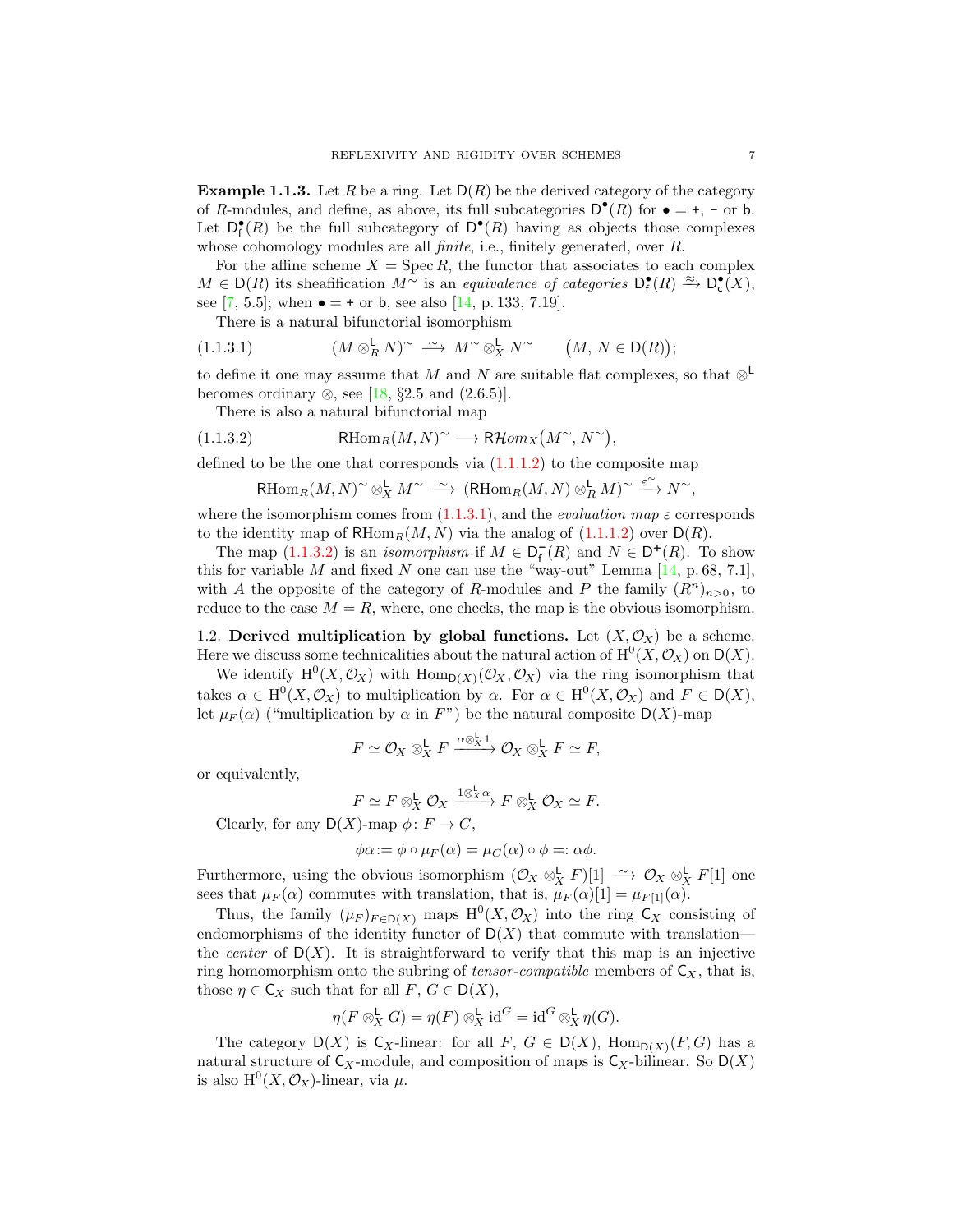<span id="page-7-2"></span>**Lemma 1.2.1.** For any F,  $G \in D(X)$  and  $D(X)$ -homomorphism  $\alpha: \mathcal{O}_X \to \mathcal{O}_X$ , and  $\mu_{\bullet}(\alpha)$  as above, there are equalities

$$
\mathsf{R}\mathcal{H}om_X(\mu_F(\alpha), G) = \mu_{\mathsf{R}\mathcal{H}om_X(F, G)}(\alpha) = \mathsf{R}\mathcal{H}om_X(F, \mu_G(\alpha))).
$$

*Proof.* Consider, for any  $E \in D(X)$ , the natural trifunctorial isomorphism

 $\tau: \text{Hom}_{D(X)}(E \otimes^{\mathbf{L}}_X F, G) \longrightarrow \text{Hom}_{D(X)}(E, \mathsf{R}\mathcal{H}om_X(F, G)).$ 

From tensor-compatibility in the image of  $\mu$ , and  $H^0(X, \mathcal{O}_X)$ -linearity of  $D(X)$ , it follows that for any  $\alpha \in H^0(X, \mathcal{O}_X)$ , the map  $\mu_E(\alpha)$  induces multiplication by  $\alpha$  in both the source and target of  $\tau$ . Functoriality shows then that  $\tau$  is an isomorphism of  $\mathrm{H}^{0}(X,\mathcal{O}_X)$ -modules.

Again, tensor-compatibility implies that  $\mu_F(\alpha)$  induces multiplication by  $\alpha$  in the source of the  $H^0(X, \mathcal{O}_X)$ -linear map  $\tau$ , hence also in the target. Thus, by functoriality,  $R\mathcal{H}om_X(\mu_F(\alpha), G)$  induces multiplication by  $\alpha$  in the target of  $\tau$ . For  $E = \mathsf{R}\mathcal{H}om_X(F, G)$ , this gives  $\mathsf{R}\mathcal{H}om_X(\mu_F(\alpha), G) = \mu_{\mathsf{R}\mathcal{H}om_X(F, G)}(\alpha)$ . One shows similarly that  $R\mathcal{H}om_X(F,\mu_G(\alpha)) = \mu_{R\mathcal{H}om_X(F,G)}(\alpha).$ 

<span id="page-7-0"></span>1.3. Derived reflexivity. Let  $(X, \mathcal{O}_X)$  be a scheme.

One has, for all A and F in  $D(X)$ , a biduality morphism

 $\delta_F^A\colon F\to \mathsf{R}\mathcal{H}om_X(\mathsf{R}\mathcal{H}om_X(F,A),A),$ 

corresponding via  $(1.1.1.2)$  to the natural composition

$$
F \otimes^{\mathsf{L}}_X \mathsf{R}\mathcal{H}om_X(F,A) \xrightarrow{\sim} \mathsf{R}\mathcal{H}om_X(F,A) \otimes^{\mathsf{L}}_X F \xrightarrow{\varepsilon_A^F} A.
$$

The map  $\delta_F^A$  "commutes" with restriction to open subsets (use [\[18,](#page-40-2) 2.4.5.2]). When A is a q-injective complex in  $D(X)$ ,  $\delta_F^A$  is induced by the family

 $\delta(U): F(U) \to \text{Hom}_{\mathcal{O}_X(U)}(\text{Hom}_{\mathcal{O}_X(U)}(F(U), A(U)), A(U))$  (U  $\subseteq X$  open)

of maps of complexes, where, for each  $n \in F(U)$  of degree b, the map  $\delta(U)(n)$  is

$$
\alpha \mapsto (-1)^{ab} \alpha(n) \,,
$$

for  $\alpha \in \text{Hom}_{\mathcal{O}_Y(U)}(F(U), A(U))$  homogeneous of degree a.

<span id="page-7-1"></span>**Definition 1.3.1.** Given A and F in  $D(X)$ , we say that F is derived A-reflexive if both F and  $R\mathcal{H}om_R(F,A)$  are in  $D_c^b(X)$  and  $\delta_F^A$  is an isomorphism.

This is a *local condition*: for any open cover  $(U_{\alpha})$  of X, F is derived A-reflexive if and only if the same is true over every  $U_{\alpha}$  for the restrictions of F and A. Also, as indicated below, if U is affine, say  $U := \operatorname{Spec} R$ , and  $C, M \in D_f^{\mathsf{b}}(R)$ , then  $M^{\sim}$  is derived C~-reflexive in  $D(U) \iff M$  is derived C-reflexive in  $D(R)$ .

**Example 1.3.2.** When  $X = \operatorname{Spec} R$  and  $M, C \in D(R)$ , it follows that with  $\delta_M^C$  as in [\[5,](#page-39-1) (2.0.1)], the map  $\delta_{M\sim}^{C^{\sim}}$  factors naturally as

$$
M^{\sim} \xrightarrow{(\delta_M^C)^{\sim}} (\mathsf{R}\mathrm{Hom}_R(\mathsf{R}\mathrm{Hom}_R(M,C),C))^{\sim} \xrightarrow{s} \mathsf{R}\mathcal{H}om_X(\mathsf{R}\mathcal{H}om_X(M^{\sim},C^{\sim}),C^{\sim}),
$$

where, as in [\(1.1.3.2\)](#page-6-2), the map s is an isomorphism if  $M \in \mathsf{D}_{\mathsf{f}}^{-}(R)$ ,  $C \in \mathsf{D}^{+}(R)$  and RHom<sub>R</sub> $(M, C) \in D_f^{\mathsf{b}}(R)$ . Thus, derived reflexivity globalizes the notion in [\[5,](#page-39-1) §2].

From  $[5, 2.1, 2.3]$  one now gets: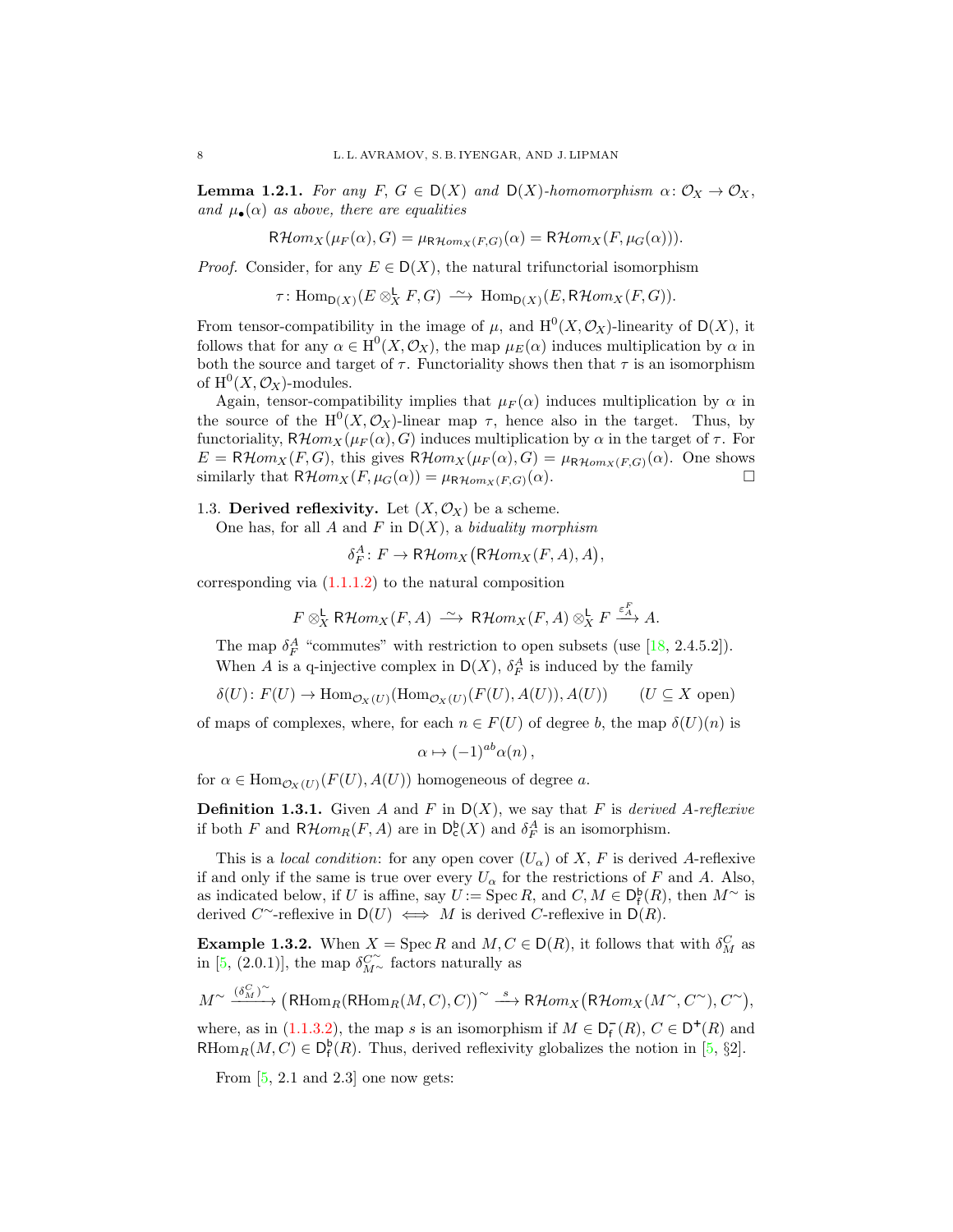<span id="page-8-1"></span>**Proposition 1.3.3.** Let X be a noetherian scheme, and  $A, F \in D_c^b(X)$ . Then the following conditions are equivalent.

(i) F is derived A-reflexive.

(ii)  $R\mathcal{H}om_X(F, A) \in \mathsf{D}^-(X)$  and there exists an isomorphism in  $\mathsf{D}(X)$ 

 $F \stackrel{\sim}{\longrightarrow} \mathsf{R}\mathcal{H}om_X(\mathsf{R}\mathcal{H}om_X(F,A),A).$ 

(iii)  $\mathsf{R}\mathcal{H}om_X(F, A)$  is derived A-reflexive and  $\mathrm{Supp}_X F \subseteq \mathrm{Supp}_X A$ .

<span id="page-8-2"></span>*Remark* 1.3.4. For  $A = \mathcal{O}_X$  the theorem above shows that  $F \in D_c^b(X)$  is derived  $\mathcal{O}_X$ -reflexive if and only if so is  $R\mathcal{H}om_X(F,\mathcal{O}_X)$ .

In the affine case,  $X = \operatorname{Spec} R$ , for any  $M \in D_f^{\mathsf{b}}(R)$ , the derived  $\mathcal{O}_X$ -reflexivity of  $M^{\sim}$  is equivalent to finiteness of the Gorenstein dimension of M, as defined by Auslander and Bridger; see [\[1\]](#page-39-0).

<span id="page-8-0"></span>**Definition 1.3.5.** An  $\mathcal{O}_X$ -complex A is semidualizing if  $\mathcal{O}_X$  is derived A-reflexive. In other words,  $A \in D_c^b(X)$  and the map  $\chi^A: \mathcal{O}_X \to \mathsf{R}\mathcal{H}om_X(A, A)$  corresponding via  $(1.1.1.2)$  to the natural map  $\mathcal{O}_X \otimes_X^{\mathsf{L}} A \to A$  is an isomorphism.

As above, this condition is local on X. When  $X = \operatorname{Spec} R$ , a complex  $C \in D_f^{\mathsf{b}}(R)$ is semidualizing in the commutative-algebra sense (that is,  $R$  is derived  $C$ -reflexive, see e.g., [\[5,](#page-39-1) §3]) if and only if  $C^{\sim}$  is semidualizing in the present sense.

**Lemma 1.3.6.** If  $A \in D(X)$  is semidualizing then each  $D(X)$ -endomorphism of A is multiplication by a uniquely determined  $\alpha \in H^0(X, \mathcal{O}_X)$ .

*Proof.* With  $\chi^A$ :  $\mathcal{O}_X \to \mathsf{R}\mathcal{H}om_X(A, A)$  as in Definition [1.3.5,](#page-8-0) the map  $\mu_A$  is easily seen to factor as follows:

$$
\text{Hom}_{\mathsf{D}(X)}(\mathcal{O}_X, \mathcal{O}_X) \xrightarrow{\text{via } \chi^A} \text{Hom}_{\mathsf{D}(X)}(\mathcal{O}_X, \mathsf{R}\mathcal{H}om_X(A, A))
$$
\n
$$
\cong \text{Hom}_{\mathsf{D}(X)}(\mathcal{O}_X \otimes_X^{\mathsf{L}} A, A)
$$
\n
$$
\cong \text{Hom}_{\mathsf{D}(X)}(A, A).
$$

The assertion results.  $\hfill\Box$ 

<span id="page-8-3"></span>**Lemma 1.3.7.** Let X be a noetherian scheme. If A is a semidualizing  $\mathcal{O}_X$ -complex, then Supp<sub>X</sub>  $A = X$ . Furthermore, If there is an isomorphism  $A \simeq A_1 \oplus A_2$  then  $\text{Supp}_X A_1 \cap \text{Supp}_X A_2 = \emptyset.$ 

*Proof.* The  $\mathcal{O}_X$ -complex  $\mathcal{RH}$ *om*<sub>X</sub> $(A, A)$ , which is isomorphic in  $D(X)$  to  $\mathcal{O}_X$ , is acyclic over the open set  $X \setminus \text{Supp}_X A$ . This implies  $\text{Supp}_X A = X$ .

As to the second assertion, taking stalks at arbitrary  $x \in X$  reduces the problem to showing that if R is a local ring, and  $M_1$  and  $M_2$  in  $D(R)$  are such that the natural map

$$
R \to \mathrm{RHom}_R(M_1 \oplus M_2, M_1 \oplus M_2) = \bigoplus_{i,j=1}^2 \mathrm{RHom}_R(M_i, M_j)
$$

is an isomorphism, then either  $M_1 = 0$  or  $M_2 = 0$ .

But clearly, R being local, at most one of the direct summands  $RHom_R(M_i, M_j)$ can be nonzero, so for  $i = 1$  or  $i = 2$  the identity map of  $M_i$  is 0, whence the conclusion.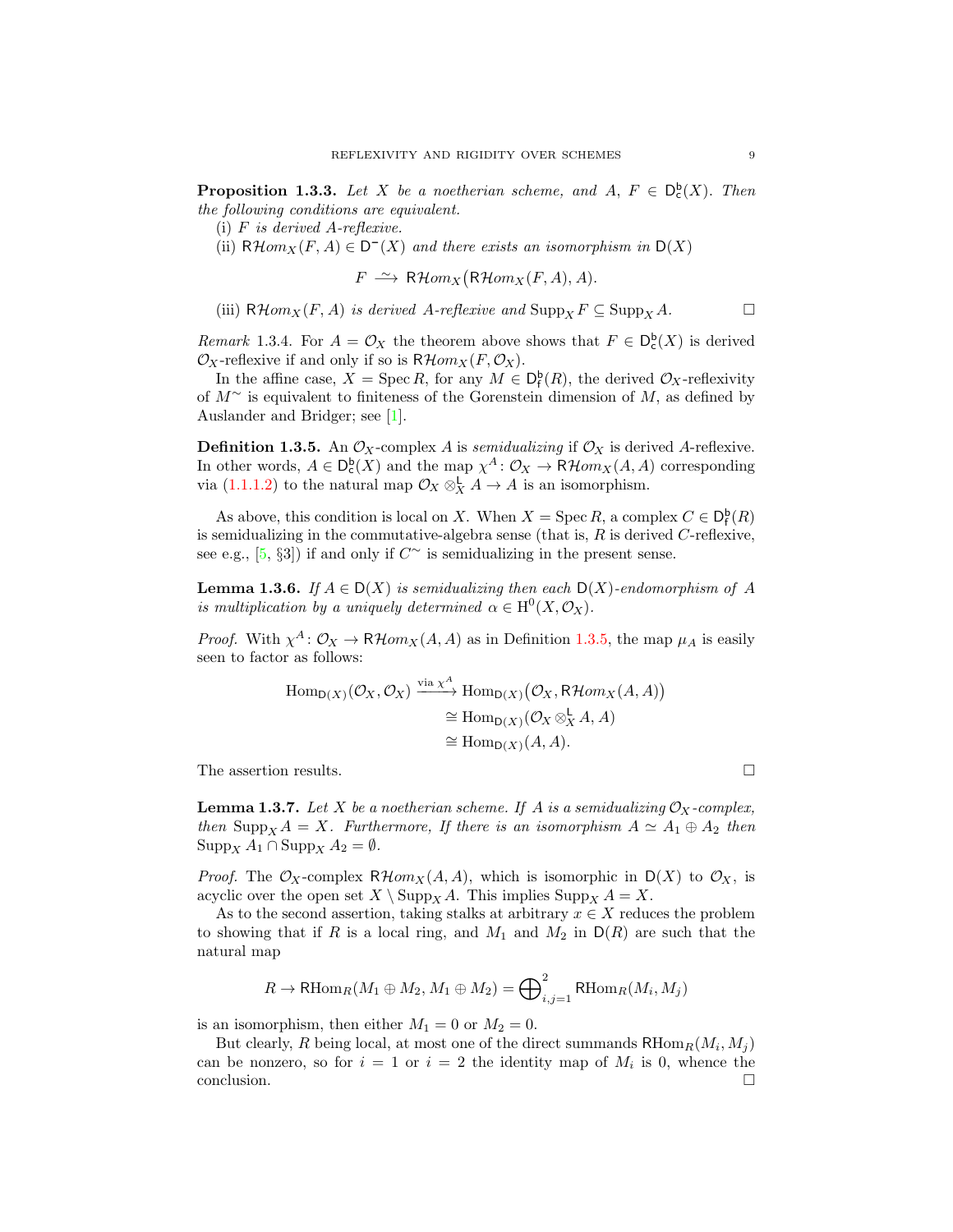<span id="page-9-0"></span>1.4. Perfect complexes. Again,  $(X, \mathcal{O}_X)$  is a scheme.

**Definition 1.4.1.** An  $\mathcal{O}_X$ -complex P is perfect if X is a union of open subsets U such that the restriction  $P|_U$  is  $D(U)$ -isomorphic to a bounded complex of finiterank locally free  $\mathcal{O}_U$ -modules.

From [\[15,](#page-40-9) p. 115, 3.5 and p. 135, 5.8.1], one gets:

<span id="page-9-5"></span>Remark 1.4.2. The complex P is perfect if and only if  $P \in D_c(X)$  and P is isomorphic in  $D(X)$  to a bounded complex of flat  $\mathcal{O}_X$ -modules.

Perfection is a local condition. If  $X = \operatorname{Spec} R$  and  $M \in D(R)$  then  $M^{\sim}$  is perfect if and only if N is isomorphic in  $D(R)$  to a bounded complex of finite projective R-modules, cf.  $[5, \S4]$ . The next result is contained in  $[8, 2.1.10]$ ; see also  $[5, 4.1]$ .

<span id="page-9-2"></span>**Theorem 1.4.3.**  $P \in D_c^b(X)$  is perfect if and only if so is  $R\mathcal{H}om_X(P,\mathcal{O}_X)$ .  $\Box$ 

<span id="page-9-4"></span>**Proposition 1.4.4.** Let A and P be in  $D(X)$ , with P perfect.

If  $F \in D(X)$  is derived A-reflexive then so is  $P \otimes^{\mathsf{L}}_X F$ ; in particular, P is derived  $\mathcal{O}_X$ -reflexive. If A is semidualizing then P is derived A-reflexive.

*Proof.* The assertion being local, we may assume that  $P$  is a bounded complex of finite-rank free  $\mathcal{O}_X$ -modules. If two vertices of a triangle are derived A-reflexive then so is the third, whence an easy induction on the number of degrees in which P is nonzero shows that if F is A-reflexive then so is  $P \otimes_X^{\mathsf{L}} F$ . To show that P is derived  $\mathcal{O}_X$ -reflexive, take  $A = \mathcal{O}_X = F$ .

For the final assertion, take  $F = \mathcal{O}_X$ .

A partial converse is given by the next result:

<span id="page-9-6"></span>**Theorem 1.4.5.** Let  $F \in D_c(X)$ , let  $A \in D_c^+(X)$ , and let P be a perfect  $\mathcal{O}_X$ . complex with  $\text{Supp}_X P \supseteq \text{Supp}_X F$ . If  $P \otimes_X^{\mathsf{L}} F$  is in  $\mathsf{D}_{\mathsf{c}}^{\mathsf{b}}(X)$ , or  $P \otimes_X^{\mathsf{L}} F$  is perfect, or  $P \otimes_X^{\mathsf{L}} F$  is derived A-reflexive, then the corresponding property holds for F.

Proof. The assertions are all local, and the local statements are proved in [\[5,](#page-39-1) 4.3, 4.4, and 4.5], modulo sheafification; see Example [1.1.3.](#page-6-3)

<span id="page-9-1"></span>We'll need the following isomorphisms (cf.  $[15, pp. 152-153, 7.6 \text{ and } 7.7]$ ). Let  $E, F$  and  $G$  be complexes in  $D(X)$ , and consider the map

(1.4.5.1) 
$$
\mathsf{R}\mathcal{H}om_X(E,F)\otimes_X^{\mathsf{L}} G\to\mathsf{R}\mathcal{H}om_X(E,F\otimes_X^{\mathsf{L}} G),
$$

corresponding via  $(1.1.1.2)$  to the natural composition

$$
(\mathsf{R}\mathcal{H}om_X(E,F)\otimes^{\mathsf{L}}_X G)\otimes^{\mathsf{L}}_X E\ \stackrel{\sim}{\longrightarrow}\ (\mathsf{R}\mathcal{H}om_X(E,F)\otimes^{\mathsf{L}}_X E)\otimes^{\mathsf{L}}_X G\stackrel{\varepsilon\otimes^{\mathsf{L}}_X 1}{\longrightarrow} F\otimes^{\mathsf{L}}_X G.
$$

where  $\varepsilon$  is the evaluation map from [\(1.1.1.3\)](#page-5-3).

<span id="page-9-3"></span>**Lemma 1.4.6.** Let E, F and G be complexes in  $D(X)$ .

(1) When either  $E$  or  $G$  is perfect, the map  $(1.4.5.1)$  is an isomorphism

 ${\sf R}\mathcal{H} om_X(E,F)\otimes^{\mathsf{L}}_X G \ \stackrel{\sim}{\longrightarrow}\ {\sf R}\mathcal{H} om_X(E,F\otimes^{\mathsf{L}}_X G).$ 

(2) When G is perfect, there is a natural isomorphism

 $\mathsf{R}\mathcal{H}om_X(E\otimes^{\mathsf{L}}_X G, F) \,\stackrel{\sim}{\longrightarrow}\, \mathsf{R}\mathcal{H}om_X(E, F) \otimes^{\mathsf{L}}_X \mathsf{R}\mathcal{H}om_X(G, \mathcal{O}_X).$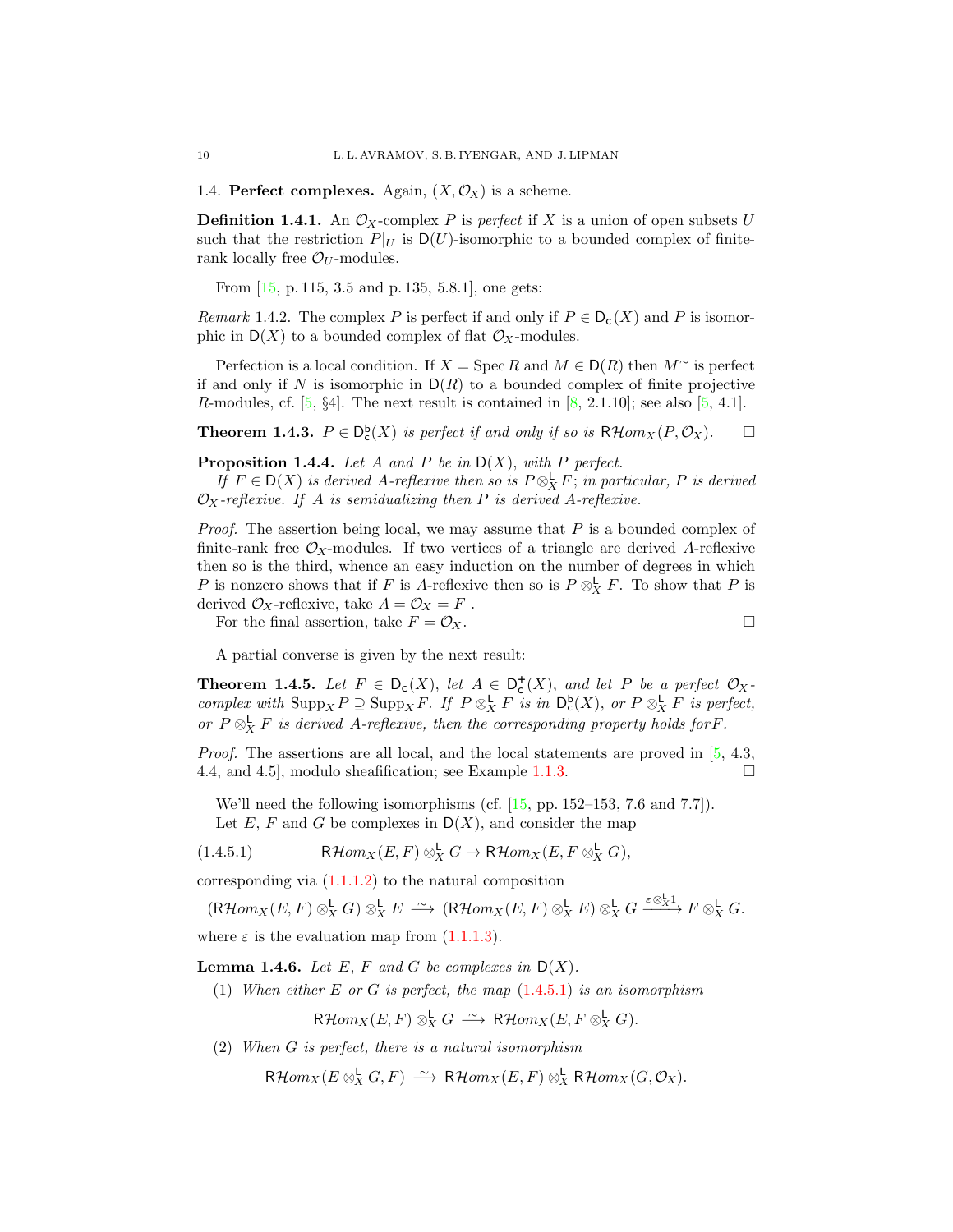*Proof.* (1). Whether the map  $(1.4.5.1)$  is an isomorphism is a local question, so if  $E$  is perfect then one may assume that  $E$  is a bounded complex of finite-rank free  $\mathcal{O}_X$ -modules. The affirmative answer is then given by a simple induction on the number of degrees in which E is nonzero.

A similar argument applies when G is perfect.

(2). Setting  $\check{G} := \mathsf{R}\mathcal{H}om_X(G,\mathcal{O}_X)$ , we get from (1), with  $(E, F, G)$  changed to  $(G, \mathcal{O}_X, F)$ , an isomorphism

 $F \otimes_X^{\mathsf{L}} \check{G} \simeq \check{G} \otimes_X^{\mathsf{L}} F \stackrel{\sim}{\longrightarrow} \mathsf{R}\mathcal{H}om_X(G,F).$ 

This induces the second isomorphism below:

$$
\mathsf{R}\mathcal{H}om_X(E \otimes_X^{\mathbf{L}} G, F) \xrightarrow{\sim} \mathsf{R}\mathcal{H}om_X(E, \mathsf{R}\mathcal{H}om_X(G, F))
$$
  

$$
\xrightarrow{\sim} \mathsf{R}\mathcal{H}om_X(E, F \otimes_X^{\mathbf{L}} \check{G})
$$
  

$$
\xrightarrow{\sim} \mathsf{R}\mathcal{H}om_X(E, F) \otimes_X^{\mathbf{L}} \check{G};
$$

the isomorphism comes from  $(1.1.1.1)$  and the third from  $(1)$ , since  $\check{G}$  is also perfect, by Theorem [1.4.3.](#page-9-2) The desired map is the composite isomorphism.  $\Box$ 

<span id="page-10-0"></span>1.5. Invertible complexes. Again,  $(X, \mathcal{O}_X)$  is a scheme.

**Definition 1.5.1.** A complex in  $D(X)$  is *invertible* if it is semidualizing and perfect.

This condition is local. If  $X = \operatorname{Spec} R$  and  $M \in D(R)$ , then M is invertible in the sense of [\[5,](#page-39-1) §5] if and only if  $M^{\sim}$  is invertible in the present sense.

Recall that  $\Sigma$  denotes the usual translation (suspension) operator on complexes.

<span id="page-10-2"></span>**Theorem 1.5.2.** For  $L \in D_c^b(X)$  the following conditions are equivalent.

- (i) L is invertible.
- (ii)  $L^{-1} := \mathsf{R}\mathcal{H}om_X(L, \mathcal{O}_X)$  is invertible.
- (iii) Each  $x \in X$  has an open neighborhood  $U_x$  such that for some integer  $r_x$ , there is a  $D(U_x)$ -isomorphism  $L|_{U_x} \simeq \Sigma^{r_x} \mathcal{O}_{U_x}$ .
- (iii') For each connected component  $U$  of  $X$  there is an integer  $r$ , a locally free rank-one  $\mathcal{O}_U$ -module  $\mathcal{L}$ , and a  $\mathsf{D}(U)$ -isomorphism  $L|_U \simeq \Sigma^r \mathcal{L}$ .
- (iv) For some  $F \in D_c(X)$  there is an isomorphism  $F \otimes_X^{\mathsf{L}} L \simeq \mathcal{O}_X$ .
- (v) For all  $G \in D(X)$  the evaluation map  $\varepsilon$  from  $(1.1.1.3)$  is an isomorphism

$$
\mathsf{R}\mathcal{H}om_X(L,G)\otimes^{\mathsf{L}}_X L \stackrel{\sim}{\longrightarrow} G.
$$

(v') For all G and G' in  $D(X)$ , the natural composite map (see [1.1.1.1\)](#page-5-4)

$$
\mathsf{R}\mathcal{H}om_X(G' \otimes^{\mathbf{L}}_X L, G) \otimes^{\mathbf{L}}_X L \xrightarrow{\sim} \mathsf{R}\mathcal{H}om_X(L \otimes^{\mathbf{L}}_X G', G) \otimes^{\mathbf{L}}_X L
$$
  

$$
\xrightarrow{\sim} \mathsf{R}\mathcal{H}om_X(L, \mathsf{R}\mathcal{H}om_X(G', G)) \otimes^{\mathbf{L}}_X L
$$
  

$$
\xrightarrow[\varepsilon]{} \mathsf{R}\mathcal{H}om_X(G', G)
$$

<span id="page-10-1"></span>is an isomorphism.

*Proof.* When (i) holds, Lemma [1.4.6\(](#page-9-3)2), with  $E = \mathcal{O}_X$  and  $G = L = F$ , yields:

(1.5.2.1) 
$$
\mathcal{O}_X \xrightarrow{\sim} R\mathcal{H}om_X(L,L) \xrightarrow{\sim} L \otimes_X^L L^{-1}.
$$

(i)  $\Leftrightarrow$  (ii). By Theorem [1.4.3,](#page-9-2) the  $\mathcal{O}_X$ -complex L is perfect if and only if so is  $L^{-1}$ . If (i) holds, then [\(1.5.2.1\)](#page-10-1), Proposition [1.4.4](#page-9-4) (with  $A = \mathcal{O}_X = F, P = L$ ), and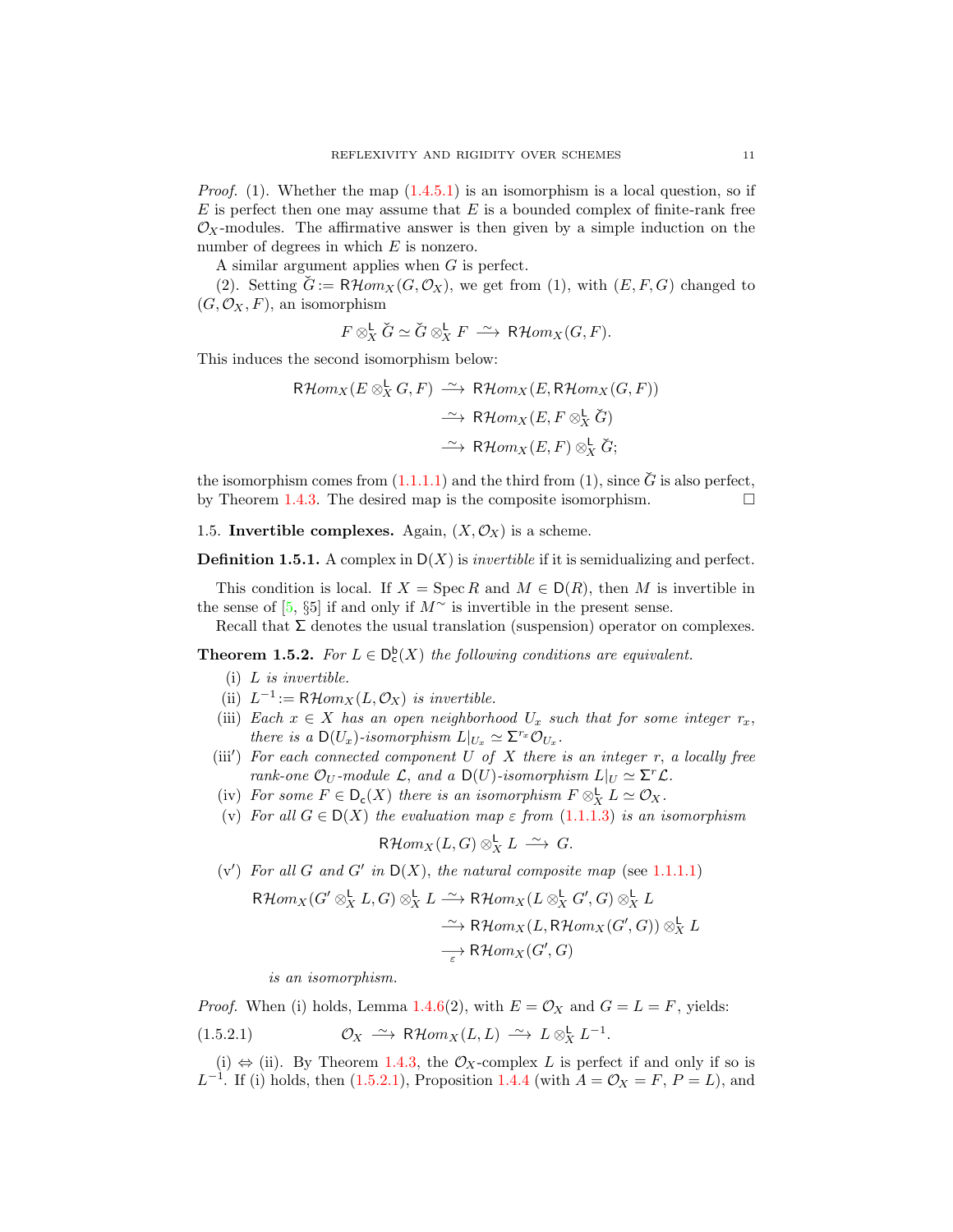Lemma  $1.4.6(1)$  $1.4.6(1)$  give isomorphisms

 $\mathcal{O}_X \ \xrightarrow{\sim} \ L \otimes^{\mathsf{L}}_X L^{-1} \ \xrightarrow{\sim} \ \mathsf{R}\mathcal{H}om_X(L^{-1}, \mathcal{O}_X) \otimes^{\mathsf{L}}_X L^{-1} \ \xrightarrow{\sim} \ \mathsf{R}\mathcal{H}om_X(L^{-1}, L^{-1}),$ 

so that by Proposition [1.3.3\(](#page-8-1)ii) (with  $F = \mathcal{O}_X$  and  $A = L^{-1}$ ), the  $\mathcal{O}_X$ -module  $L^{-1}$ is semidualizing; since it also perfect (ii) holds.

The same argument with L and  $L^{-1}$  interchanged establishes that (ii)  $\Rightarrow$  (i).

(i)  $\Rightarrow$  (iii). One may assume here that X is affine. Then, since L is invertible,  $[5, 5.1]$  $[5, 5.1]$  gives that the stalk at x of the cohomology of L vanishes in all but one degree, where it is isomorphic to  $\mathcal{O}_{X,x}$ . The cohomology of L is bounded and coherent, therefore there is an open neighborhood  $U_x$  of x over which the cohomology of L vanishes in all but one degree, where it is isomorphic to  $\mathcal{O}_{U_x}$ , i.e., (iii) holds.

(iii)  $\Rightarrow$  (iv). If (iii) holds then the evaluation map [\(1.1.1.3\)](#page-5-3) (with  $A = L$  and  $G = \mathcal{O}_X$ ) is an isomorphism  $L^{-1} \otimes_X^{\mathbb{L}} L \longrightarrow \mathcal{O}_X$ .

 $(iv) \Rightarrow (i)$ . This is a local statement that is established (along with some other unstated equivalences) in  $[5, 5.1]$ ; see also  $[12, 4.7]$ .

(iii)  $\Rightarrow$  (iii'). The function  $x \mapsto r_x$  must be locally constant, so of constant value, say r, on U; and then in  $D(U)$ ,  $L \simeq \Sigma^r H^{-r}(L)$ .

 $(iii') \Rightarrow (iii)$ . This implication is clear.

 $(i) \Rightarrow (v)$ . The first of the following isomorphisms comes from Lemma [1.4.6\(](#page-9-3)2) (with  $(E, F, G) = (L, G, \mathcal{O}_X)$ ), and the second from  $(1.5.2.1)$ :

$$
\mathsf{R}\mathcal{H}om_X(L,G)\otimes^{\mathsf{L}}_X L \stackrel{\sim}{\longrightarrow} L^{-1}\otimes^{\mathsf{L}}_X G\otimes^{\mathsf{L}}_X L \stackrel{\sim}{\longrightarrow} G.
$$

That this composite isomorphism is  $\varepsilon$  is essentially the definition of the isomorphism

$$
L^{-1}\otimes^{\mathsf{L}}_X G=\mathsf{R}\mathcal{H}om_X(L,\mathcal{O}_X)\otimes^{\mathsf{L}}_X G\ \stackrel{\sim}{\longrightarrow}\ \mathsf{R}\mathcal{H}om_X(L,G)\,;
$$

see the proof of Lemma [1.4.6.](#page-9-3)

 $(v) \Rightarrow (iv)$ . Set  $F := L^{-1}$ , and apply  $(v)$  for  $G = \mathcal{O}_X$ .

 $(v) \Leftrightarrow (v')$ . Replace G in (v) by  $R\mathcal{H}om_X(G', G)$ ; or G' in (v') by  $\mathcal{O}_X$ .

<span id="page-11-1"></span>Corollary 1.5.3. Let  $L_1$  and  $L_2$  be complexes in  $D_c(X)$ .

- (1) If  $L_1$  and  $L_2$  are invertible, then so is  $L_1 \otimes_X^{\mathsf{L}} L_2$ .
- (2) If  $L_1$  is in  $D_c^b(X)$  and  $L_1 \otimes_X^L L_2$  is invertible, then  $L_1$  is invertible.
- (3) For any scheme-map  $g: Z \to X$ , if  $L_1$  is invertible then so is  $\mathsf{L} g^* L_1$ .

*Proof.* For  $(1)$ , use Theorem [1.5.2\(](#page-10-2)iii'); for  $(2)$ , Theorem 1.5.2(iv)—noting that the F there may be taken to be the invertible complex  $L^{-1}$ , and that tensoring with an invertible complex takes  $D_c(X)$  into itself; and for (3), the fact that g maps any connected component of Z into a connected component of X.  $\Box$ 

<span id="page-11-0"></span>**Corollary 1.5.4.** Let A, L and F be complexes in  $D_c^b(X)$ , with L invertible.

- (1) F is derived A-reflexive if and only if it is derived  $L \otimes_X^{\mathsf{L}} A$ -reflexive.
- (2) F is derived A-reflexive if and only if  $F \otimes_X^{\mathsf{L}} L$  is derived A-reflexive.
- (3) A is semidualizing if and only if  $L \otimes_X^{\mathsf{L}} A$  is semidualizing.

*Proof.* From, say, Theorem  $1.5.2(iii')$  $1.5.2(iii')$  and Lemma  $1.4.6(1)$  $1.4.6(1)$ , one gets

$$
\mathsf{R}\mathcal{H}om_X(F,A)\in\mathsf{D}^{\mathsf{b}}_{\mathsf{c}}(X)\iff\mathsf{R}\mathcal{H}om_X(F,L\otimes^{\mathsf{L}}_X A)\in\mathsf{D}^{\mathsf{b}}_{\mathsf{c}}(X).
$$

Since  $L^{-1} \otimes_X^{\mathsf{L}} L \simeq \mathcal{O}_X$ , (1) follows now from Lemma [1.4.6;](#page-9-3) (2) follows from Theo-rem [1.5.2\(](#page-10-2)iii); and (3) follows from (1).  $\square$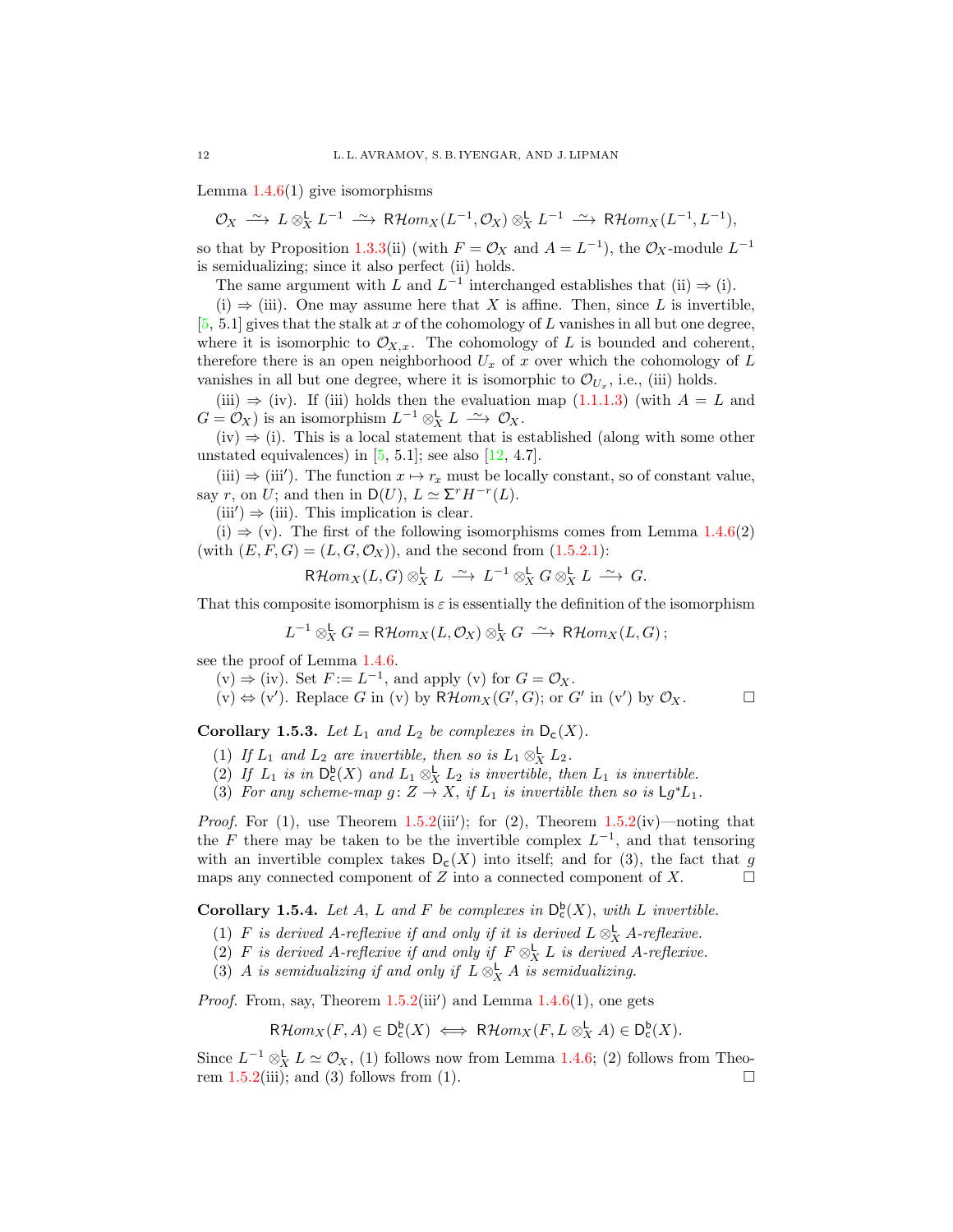<span id="page-12-4"></span>Remark 1.5.5. A complex  $A \in D_c^b(X)$  is pointwise dualizing if every  $F \in D_c^b(X)$  is derived A-reflexive (see [\[5,](#page-39-1) 6.2.2]). Such an A is semidualizing: take  $F = \mathcal{O}_X$ .

It is proved in [\[5,](#page-39-1) 8.3.1] that  $\mathcal{O}_X$  is pointwise dualizing if and only if X is a Gorenstein scheme (i.e., the local ring  $\mathcal{O}_{X,x}$  is Gorenstein for all  $x \in X$ ).

It follows from [\[5,](#page-39-1) 5.7] that invertible complexes can be characterized as those that are semidualizing and derived  $\mathcal{O}_X$ -reflexive. Hence when X is Gorenstein,  $A \in D_c^b(X)$  is semidualizing  $\iff A$  is pointwise dualizing  $\iff A$  is invertible.

#### 2. Gorenstein-type properties of scheme-maps

<span id="page-12-0"></span>All schemes are assumed to be noetherian; all scheme-maps are assumed to be essentially of finite type (see Appendix [A\)](#page-33-1) and separated.

<span id="page-12-1"></span>2.1. Perfect maps. Let  $f: X \to Y$  be a scheme-map.

Let  $f_0: X \to Y$  denote the underlying map of topological spaces, and  $f_0^{-1}$  the left adjoint of the direct image functor  $f_{0*}$  from sheaves of abelian groups on X to sheaves of abelian groups on Y. There is then a standard way of making  $f_0^{-1} \mathcal{O}_Y$ into a sheaf of commutative rings on X, whose stalk at any point  $x \in X$  is  $\mathcal{O}_{Y, f(x)}$ .

**Definition 2.1.1.** An  $\mathcal{O}_X$ -complex F is perfect relative to f—or, as we will write, perfect over  $f$ —if it is in  $D_c^b(X)$ , and in the derived category of the category of  $f_0^{-1} \mathcal{O}_Y$ -modules F is isomorphic to a bounded complex of flat  $f_0^{-1} \mathcal{O}_Y$ -modules. The map f is perfect if  $\mathcal{O}_X$  is perfect over f. (See [\[15,](#page-40-9) p. 250, Définition 4.1].)

Perfection over id<sup>X</sup> is equivalent to perfection in  $D(X)$ ; see Remark [1.4.2.](#page-9-5)

<span id="page-12-2"></span>*Remark* 2.1.2. Using [\[15,](#page-40-9) p. 242, 3.3], one sees that perfection over f is local on X, in the sense that F has this property if and only if every  $x \in X$  has an open neighborhood U such that  $F|_U$  is perfect over  $f|_U$ .

Since  $f$  is essentially of finite type, there is in any case such a  $U$  for which  $f|U$  factors as (essentially smooth)  $\circ$  (closed immersion). If  $X \stackrel{i}{\to} W \to Y$  is such a factorization, then F is perfect over f if and only if  $i_*F$  is perfect over id<sup>W</sup>: the proof of [\[15,](#page-40-9) pp. 252, 4.4] applies here (see Remark [A.3\)](#page-34-1).

<span id="page-12-3"></span>Remark 2.1.3. Each complex that is perfect over f is derived  $f^! \mathcal{O}_Y$ -reflexive. In particular, if the map f is perfect, then  $\mathcal{O}_X$  is derived  $f^! \mathcal{O}_Y$ -reflexive.

This is given by  $[15, p. 259, 4.9.2]$ , in whose proof "smooth" can be replaced by "essentially smooth," see  $[6, 5.1]$ .

Let  $P(f)$  be the full subcategory of  $D(X)$  whose objects are all the complexes that are perfect over f; and let  $P(X) := P(\mathrm{id}^X)$  be the full subcategory of  $D(X)$ whose objects are all the perfect  $\mathcal{O}_X$ -complexes.

**Example 2.1.4.** If the map  $f: X = \text{Spec } S \to \text{Spec } K = Y$  corresponds to a homomorphism of noetherian rings  $\sigma: K \to S$ , then  $P(f)$  is equivalent to the full subcategory  $P(\sigma) \subseteq D_f^b(S)$  with objects those complexes M that are isomorphic in  $D(K)$  to some bounded complex of flat K-modules; this follows from [\[15,](#page-40-9) p. 168, 2.2.2.1 and p. 242, 3.3], in view of the standard equivalence, given by sheafification, between finite S-modules and coherent  $\mathcal{O}_X$ -modules.

Recall that an exact functor  $\mathsf{F}: \mathsf{D}(Y) \to \mathsf{D}(X)$  is said to be *bounded below* if there is an integer d such that for all  $M \in D(Y)$  and  $n \in \mathbb{Z}$  the following holds:

 $H^i(M) = 0$  for all  $i < n \implies H^j(\mathsf{F}(M)) = 0$  for all  $j < n - d$ ,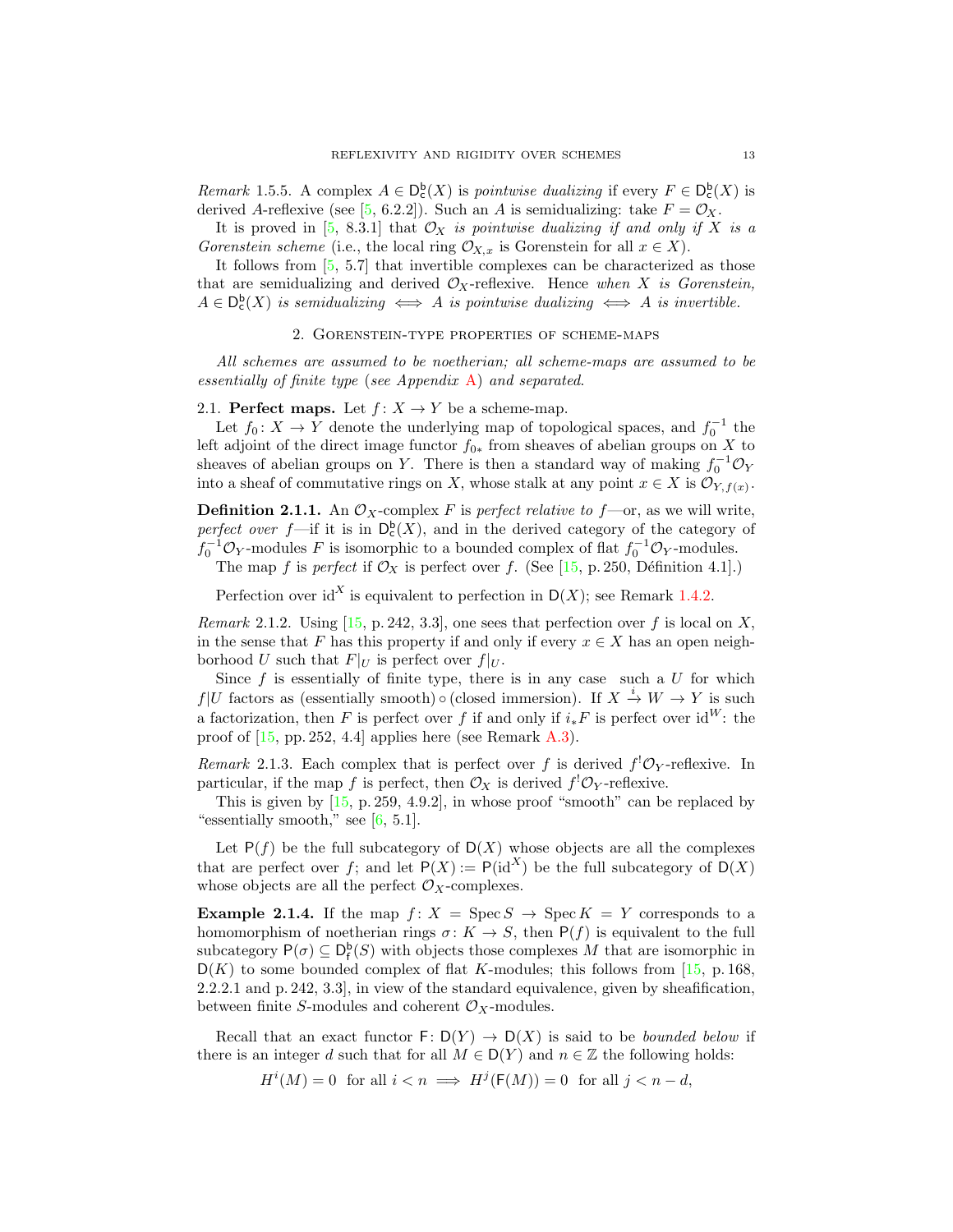By substituting " $>$ " for " $\lt$ " in the preceding definition one obtains the notion of bounded above. If F is bounded below (resp. bounded above) then, clearly,  $FD^+(Y) \subseteq D^+(Y)$  (resp.  $FD^-(Y) \subseteq D^-(Y)$ ).

<span id="page-13-5"></span>Remark 2.1.5. For every scheme-map f the functor  $Lf^*$  is bounded above. It is bounded below if and only if  $f$  is perfect. When  $f$  is perfect, one has

 $\mathsf{L} f^\ast \mathsf{D}^{\mathsf{b}}_\mathsf{c}(Y) \subseteq \mathsf{D}^{\mathsf{b}}_\mathsf{c}(X)$  .

For,  $Lf^*$  is bounded above and below, hence, as above,  $Lf^*D^b(Y) \subseteq D^b(X)$ . Also,  $Lf^*D_c(Y) \subseteq D_c(X)$ , see [\[14,](#page-40-0) p. 99, 4.4], whose proof uses [14, p. 73, 7.3] and compatibility of  $Lf^*$  with open base change to reduce to the assertion that  $Lf^* \mathcal{O}_Y = \mathcal{O}_X$ .

The following characterization of perfection of  $f$ , in terms of the twisted inverse image functor  $f^!$ , was proved for finite-type f in [\[18,](#page-40-2) 4.9.4] and then extended to the essentially finite-type case in [\[20,](#page-40-6) 5.9].

<span id="page-13-3"></span>Remark 2.1.6. For any scheme-map  $f: X \to Y$ , and for all  $M, N$  in  $\mathsf{D}^+_{\mathsf{qc}}(Y)$ , there is defined in [\[18,](#page-40-2) §4.9] and [\[20,](#page-40-6) 5.7–5.8] a functorial  $D(X)$ -map

(2.1.6.1) 
$$
f^!M \otimes_X^{\mathsf{L}} \mathsf{L} f^*N \to f^!(M \otimes_Y^{\mathsf{L}} N).
$$

The following conditions on  $f$  are equivalent:

- <span id="page-13-0"></span>(i) The map  $f$  is perfect.
- (ii) The functor  $f' : D^+_{\mathsf{qc}}(Y) \to D^+_{\mathsf{qc}}(X)$  is bounded above and below.
- (iii) The complex  $f^! \mathcal{O}_Y$  is perfect over f.
- <span id="page-13-7"></span>(iv) When M is perfect,  $f^!M$  is perfect over f; and whenever  $M \otimes^{\mathsf{L}}_Y N$  is in  $D_{\mathsf{qc}}^+(Y)$ , the natural map  $(2.1.6.1)$  is an isomorphism

(2.1.6.2) 
$$
f^!M \otimes_X^{\mathsf{L}} \mathsf{L} f^*N \stackrel{\sim}{\longrightarrow} f^! (M \otimes_Y^{\mathsf{L}} N).
$$

From (ii) one gets, as above,  $f^! D_{\mathsf{qc}}^{\mathsf{b}}(Y) \subseteq D^{\mathsf{b}}(X)$ ; and the last paragraph in §5.4 of [\[19\]](#page-40-11) gives

<span id="page-13-6"></span>
$$
(2.1.6.3) \t f^! \mathsf{D}^+_{\mathsf{c}}(Y) \subseteq \mathsf{D}^+_{\mathsf{c}}(X).
$$

Thus, for perfect  $f$ , one has

$$
(2.1.6.4) \t f^! D_c^{\mathsf{b}}(Y) \subseteq D_c^{\mathsf{b}}(X).
$$

Next we establish some further properties of perfect maps for later use.

<span id="page-13-4"></span>**Lemma 2.1.7.** Let  $f: X \to Y$  be a scheme-map, and M, B complexes in  $D(Y)$ . If f is an open immersion, or if f is perfect, M is in  $D_{\mathsf{c}}^{-}(Y)$  and B is in  $D_{\mathsf{qc}}^{+}(Y)$ ,

then there are natural isomorphisms

<span id="page-13-1"></span>
$$
(2.1.7.1) \tLf^*R\mathcal{H}om_Y(M, B) \xrightarrow{\sim} R\mathcal{H}om_X(\mathsf{L}f^*M, \mathsf{L}f^*B),
$$

<span id="page-13-2"></span>(2.1.7.2) 
$$
f^!\mathsf{R}\mathcal{H}om_Y(M,B) \xrightarrow{\sim} \mathsf{R}\mathcal{H}om_X(\mathsf{L}f^*M, f^!B).
$$

*Proof.* As a map in  $D(X)$ , [\(2.1.7.1\)](#page-13-1) comes from [B.1.5.](#page-35-0) To show that it is an isomorphism we may assume that Y is affine, say  $Y = \text{Spec } R$ . Then by [\[7,](#page-39-8) 5.5] and [\[14,](#page-40-0) p. 42, 4.6.1 (dualized)], any  $M \in D_c^{-}(Y)$  is isomorphic to the sheafification of a complex of finite-rank free R-modules, vanishing in all sufficiently large degrees; so  $[18, p. 181, (4.6.7)]$  gives the desired assertion.

For  $(2.1.7.2)$ , use  $[18, 4.2.3(e)]$  when f is proper; and then in the general case, compactify, see Appendix [A.](#page-33-1)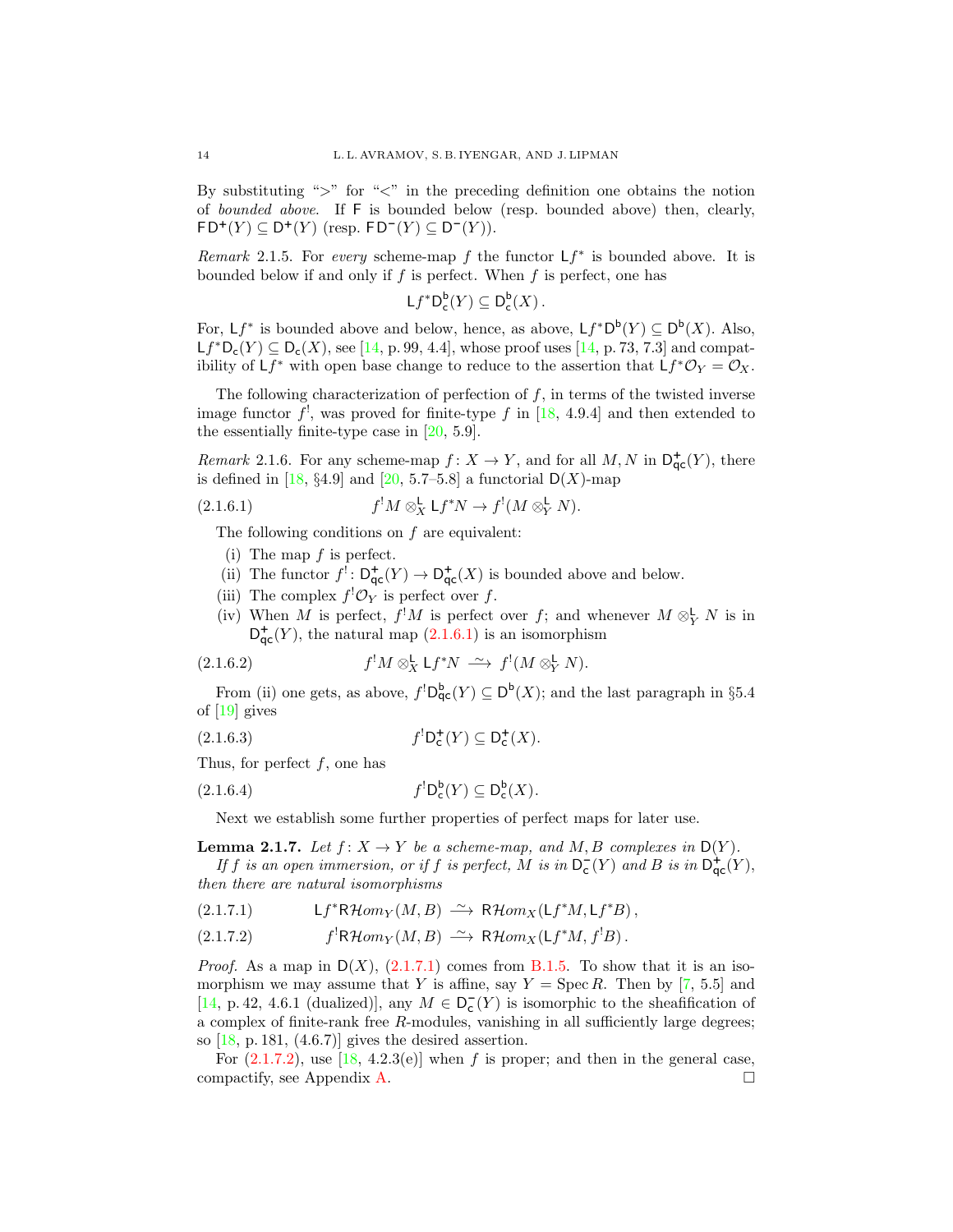<span id="page-14-1"></span>*Remark* 2.1.8. Let  $f: X \to Y$  be a perfect and proper scheme map.

One has  $Rf_*(D_c^b(X)) \subseteq D_c^b(Y)$ , by [\[15,](#page-40-9) p. 237, 2.2.1]. Moreover, if  $F \in D_c^b(X)$  is perfect, then so is  $Rf_*F$ ; see Remark [1.4.2](#page-9-5) and [\[15,](#page-40-9) p. 250, Proposition 3.7.2].

Remark 2.1.9. In  $D(X)$  there is a natural map

 $\alpha(E, F, G) \colon \mathsf{R}\mathcal{H}om_X(E, F) \to \mathsf{R}\mathcal{H}om_X(E \otimes_X^{\mathsf{L}} G, F \otimes_X^{\mathsf{L}} G) \qquad \big(E, F, G \in \mathsf{D}(X)\big),$ 

corresponding via  $(1.1.1.2)$  to

$$
(\mathsf{R}\mathcal{H}om_X(E,F)\otimes^{\mathsf{L}}_X E)\otimes^{\mathsf{L}}_X G\xrightarrow{\varepsilon\otimes^{\mathsf{L}}_X\mathbf{1}} F\otimes^{\mathsf{L}}_X G
$$

where  $\varepsilon$  is evaluation [\(1.1.1.3\)](#page-5-3).

Assume now that  $f$  is perfect. By Remark [2.1.6](#page-13-3) there is a natural isomorphism

 $(2.1.9.1)$ \* $N \otimes_X^{\mathsf{L}} f^! \mathcal{O}_Y \simeq f^! N \qquad (N \in \mathsf{D}_{\mathsf{qc}}^{\mathsf{+}}(Y)).$ 

Hence  $\alpha(\mathsf{L}f^*M, \mathsf{L}f^*N, f^!\mathcal{O}_Y)$  gives rise to a natural map, for all  $M, N \in \mathsf{D}^+_{\mathsf{qc}}(Y)$ ,

$$
(2.1.9.2) \qquad \beta(M, N, f): \mathsf{R}\mathcal{H}om_X(\mathsf{L}f^*M, \mathsf{L}f^*N) \to \mathsf{R}\mathcal{H}om_X(f^!M, f^!N).
$$

<span id="page-14-0"></span>**Lemma 2.1.10.** When  $f: X \to Y$  is perfect, M is in  $D_c^{\mathsf{b}}(Y)$ , and N is in  $D_{\mathsf{qc}}^{\mathsf{+}}(Y)$ , the map  $\beta(M, N, f)$  is an isomorphism.

*Proof.* One checks, using  $\S$ [B.3\(](#page-35-1)i) and Lemma [2.1.7,](#page-13-4) that the question is local on both X and Y. Hence, via  $[14, p. 133, 7.19]$ , one may assume that Y is affine, that M is a bounded-above complex of finite-rank free  $\mathcal{O}_Y$ -modules, and that N is a quasi-coherent complex in  $D^+(X)$ .

By Remarks [2.1.5](#page-13-5) and [2.1.6,](#page-13-3) respectively, the functors  $Lf^*$  and  $f^!$  are bounded (both above and below). Therefore, for every fixed N, the source and target of  $\beta(M, N, f)$  are bounded-below functors of M. So one can argue as in the proof of [\[14,](#page-40-0) p.69, (iv)] to reduce the problem to the case  $M = \mathcal{O}_Y$ . This case can be dealt with as follows (cf.  $[18, p. 239, (c)]$ .

The question being local on X, one may assume there is a factorization  $f = pi$ as in Remark [2.1.2](#page-12-2) ( $i: X \to W$  a closed immersion,  $p: W \to Y$  essentially smooth), with  $i_*\mathcal{O}_X$  a perfect complex. Since the functor  $i_*$  preserves stalks of sheaves, it suffices then to show that the composite map

$$
i_{*}Li^{*}p^{*}N \cong i_{*}R\mathcal{H}om_{X}(Lf^{*}\mathcal{O}_{Y}, Lf^{*}N)
$$
  
\n
$$
\xrightarrow{i_{*}\beta} i_{*}R\mathcal{H}om_{X}(f^{!}\mathcal{O}_{Y}, f^{!}N)
$$
  
\n
$$
\cong i_{*}R\mathcal{H}om_{X}(i^{!}p^{!}\mathcal{O}_{Y}, i^{!}p^{!}N)
$$
  
\n
$$
\cong R\mathcal{H}om_{W}(i_{*}i^{!}p^{!}\mathcal{O}_{Y}, p^{!}N)
$$
  
\n
$$
\cong R\mathcal{H}om_{W}(R\mathcal{H}om_{W}(i_{*}\mathcal{O}_{X}, p^{!}\mathcal{O}_{Y}), p^{!}N)
$$
  
\n(see (B.6.1))  
\n
$$
\cong R\mathcal{H}om_{W}(R\mathcal{H}om_{W}(i_{*}\mathcal{O}_{X}, p^{!}\mathcal{O}_{Y}), p^{!}N)
$$
  
\n(see (B.6.1))

is an isomorphism in  $D(W)$ .

Since both  $i_*\mathcal{O}_X$  and  $p^{\dagger}\mathcal{O}_Y$  are perfect complexes (see [\(B.5.1\)](#page-36-1), therefore the target of  $i_*\beta$  is a bounded functor of N, that preserves direct sums. (This wellknown fact about perfect complexes  $P$  can be shown by an easy induction on the number of degrees in which  $P$  is nonzero.) Also, using  $(B.1.3)$ , one gets

$$
i_*i^*p^*N \cong i_*(\mathcal{O}_X \otimes_X^{\mathsf{L}} i^*p^*N) \cong i_*\mathcal{O}_X \otimes_W^{\mathsf{L}} p^*N;
$$

and hence the source of  $i_*\beta$  is a bounded functor of N, that preserves direct sums.

Every quasi-coherent  $\mathcal{O}_Y$ -module being a homomorphic image of a free one, arguing as in  $[14, p.69, (iii)$  and  $(iv)(dualized)]$  reduces the isomorphism question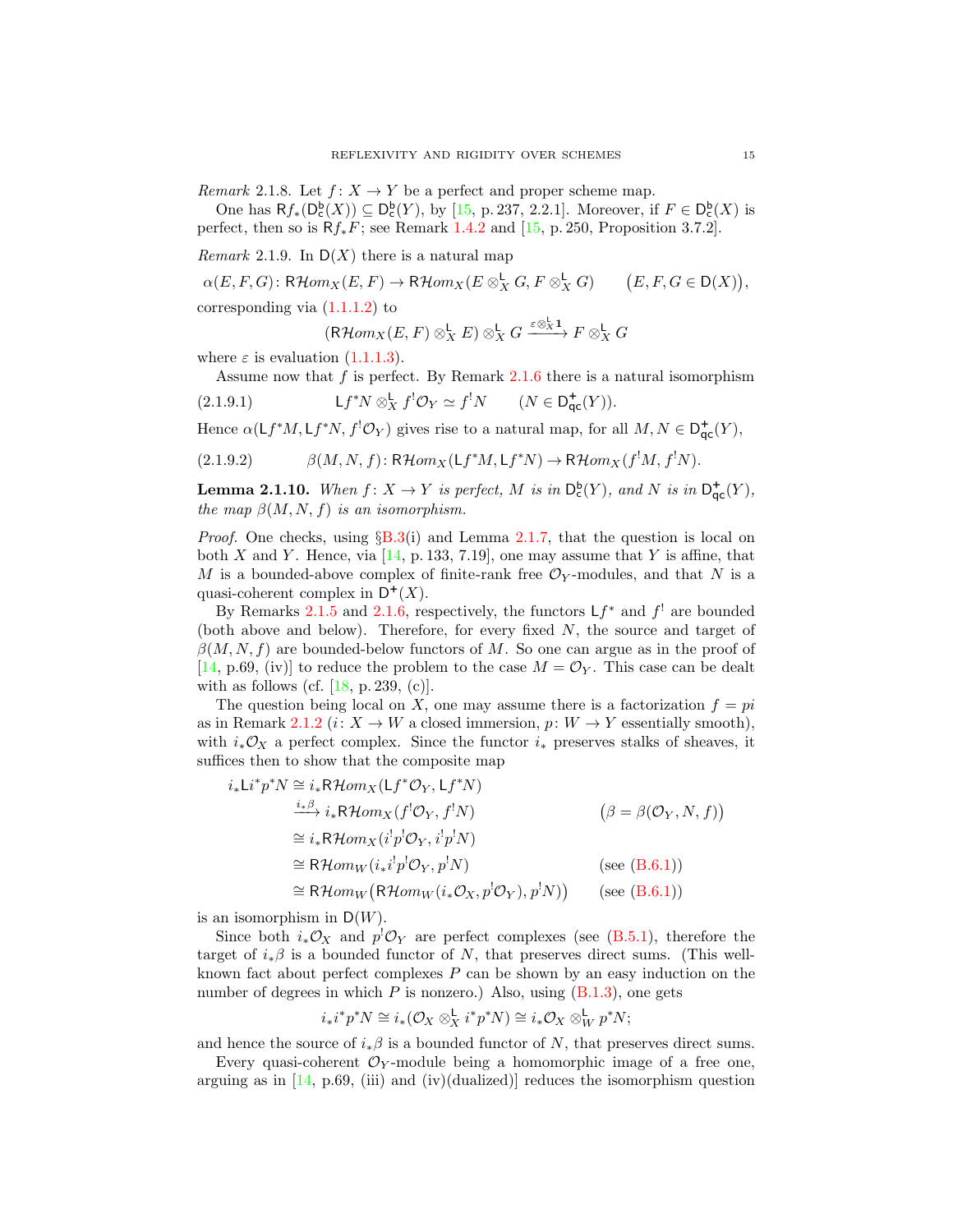to the case  $N = \mathcal{O}_Y$ . It remains only to observe that  $\beta(\mathcal{O}_Y, \mathcal{O}_Y, f)$  is isomorphic to the natural map  $\mathcal{O}_X \to \mathsf{R}\mathcal{H}om_X(f^!\mathcal{O}_Y,f^!\mathcal{O}_Y)$ , a map that, by Remark [2.1.3,](#page-12-3) is indeed an isomorphism.  $\hfill \square$ 

<span id="page-15-4"></span>**Lemma 2.1.11.** Let  $f: X \rightarrow Y$  be a perfect map.

When M is in  $D_c(Y)$  and B is in  $D_c^+(Y)$ , the complex  $Lf^*M$  is derived  $Lf^*B$ reflexive if and only if it is derived  $f^!B$ -reflexive.

Proof. We deal first with the boundedness conditions in Definition [1.3.1.](#page-7-1) The condition  $Lf^*M \in D_c^b(X)$  holds throughout, by assumption.

Assume that  $R\mathcal{H}om_X(Lf^*M,Lf^*B)$  is in  $D_c^b(X)$ . As  $R\mathcal{H}om_Y(M,B) \in D_c^+(Y)$ (see  $[14, p. 92, 3.3]$ ), one gets from Remark [2.1.6](#page-13-3) and  $(2.1.7.1)$  an isomorphism

<span id="page-15-1"></span>(2.1.11.1) 
$$
f^{!}\mathcal{O}_{Y}\otimes_{X}^{L}R\mathcal{H}om_{X}(Lf^{*}M, Lf^{*}B)\simeq f^{!}R\mathcal{H}om_{Y}(M, B).
$$

By Remark [2.1.6\(](#page-13-3)iii),  $f' \mathcal{O}_Y \in D_c^{\mathsf{b}}(X)$ , so it follows that  $f' \mathsf{R}\mathcal{H}om_Y(M, B) \in D_c^-(X)$ . On the other hand, by [\(2.1.6.3\)](#page-13-6),  $f^{\dagger}R\mathcal{H}om_Y(M, B) \in D_c^+(X)$ . We conclude that  $f^!R\mathcal{H}om_Y(M, B) \in D_c^b(X)$ , and so by  $(2.1.7.2)$ , that  $R\mathcal{H}om_X(\mathsf{L} f^*M, f^!B) \in D_c^b(X)$ .

Suppose, conversely, that  $R\mathcal{H}om_X(Lf^*M, f^!B) \in D_c^b(X)$ , so that by  $(2.1.7.2)$ , there is an integer  $n$  such that

$$
H^i(f^!\mathsf{R}\mathcal{H}om_Y(M,B)) = 0 \text{ for all } i > n.
$$

Using  $(2.1.7.1)$  and Remark  $2.1.5$  one gets:

$$
\mathsf{R}\mathcal{H}om_X(\mathsf{L}f^*M, \mathsf{L}f^*B) \simeq \mathsf{L}f^*\mathsf{R}\mathcal{H}om_Y(M, B) \in \mathsf{D}_\mathsf{C}(X).
$$

Also,  $f' \mathcal{O}_Y \in D_c^b(X)$ , by Remark [2.1.6,](#page-13-3) and it follows from an application of (i)–(iii) in [B.3](#page-35-1) to a local factorization of f as (essentially smooth)∘(closed immersion)—or from Proposition [2.3.9—](#page-19-1)that  $\text{Supp}_X f^! \mathcal{O}_Y = X$ . So except for the trivial case where  $X$  is empty, there is an integer  $m$  such that

$$
H^m f^! \mathcal{O}_Y \neq 0 \quad \text{and} \quad H^j f^! \mathcal{O}_Y = 0 \text{ for all } j > m.
$$

Hence, by  $(2.1.11.1)$ , for each x in X and for all  $k > n - m$ , [\[5,](#page-39-1) A.4.3] gives  $(H^k R \mathcal{H} om_X(\mathsf{L} f^*M, \mathsf{L} f^*B))_x = 0.$  It follows that  $R \mathcal{H} om_X(\mathsf{L} f^*M, \mathsf{L} f^*B)$  is in  $\mathsf{D}^{\mathsf{b}}_{\mathsf{c}}(X)$ .

The desired assertions now result from the isomorphisms

 $R\mathcal{H}om_X(R\mathcal{H}om_X(Lf^*M,Lf^*B),Lf^*B) \longrightarrow R\mathcal{H}om_X(Lf^*R\mathcal{H}om_X(M,B),Lf^*B)$  $\longrightarrow$  RHom<sub>X</sub>(f<sup>'</sup>RHom<sub>X</sub>(M, B), f<sup>'</sup>B)  $\longrightarrow$  RHom<sub>X</sub>(RHom<sub>X</sub>(Lf<sup>\*</sup>M,f<sup>1</sup>B),f<sup>1</sup>B),

given by formula  $(2.1.7.1)$ , Lemma [2.1.10,](#page-14-0) and formula  $(2.1.7.2)$ , respectively.  $\square$ 

<span id="page-15-0"></span>2.2. Ascent and descent. Let  $f: X \to Y$  be a scheme-map.

<span id="page-15-2"></span>*Remark* 2.2.1. Recall that f is said to be *faithfully flat* if it is flat and surjective; and that for any flat f, the canonical map to  $f^*$  from its left-derived functor  $Lf^*$ is an isomorphism—in brief,  $Lf^* = f^*$ .

<span id="page-15-3"></span>**Lemma 2.2.2.** Let  $f: X \to Y$  be a perfect scheme-map and M a complex in  $D(Y)$ . If M is in  $D_c^b(Y)$  then  $Lf^*M$  is in  $D_c^b(X)$ . The converse holds when M is in  $D_c(Y)$ and f is faithfully flat, or proper and surjective.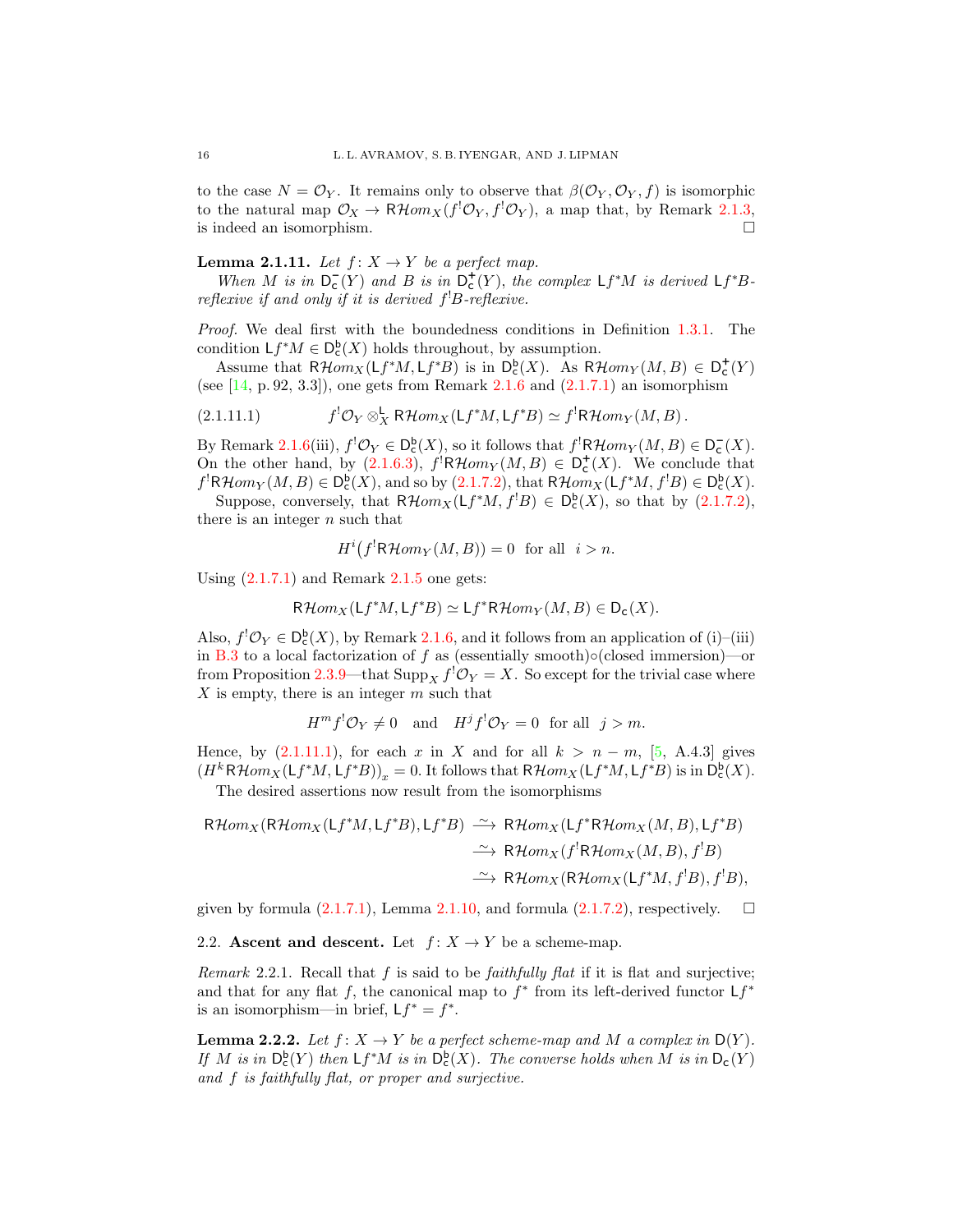Proof. The forward implication is contained in Remark [2.1.5.](#page-13-5)

For the converse, when f is faithfully flat there are isomorphisms  $H^n(f^*M) \cong$  $f^*H^n(M)$   $(n \in \mathbb{Z})$ ; so it suffices that  $f^*H^n(M) = 0$  imply  $H^n(M) = 0$ . This can be seen stalkwise, where we need only recall, for a flat local homomorphism  $R \to S$ of local rings and any R-module P, that  $P \otimes_R S = 0$  implies  $P = 0$ .

When f is proper then by Remark [2.1.8,](#page-14-1)  $Rf_*(D_c^b(X)) \subseteq D_c^b(Y)$  and  $Rf_*\mathcal{O}_X$  is perfect. Furthermore, surjectivity of  $f$  implies that

$$
\operatorname{Supp}_{Y} Rf_{*} \mathcal{O}_{X} \supseteq \operatorname{Supp}_{Y} H^{0}Rf_{*} \mathcal{O}_{X} = \operatorname{Supp}_{Y} f_{*} \mathcal{O}_{X} = Y.
$$

In view of the projection isomorphism

$$
Rf_*Lf^*M \simeq Rf_*\mathcal{O}_X \otimes^{\mathsf{L}}_Y M,
$$

see  $(B.1.4)$ , the desired converse follows from Theorem [1.4.5.](#page-9-6)

<span id="page-16-1"></span>**Proposition 2.2.3.** Let  $f: X \to Y$  be a scheme-map and  $M \in D_c^-(Y)$ .

If M is perfect, then  $Lf^*M$  is perfect. The converse holds if f is faithfully flat, or if f is perfect, proper and surjective.

*Proof.* Suppose M is perfect in  $D(Y)$ . One may assume, after passing to a suitable open cover, that M is a bounded complex of finite-rank free  $\mathcal{O}_Y$ -modules. Then  $Lf^*M = f^*M$  is a bounded complex of finite-rank free  $\mathcal{O}_X$ -modules. Thus if M is perfect then so is  $Lf^*M$ .

For the *converse*, when  $f$  is faithfully flat we use the following characterization ofperfection ([\[15,](#page-40-9) p. 135, 5.8.1]):  $M \in D(Y)$  is perfect if and only if  $M \in D_c^b(Y)$ and there are integers  $m \leq n$  such that for all  $\mathcal{O}_Y$ -modules E and all i outside the interval  $[m, n], H^i(E \otimes^{\mathsf{L}}_Y M) = 0.$ 

Writing  $f^*$  in place of  $Lf^*$  (see Remark [2.2.1\)](#page-15-2) we have, as in the proof of Lemma  $2.2.2$ , that for any i, the vanishing of

$$
H^i(f^*E \otimes_X^{\mathsf{L}} f^*M) = H^i(f^*(E \otimes_Y^{\mathsf{L}} M)) \cong f^*H^i(E \otimes_Y^{\mathsf{L}} M)
$$

implies that of  $H^i(E \otimes^{\mathsf{L}}_Y M)$ . Hence the converse holds.

When  $f$  is perfect, proper and surjective, one can argue as in the last part of the proof of Lemma [2.2.2](#page-15-3) to show that if  $Lf^*M$  is perfect then M is perfect.

<span id="page-16-0"></span>**Proposition 2.2.4.** Let  $f: X \to Y$  be a proper scheme-map and  $B \in D_{\text{qc}}^+(Y)$ . If  $F \in D(X)$  is derived  $f^!B$ -reflexive then  $Rf_*F$  is derived B-reflexive.

*Proof.* Since F and  $R\mathcal{H}om_X(F, f^!B)$  are in  $D_c^b(X)$ , it follows from Remark [2.1.8](#page-14-1) that  $Rf_*F$  is in  $D_c^b(Y)$ , and (via  $(B.6.1)$ ) that

$$
\mathsf{R}\mathcal{H}om_Y(\mathsf{R}f_*F,B)\simeq \mathsf{R}f_*\mathsf{R}\mathcal{H}om_X(F,f^!B)\in \mathsf{D}^{\mathsf{b}}_{\mathsf{c}}(Y).
$$

Now apply the functor  $Rf_*$  to the assumed isomorphism

$$
\delta_F^{f^!B}\colon F\; \stackrel{\sim}{\longrightarrow}\; \mathsf{R}\mathcal{H}om_X(\mathsf{R}\mathcal{H}om_X(F,f^!B),f^!B),
$$

and use the duality isomorphism [\(B.6.1\)](#page-36-0) twice, to get the isomorphisms

$$
Rf_*F \xrightarrow{\sim} Rf_*R\mathcal{H}om_X(R\mathcal{H}om_X(F, f^!B), f^!B)
$$
  
\n
$$
\xrightarrow{\sim} R\mathcal{H}om_Y(Rf_*R\mathcal{H}om_X(F, f^!B), B)
$$
  
\n
$$
\xrightarrow{\sim} R\mathcal{H}om_Y(R\mathcal{H}om_Y(Rf_*F, B), B).
$$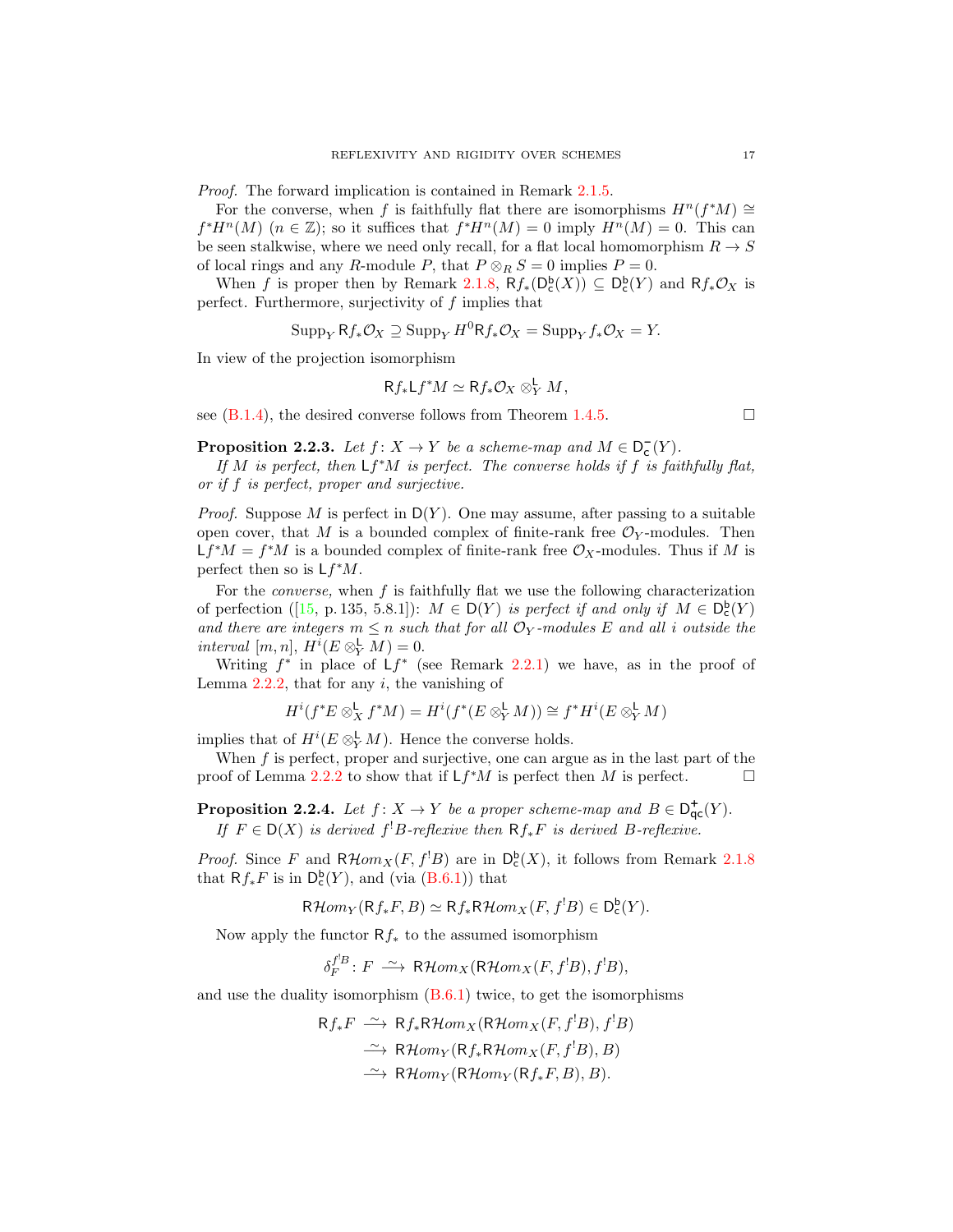Their composition is actually  $\delta_{\mathsf{R}f_*F}^B$ , though that doesn't seem so easy to show. Fortunately, owing to Proposition [1.3.3\(](#page-8-1)ii) we needn't do so to conclude that  $Rf_*F$ is derived  $B$ -reflexive.

<span id="page-17-0"></span>**Theorem 2.2.5.** Let  $f: X \to Y$  be a perfect scheme-map, M a complex in  $D_c^-(Y)$ , and B a complex in  $D_{\mathsf{c}}^{+}(Y)$ .

If M is derived B-reflexive, then  $Lf^*M$  is derived  $Lf^*B$ -reflexive and derived  $f<sup>1</sup>B$ -reflexive. Conversely, if f is faithfully flat, or proper and surjective, and  $Lf^*M$ is derived  $Lf^*B$ -reflexive or derived  $f^!B$ -reflexive, then M is derived  $B$ -reflexive.

*Proof.* Suppose first that M is derived B-reflexive, so that, by definition, both M and  $R\mathcal{H}om_Y(M, B)$  are in  $\mathsf{D}^{\mathsf{b}}_{\mathsf{c}}(Y)$ . Then  $(2.1.7.1)$  and Remark  $2.1.5$  show that  $\mathsf{L}f^*M$ and  $R\mathcal{H}om_X(\mathsf{L}f^*M, \mathsf{L}f^*B)$  are in  $\mathsf{D}^{\mathsf{b}}_{\mathsf{c}}(X)$ . Moreover, application of the functor  $\mathsf{L}f^*$ to the  $D(Y)$ -isomorphism  $M \simeq R\mathcal{H}om_Y(R\mathcal{H}om_Y(M, B), B)$  yields

$$
Lf^*M \simeq R\mathcal{H}om_X(R\mathcal{H}om_X(Lf^*M,Lf^*B),Lf^*B)
$$

in  $D(X)$ . This implies that  $Lf^*M$  is derived  $Lf^*B$ -reflexive; see Proposition [1.3.3\(](#page-8-1)ii). When B is in  $D_c^+(Y)$ , Lemma [2.1.11](#page-15-4) yields that  $Lf^*M$  is derived  $f^!B$ -reflexive.

Suppose, conversely, that  $Lf^*M$  is derived  $Lf^*B$ -reflexive, or equivalently, that Lf<sup>\*</sup>M is derived f<sup>1</sup>B-reflexive (see Lemma [2.1.11\)](#page-15-4). Then, first of all, Lf<sup>\*</sup>M ∈  $\mathsf{D}^{\mathsf{b}}_{\mathsf{c}}(X)$  and, by [\(2.1.7.1\)](#page-13-1),  $\mathsf{L}f^*R\mathcal{H}om_Y(M, B) \in \mathsf{D}^{\mathsf{b}}_{\mathsf{c}}(X)$ . Lemma [2.2.2](#page-15-3) gives then that  $M \in D_{\mathsf{c}}^{\mathsf{b}}(Y)$ , and similarly, since  $\mathsf{R}\mathcal{H}om_Y(M, B) \in D_{\mathsf{c}}(Y)$  (see [\[14,](#page-40-0) p. 92, 3.3]), that  $R\mathcal{H}om_Y(M, B) \in \mathsf{D}_{\mathsf{c}}^{\mathsf{b}}(Y)$ .

Next, when f is faithfully flat (so that  $Lf^* = f^*$ , see Remark [2.2.1\)](#page-15-2), one checks, with moderate effort, that if

$$
\delta := \delta_M^B \colon M \to \mathsf{R}\mathcal{H}om_Y(\mathsf{R}\mathcal{H}om_Y(M,B),B)
$$

is the canonical D(Y)-map, then  $f^*\delta$  is identified, via [\(2.1.7.1\)](#page-13-1), with the canonical D(X)-map  $\delta^{f^*B}_{f^*M}$ . The latter being an isomorphism, therefore so are all the maps  $H^n(f^*\delta) = f^*H^n(\delta)$ . Verifying that a sheaf-map is an isomorphism can be done stalkwise, and so, f being faithfully flat, local considerations show that the maps  $H^n(\delta)$  are isomorphisms. Therefore,  $\delta$  is an isomorphism.

Finally, when f is proper and surjective and  $Lf^*M$  is derived  $f^!B$ -reflexive, whence, by Proposition [2.2.4,](#page-16-0)  $Rf_*M$  is derived B-reflexive, one can argue as in the last part of the proof of Lemma [2.2.2](#page-15-3) to deduce that M is derived B-reflexive.  $\Box$ 

Taking  $M = \mathcal{O}_Y$  one gets:

<span id="page-17-1"></span>**Corollary 2.2.6.** Let  $f: X \to Y$  be a perfect scheme-map and  $B \in D_{c}^{+}(Y)$ .

If B is semidualizing, then so are  $Lf^*B$  and  $f^!B$ . Conversely, if f is faithfully flat, or proper and surjective, and  $Lf^*B$  or  $f^!B$  is semidualizing, then so is B.  $\Box$ 

<span id="page-17-2"></span>Corollary 2.2.7. Let  $f: X \to Y$  be a perfect scheme-map and M a complex in  $D_{c}(Y)$ . Consider the following properties:

- (a) M is semidualizing.
- (b) M is derived  $\mathcal{O}_Y$ -reflexive.
- $(c)$  *M* is invertible.

Each of these properties implies the corresponding property for  $Lf^*M$  in  $D(X)$ . The converse holds when f is faithfully flat, or proper and surjective.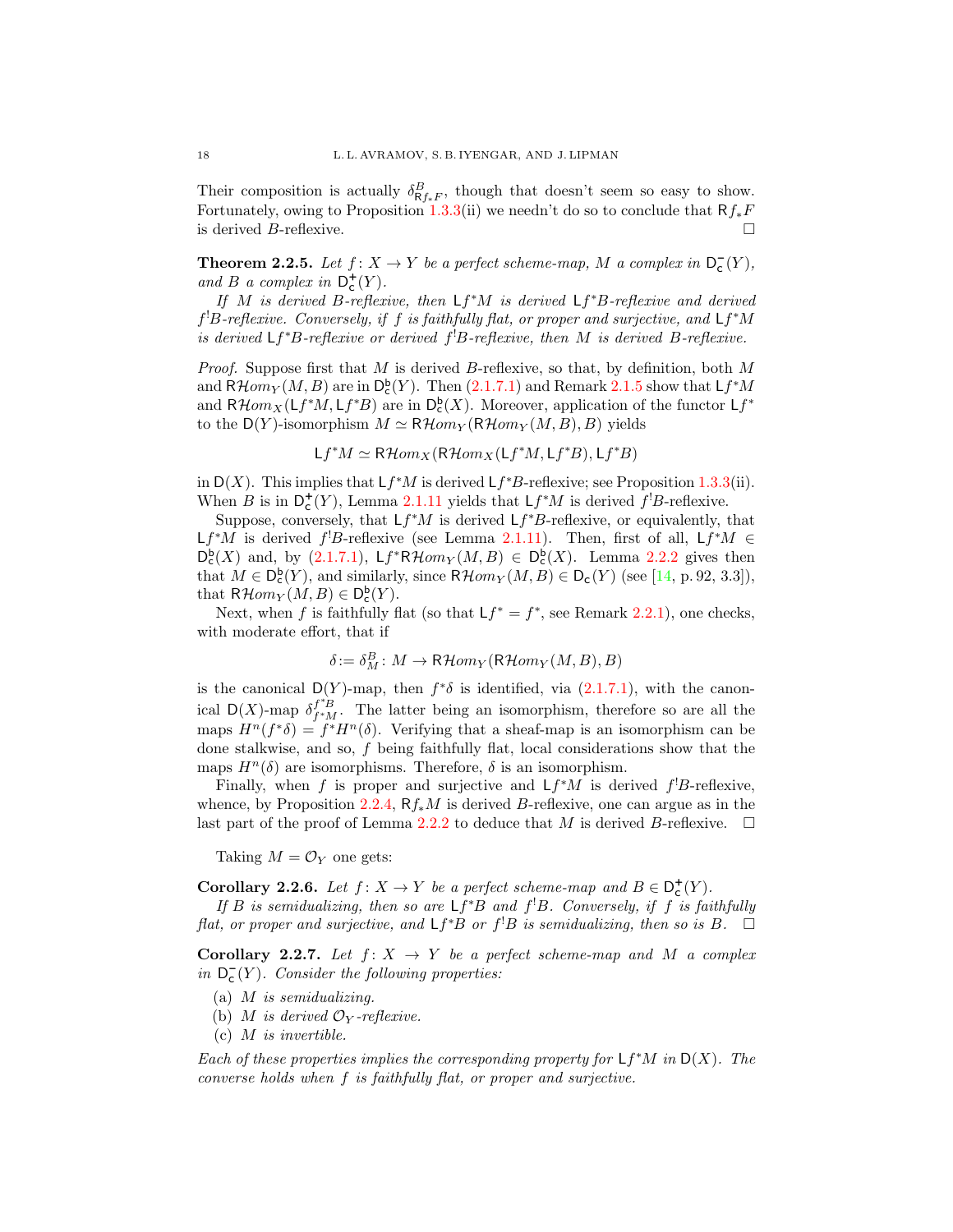*Proof.* Note that, given Lemma [2.2.2,](#page-15-3) we may assume that M is in  $D_c^b(Y)$ . The assertions about properties (a) and (b) are the special cases  $(M, B) = (\mathcal{O}_Y, M)$  and  $(M, B) = (M, \mathcal{O}_Y)$ , respectively, of Theorem [2.2.5.](#page-17-0) The assertion about (c) follows from the assertion about (a) together with Proposition [2.2.3.](#page-16-1)  $\Box$ 

<span id="page-18-0"></span>2.3. Gorenstein-perfect maps. Let  $f: X \to Y$  be a scheme-map.

**Definition 2.3.1.** A *relative dualizing complex* for f is any  $\mathcal{O}_X$ -complex isomorphic in  $\mathsf{D}(X)$  to  $f^{!}\mathcal{O}_Y$ .

Any relative dualizing complex is in  $D_c^+(X)$ . Indeed, §§[B.3\(](#page-35-1)i) and [B.4](#page-36-2) reduce the assertion to the case of maps between affine schemes, where the desired assertion follows from the following example.

<span id="page-18-1"></span>**Example 2.3.2.** For a homomorphism  $\tau: K \to P$  of commutative rings we write  $\Omega_{\tau}$  for the P-module of relative differentials, and set

<span id="page-18-2"></span>
$$
\Omega_{\tau}^{n} = \bigwedge_{P}^{n} \Omega_{\tau} \quad \text{for each } 0 \le n \in \mathbb{Z}.
$$

Let  $\sigma: K \to S$  be a homomorphism of rings that is essentially of finite type; thus, there exists a factorization

$$
(2.3.2.1) \t\t K \xrightarrow{\dot{\sigma}} P \xrightarrow{\sigma'} S
$$

where  $\dot{\sigma}$  is essentially smooth of relative dimension d and  $\sigma'$  is finite, see [\(A.1\)](#page-33-2). As in [\[5,](#page-39-1) (8.0.2)], we set

(2.3.2.2) 
$$
D^{\sigma} := \Sigma^{d} \operatorname{RHom}_{P}(S, \Omega_{\sigma}^{d}) \in D(S).
$$

With  $f: X = \operatorname{Spec} S \to \operatorname{Spec} K = Y$  the scheme-map corresponding to  $\sigma$ , the complex of  $\mathcal{O}_X$ -modules  $(D^{\sigma})^{\sim}$  is a relative dualizing complex for f; in particular, up to isomorphism,  $D^{\sigma}$  depends only on  $\sigma$ , and not on the factorization [\(2.3.2.1\)](#page-18-2).

Indeed, there is a  $\mathsf{D}_{\mathsf{qc}}(X)$ -isomorphism

$$
(2.3.2.3) \t\t f' \mathcal{O}_Y \simeq (D^{\sigma})^{\sim};
$$

for, if  $f = \dot{f}f'$  is the factorization corresponding to  $(2.3.2.1)$  then

<span id="page-18-3"></span>
$$
f^{!}\mathcal{O}_{Y} \simeq f'^{!}\dot{f}^{!}\mathcal{O}_{Y} \simeq f'^{!}(\Sigma^{d}\Omega_{\dot{\sigma}}^{d})^{\sim} \simeq \Sigma^{d} \operatorname{RHom}_{P}(S,\Omega_{\dot{\sigma}}^{d})^{\sim} = (D^{\sigma})^{\sim},
$$

the second isomorphism coming from  $\S 5, \S 5$ , and the third from  $(B.6.2)$ .

**Definition 2.3.3.** A complex F in  $D(X)$  is said to be G-perfect (for Gorensteinperfect) relative to f if F is derived  $f^! \mathcal{O}_Y$ -reflexive. The full subcategory of  $D_c^b(X)$ , whose objects are the complexes that are G-perfect relative to f is denoted  $G(f)$ .

In particular, F is in  $G(\mathrm{id}^X)$  if and only if F is derived  $\mathcal{O}_X$ -reflexive. We set

$$
\mathsf{G}(X) := \mathsf{G}(\mathrm{id}^X).
$$

In view of [\(2.3.2.3\)](#page-18-3), in the affine case G-perfection can be expressed in terms of *finite G-dimension* in the sense of Auslander and Bridger [\[1\]](#page-39-0); see [\[5,](#page-39-1)  $\S 6.3$  and 8.2.1]. As is the case for perfection (Remark [2.1.2\)](#page-12-2), G-perfection can be tested locally.

<span id="page-18-4"></span>Remark 2.3.4. A complex F in  $D(X)$  is in  $G(f)$  if and only if every  $x \in Z$  has an open neighborhood U such that  $F|_U$  is in  $G(f|_U)$ .

If f factors as  $X \xrightarrow{i} W \xrightarrow{h} Y$  with i a closed immersion and h essentially smooth, then F is in  $\mathsf{G}(f)$  if and only if  $i_*F$  is in  $\mathsf{G}(W)$ . It suffices to show this locally; and then this is [\[5,](#page-39-1) 8.2.1], in view of the equivalence of categories in Example [1.1.3.](#page-6-3)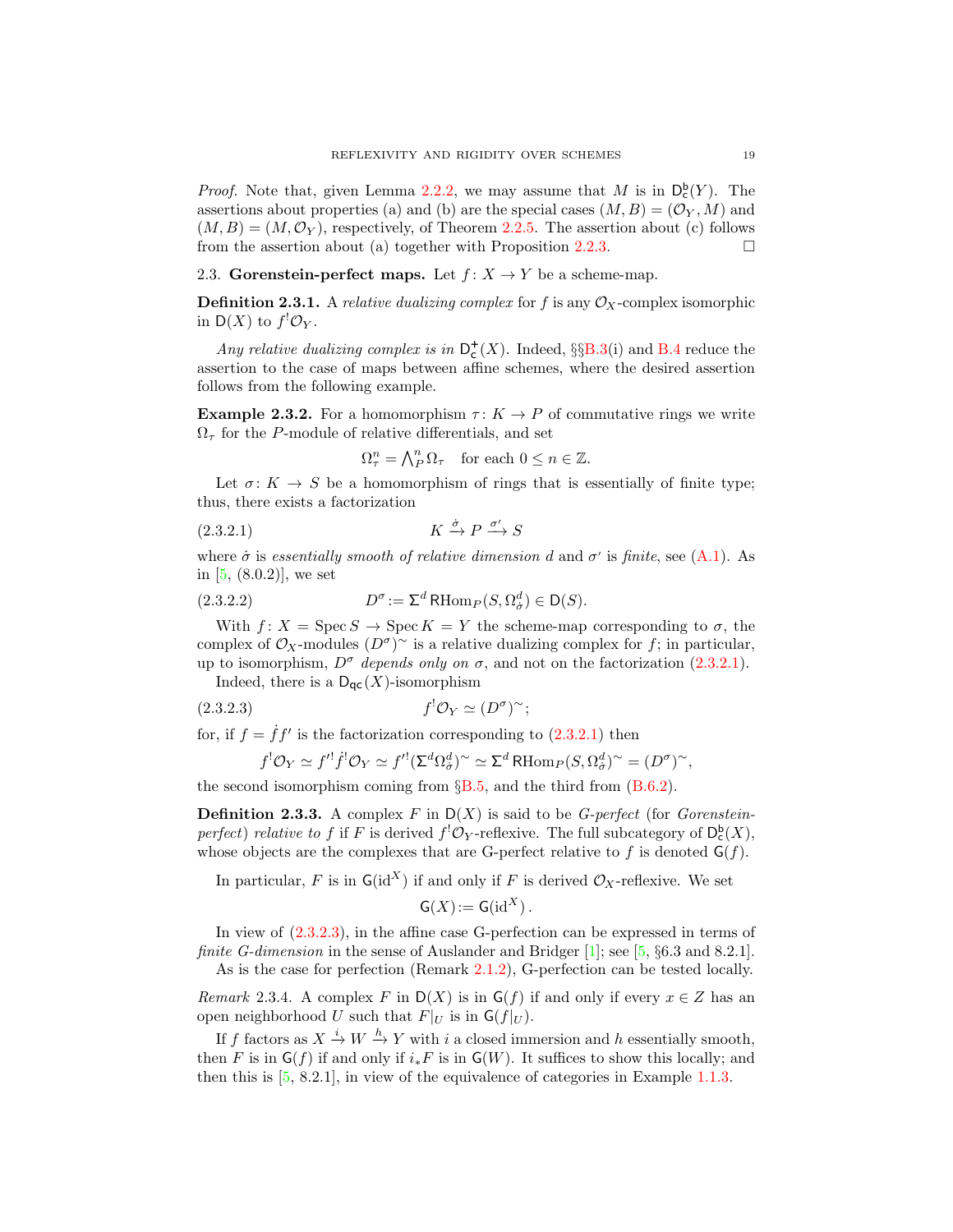**Definition 2.3.5.** The map  $f: X \to Y$  is said to be *G-perfect* (for *Gorenstein* perfect) if  $f^! \mathcal{O}_Y$  is semidualizing, that is, if  $\mathcal{O}_X$  is in  $\mathsf{G}(f)$ .

A local theory of such maps already exists:

<span id="page-19-0"></span>**Example 2.3.6.** If  $X = \text{Spec } S$  and  $Y = \text{Spec } K$ , where K and S are noetherian rings, and  $\sigma: K \to S$  is the ring-homomorphism corresponding to f, then f is G-perfect if and only if  $\sigma$  is of finite G-dimension in the sense of [\[3\]](#page-39-7); see [\[5,](#page-39-1) 8.4.1].

Recall from Remark [2.1.6](#page-13-3) that f is perfect if and only if  $f^! \mathcal{O}_Y$  is in  $P(f)$ , the full subcategory of  $D(X)$  whose objects are all the complexes that are perfect with respect to f. There is a similar description of G-perfection:

Remark 2.3.7. The map f is G-perfect if and only if  $f' \mathcal{O}_Y \in G(f)$ . This follows from Proposition [1.3.3,](#page-8-1) since for all  $x \in X$ , the stalk  $(f^{!}\mathcal{O}_{Y})_{x} \neq 0$ ; see [\(2.3.2.3\)](#page-18-3).

<span id="page-19-3"></span>Remark 2.3.8. When Y is Gorenstein, every map  $f: X \to Y$  is G-perfect: [\[5,](#page-39-1) 8.3.1] and  $(2.3.2.3)$  together imply that  $G(f) = D_c^b(X)$ .

Via  $(2.3.2.3)$ , a slight generalization of  $[15, p.258, 4.9ff]$  globalizes  $[6, 1.2]$ :

<span id="page-19-1"></span>**Proposition 2.3.9.** Let  $f: X \rightarrow Y$  be a scheme-map.

The following inclusion holds:  $P(f) \subseteq G(f)$ .

If  $M \in P(Y)$  then the functor  $R\mathcal{H}om_X(-, f^!M)$  takes  $P(f)$  (resp.  $G(f)$ ) into itself; and if  $M \in G(Y)$  then  $R\mathcal{H}om_X(-, f^!M)$  takes  $P(f)$  into  $G(f)$ .

Proof. The first assertion is a restatement of Remark [2.1.3.](#page-12-3)

The second assertion is local on X, so one may suppose f factors as  $X \stackrel{i}{\to} W \stackrel{h}{\to} Y$ with i a closed immersion and h essentially smooth. For any  $F \in D_c^{\mathsf{b}}(X)$  and  $M \in \mathsf{D}^+_{\mathsf{qc}}(Y)$  one has, using formula [\(B.6.1\)](#page-36-0), §[B.5](#page-36-3) and Lemma [1.4.6.](#page-9-3)

 $i_*\mathsf{R}\mathcal{H} om_X(F, i^!h^!M) \simeq \mathsf{R}\mathcal{H} om_W(i_*F, h^!M) \simeq \mathsf{R}\mathcal{H} om_W(i_*F, h^*M) \otimes^{\mathbf{L}}_W h^! \mathcal{O}_Y,$ 

where  $h^! \mathcal{O}_Y$  is invertible. Consequently, by Remark [2.1.2,](#page-12-2)

$$
\mathsf{R}\mathcal{H}om_X(F, f^!M) \in \mathsf{P}(f) \iff i_*\mathsf{R}\mathcal{H}om_X(F, f^!M) \in \mathsf{P}(W)
$$
  

$$
\iff \mathsf{R}\mathcal{H}om_W(i_*F, h^*M) \in \mathsf{P}(W).
$$

Similarly, by Remark [2.3.4](#page-18-4) and Corollary [1.5.4\(](#page-11-0)2),

$$
\mathsf{R}\mathcal{H}om_X(F, f^!M) \in \mathsf{G}(f) \iff i_*\mathsf{R}\mathcal{H}om_X(F, f^!M) \in \mathsf{G}(h)
$$
  

$$
\iff \mathsf{R}\mathcal{H}om_W(i_*F, h^*M) \text{ is derived } \mathcal{O}_W\text{-reflexive.}
$$

<span id="page-19-2"></span>If  $F \in P(f)$  then  $i_* F$  is a perfect  $\mathcal{O}_W$ -complex, and by Lemma [1.4.6\(](#page-9-3)2),

(2.3.9.1) 
$$
\mathsf{R}\mathcal{H}om_W(i_*F,h^*M)\simeq h^*M\otimes^{\mathsf{L}}_W\mathsf{R}\mathcal{H}om_W(i_*F,\mathcal{O}_W),
$$

where  $R\mathcal{H}om_W(i_*F, \mathcal{O}_W)$  is perfect (see Theorem [1.4.3\)](#page-9-2).

If  $M \in P(Y)$  then by Proposition [2.2.3,](#page-16-1)  $h^*M \in P(W)$ , and then  $(2.3.9.1)$  shows that  $R\mathcal{H}om_W(i_*F, h^*M) \in P(W)$ . Thus  $R\mathcal{H}om_X(F, f^!M) \in P(f)$ .

If  $M \in G(Y)$ , then  $h^*M$  is derived  $\mathcal{O}_W$ -reflexive, hence so is  $R\mathcal{H}om_W(i_*F, h^*M);$ see Theorem [2.2.5,](#page-17-0) [\(2.3.9.1\)](#page-19-2) and Proposition [1.4.4.](#page-9-4) So  $R\mathcal{H}om_X(F, f^!M) \in G(f)$ .

If  $F \in \mathsf{G}(f)$  and  $M \in \mathsf{P}(Y)$  then  $i_* F \in \mathsf{G}(h)$  is  $\mathcal{O}_W$ -reflexive and  $h^*M$  is perfect; so by Lemma [1.4.6\(](#page-9-3)1), [\(2.3.9.1\)](#page-19-2) still holds, so  $R\mathcal{H}om_W(i_*F, h^*M)$  is  $\mathcal{O}_W$ -reflexive, by Remark [1.3.4](#page-8-2) and Proposition [1.4.4.](#page-9-4) So again,  $R\mathcal{H}om_X(F, f^!M) \in G(f)$ .  $\Box$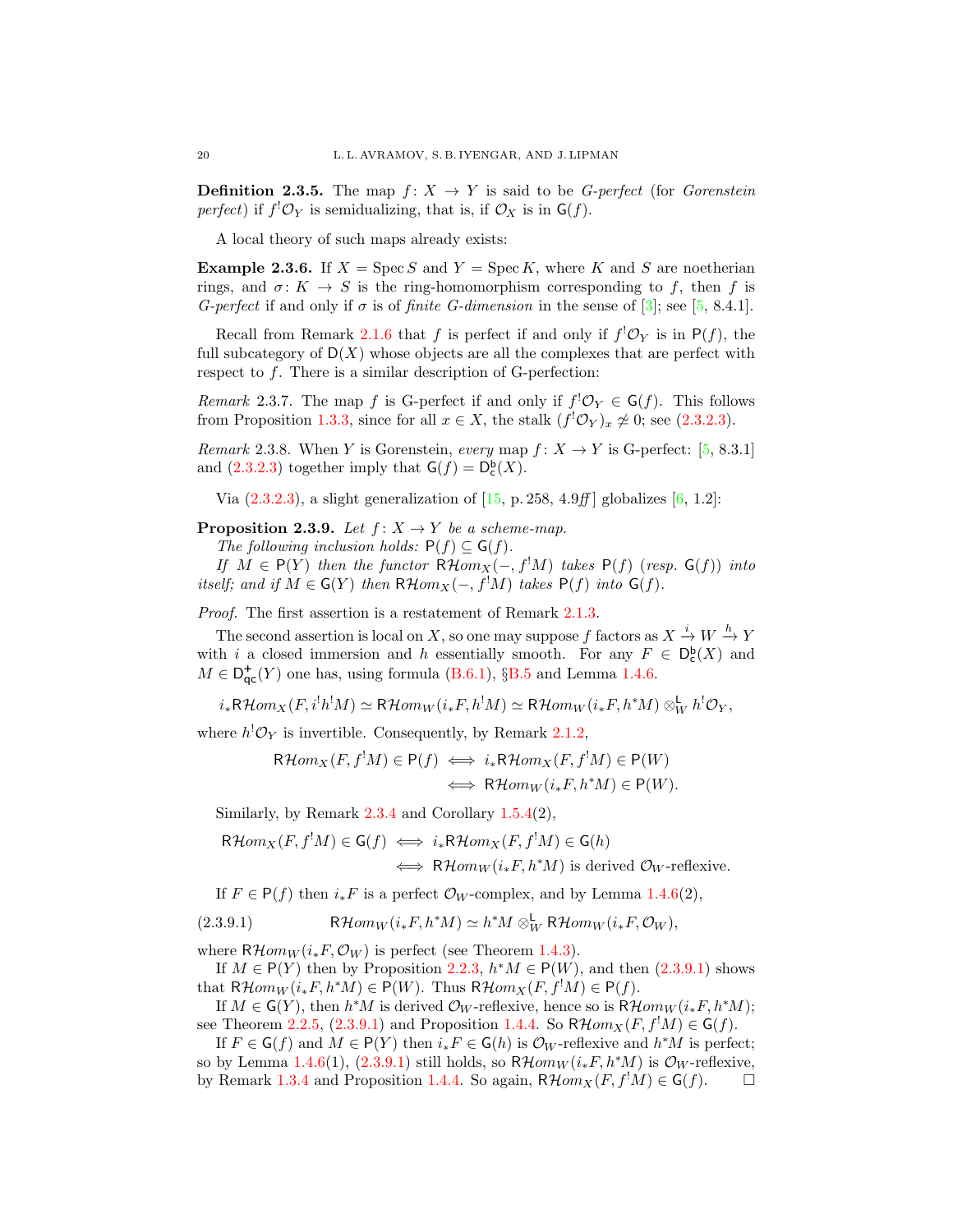From Proposition [2.3.9](#page-19-1) one gets the following result. It can also be seen as the special case  $g = id^Y$  of Proposition [2.5.2](#page-21-1) below.

**Corollary 2.3.10.** Any perfect map is G-perfect.  $\Box$ 

Applying Proposition [2.3.9](#page-19-1) to  $R\mathcal{H}om_X(\mathcal{O}_X, f^!F)$ , one gets:

**Corollary 2.3.11.** If  $f: X \to Y$  is perfect then  $f^!P(Y) \subseteq P(f)$  and furthermore  $f^{\mathsf{!}}\mathsf{G}(Y) \subseteq \mathsf{G}(f)$ . If f is G-perfect then  $f^{\mathsf{!}}\mathsf{P}(Y) \subseteq \mathsf{G}(f)$ .

Also, in view of Proposition [1.3.3\(](#page-8-1)iii):

<span id="page-20-1"></span>**Corollary 2.3.12.** For any scheme-map  $f: X \to Y$ , the relative dualizing functor  $R\mathcal{H}om_X(-, f^! \mathcal{O}_Y)$  induces a commutative diagram of categories, where horizontal arrows represent equivalences:

$$
\begin{array}{ccc}\nG(f)^{\text{op}} & \xrightarrow{\equiv} & G(f) \\
\downarrow & & \downarrow \\
P(f)^{\text{op}} & \xrightarrow{\equiv} & P(f)\n\end{array}
$$

These equivalences are dualities, in the sense of [\[5,](#page-39-1)  $\S6$ ].

<span id="page-20-0"></span>2.4. Quasi-Gorenstein maps. For the following notion of quasi-Gorenstein map, cf.  $[4, 2.2]$  and  $[5, \S8.6.1]$ . For the case when f is flat, see also  $[14, p. 298, \S{Exer-}$ cise 9.7], which can be done, e.g., along the lines of the proof of  $[17, \text{Lemma } 1]$ .

**Definition 2.4.1.** A map  $f: X \to Y$  is quasi-Gorenstein if  $f^! \mathcal{O}_Y$  is invertible. If, in addition,  $f$  is perfect, then  $f$  is said to be a *Gorenstein map*.

If  $f: X \to Y$  is quasi-Gorenstein then, clearly,  $\mathcal{O}_X \in G(f)$ , i.e., f is G-perfect. More generally, Corollary [1.5.4](#page-11-0) shows that  $G(f) = G(X)$ .

**Example 2.4.2.** Let  $f: X \to Y$  be a scheme map. If X is Gorenstein and f is G-perfect, then f is quasi-Gorenstein; see Example [1.5.5.](#page-12-4) Example [2.3.8](#page-19-3) shows then that when  $X$  and  $Y$  are both Gorenstein  $f$  is quasi-Gorenstein.

One has the following globalization of the  $flat$  case of  $[5, 8.6.2]$ , see also  $[4, 2.4]$ :

**Proposition 2.4.3.** If  $f: X \rightarrow Y$  is a flat Gorenstein map, with diagonal map  $\delta: X \to X \times_Y X$ , then there are natural isomorphisms

$$
W_f := \mathcal{H}om_X(\delta^!(\mathcal{O}_{X \times_Y X}), \mathcal{O}_X) \xrightarrow[\nu]{\sim} \mathsf{R}\mathcal{H}om_X(\delta^!(\mathcal{O}_{X \times_Y X}), \mathcal{O}_X) \xrightarrow{\sim} f^!\mathcal{O}_Y.
$$

If furthermore  $g: Z \to X$  is finite, then [\(B.6.1\)](#page-36-0) gives a natural isomorphism

 $g_*(fg)^! \mathcal{O}_Y \cong \mathsf{R} g_* g^! f^! \mathcal{O}_Y \longrightarrow \mathsf{R}\mathcal{H}om_X(g_*\mathcal{O}_Z, W_f)$ .

*Proof.* For any flat scheme-map  $f: X \to Y$  there is a natural isomorphism

 $\delta^{!}(\mathcal{O}_{X \times_Y X}) \stackrel{\sim}{\longrightarrow} \mathsf{R}\mathcal{H}om_X(f^{!}\mathcal{O}_Y, \mathcal{O}_X)$ 

(see Corollary 6.5 in [\[6\]](#page-39-5), with  $M = \mathcal{O}_X = N$ ).

It follows, when  $f^! \mathcal{O}_Y$  is invertible, that the complex  $\delta^! (\mathcal{O}_{X \times_Y X})$  is invertible, and that there is a natural  $D(X)$ -isomorphism

$$
f^! \mathcal{O}_Y \xrightarrow{\sim} \mathsf{R}\mathcal{H}om_X(\delta^! (\mathcal{O}_{X \times_Y X}), \mathcal{O}_X).
$$

That the natural map  $\nu$  is an isomorphism holds true with any perfect complex in place of  $\delta^{!}(\mathcal{O}_{X\times_Y X})$ : the assertion is local, hence reduces to the corresponding (obvious) assertion for rings.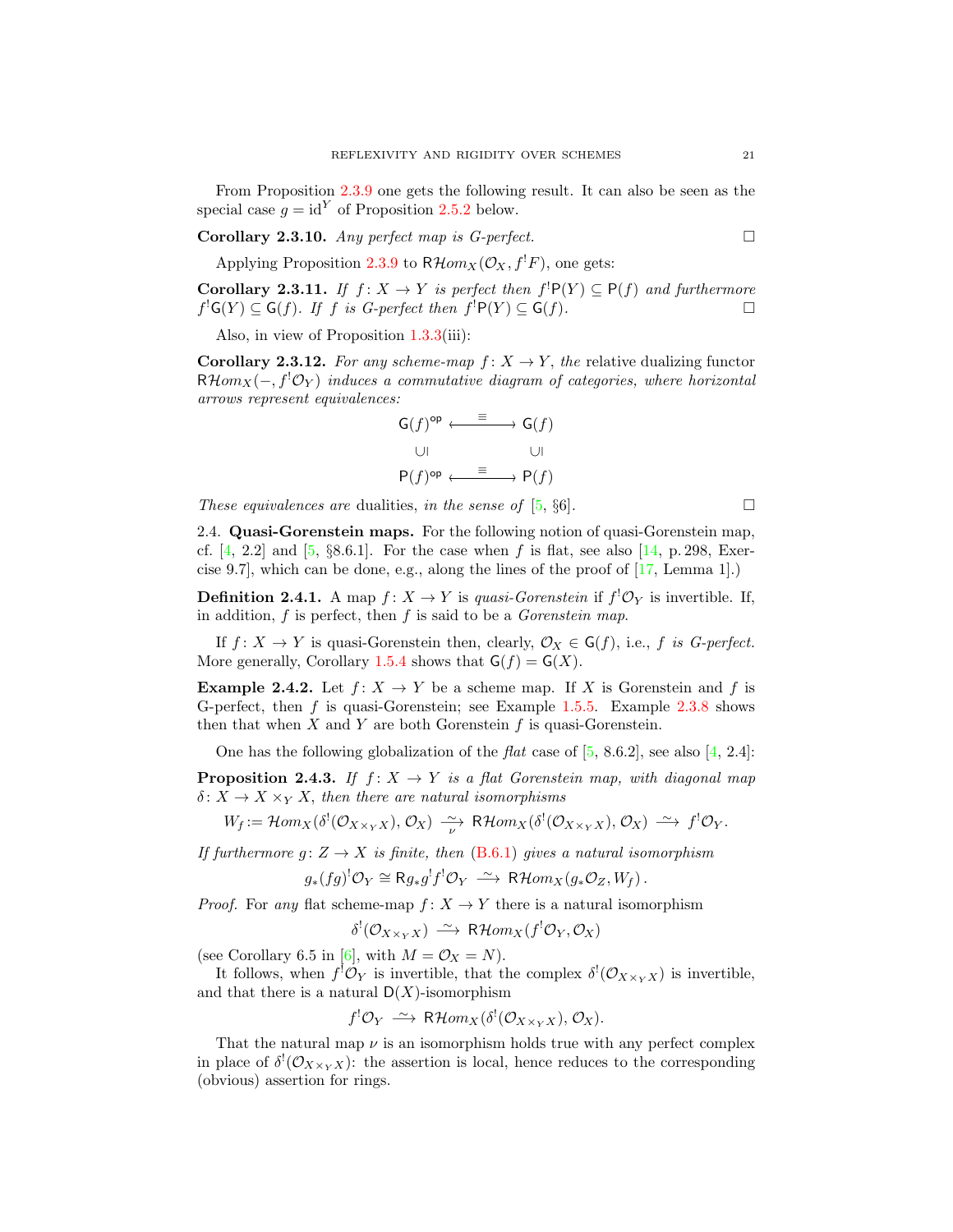For the final assertion, note that the natural map is an isomorphism

$$
g_*(fg)^! \mathcal{O}_Y \longrightarrow \mathsf{R}g_*(fg)^! \mathcal{O}_Y
$$

because the equivalence of categories given in [\[14,](#page-40-0) p. 133, 7.19] allows us to work exclusively with quasi-coherent sheaves, on which the functor  $q_*$  is exact.  $\Box$ 

<span id="page-21-0"></span>2.5. Composition, decomposition, and base change. We turn now to the behavior of relative perfection and G-perfection, especially vis- $\grave{a}$ -vis the derived direct- and inverse-image functors and the twisted inverse image functor, when several maps are involved.

Generalizing Proposition [2.2.3](#page-16-1) (which is the special case  $f = id^X$ ), one has:

<span id="page-21-3"></span>**Proposition 2.5.1** (cf. [\[15,](#page-40-9) pp. 253–254, 4.5.1]). Let  $Z \stackrel{g}{\rightarrow} X \stackrel{f}{\rightarrow} Y$  be scheme-maps, with g perfect.

Then  $\mathsf{L}g^*\mathsf{P}(f) \subseteq \mathsf{P}(fg)$ . In particular, if f is perfect then so is fg.

Conversely, if g is faithfully flat, or if g is proper and surjective and  $F \in D_c(X)$ , then  $\mathsf{L} g^* F \in \mathsf{P}(fg) \implies F \in \mathsf{P}(f)$ . In particular, if fg is perfect then so is f.

*Proof.* Let  $F \in P(f)$ . By Lemma [2.2.2,](#page-15-3)  $\mathsf{L}g^*F \in D_c^{\mathsf{b}}(Z)$ . Hence by [\[15,](#page-40-9) p. 242, 3.3, p. 251, 4.3 and p. 115, 3.5(b)] (whose proofs are easily made to apply to essentially finite-type maps of noetherian schemes), for  $\mathsf{L} g^* F$  to be in  $\mathsf{P}(fg)$  it suffices that there be integers  $m \leq n$  such that for any  $\mathcal{O}_Y$ -module M and integer  $j \notin [m, n]$ ,

$$
0 = H^{j}(\mathsf{L} g^* F \otimes_Z^{\mathsf{L}} \mathsf{L}(f g)^* M) \cong H^{j}(\mathsf{L} g^*(F \otimes_X^{\mathsf{L}} \mathsf{L} f^* M)).
$$

But by loc. cit. this holds because F is in  $P(g)$  and  $Lg^*$  is bounded.

Taking  $M = \mathcal{O}_Y$  one gets that if f is perfect then fg is perfect.

For the converse, if g is faithfully flat (so that  $Lg^* = g^*$ ) then for any  $\mathcal{O}_X$ module F and any  $j \in \mathbb{Z}$ , one sees stalkwise that

$$
H^j(g^*F) \cong g^*H^j(F) = 0 \iff H^j(F) = 0.
$$

Hence if  $F \in D_c(X)$  and  $g^*F \in P(fg) \subseteq D_c^b(Z)$ —whence  $F \in D_c^b(X)$ —then by an argument like that above,  $F \in P(f)$ .

In the remaining case one argues as in the proof of Proposition [2.2.3.](#page-16-1) (It should be noted that the relevant part of Theorem [1.4.5](#page-9-6) is proved via the above criterion for relative perfection, so it applies not only to perfection but more generally to relative perfection.)

Analogously, for  $A := f^{!}\mathcal{O}_Y$  one has  $(fg)^{!}\mathcal{O}_Y \simeq g^{!}A$ , so Theorem [2.2.5](#page-17-0) gives

<span id="page-21-1"></span>**Proposition 2.5.2** (Cf. [\[3,](#page-39-7) 4.7]). Let  $Z \stackrel{g}{\rightarrow} X \stackrel{f}{\rightarrow} Y$  be scheme-maps, with g perfect. Then  $\mathsf{L} g^* \mathsf{G}(f) \subseteq \mathsf{G}(fg)$ . In particular, if f is G-perfect then so is fg.

Conversely, if g is faithfully flat and  $F \in D_c^-(X)$ , or if g is proper and surjective and  $F \in D_c(X)$ , then  $Lg^*F$  in  $G(fg)$  implies  $F \in G(f)$ .

The next proposition generalizes parts of Proposition [2.3.9.](#page-19-1) The proof is quite similar, and so is omitted.

<span id="page-21-2"></span>**Proposition 2.5.3.** Let  $Z \stackrel{g}{\to} X \stackrel{f}{\to} Y$  be scheme-maps,  $P \in \mathsf{P}(g)$ ,  $F, A \in \mathsf{D}(X)$ .

If  $F \in P(f)$  then  $R\mathcal{H}om_Z(P, g^!F) \in P(fg)$ . (Cf. [\[15,](#page-40-9) p. 258, 4.9].) In other words, the functor  $R\mathcal{H}om_Z(-, g^!F)$  takes  $P(g)$  to  $P(fg)$ .

If F is A-reflexive then  $R\mathcal{H}om_Z(P, g^!F)$  is g'A-reflexive. For  $A = f^! \mathcal{O}_Y$  this gives that  $R\mathcal{H}om_X(-,g^!F)$  takes  $P(g)$  to  $G(fg)$ .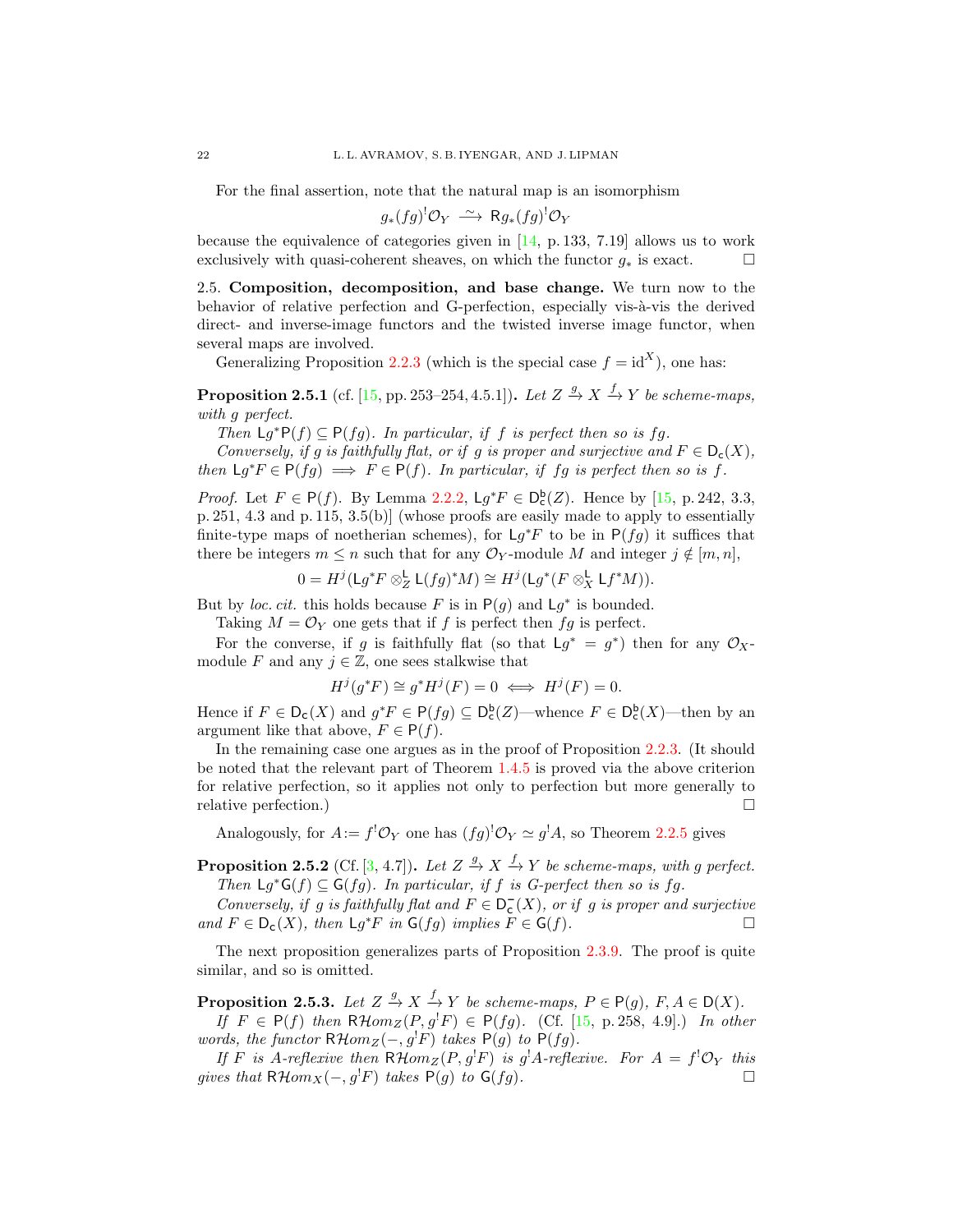<span id="page-22-1"></span>**Proposition 2.5.4.** Let  $Z \stackrel{g}{\rightarrow} X \stackrel{f}{\rightarrow} Y$  be scheme-maps, with g perfect. Then  $g^!P(f) \subseteq P(fg)$  and  $g^!G(f) \subseteq G(fg)$ .

Conversely, if g is proper and surjective, F is in  $D_c^+(X)$ , and  $g^!F$  is in  $P(fg)$ (resp.  $G(fg)$ ) then F is in  $P(f)$  (resp.  $G(f)$ ).

*Proof.* The direct assertions are obtained from Proposition [2.5.3](#page-21-2) by taking  $P = \mathcal{O}_Z$ . If g is perfect then  $g' \mathcal{O}_X \in \mathsf{P}(g)$  and

 $Rg_*g^!F \simeq Rg_*(g^! \mathcal{O}_X \otimes_Z^{\mathsf{L}} \mathsf{L} g^*F) \simeq Rg_*g^! \mathcal{O}_X \otimes_X^{\mathsf{L}} F$ ;

see Remark [2.1.6.](#page-13-3) If g is also proper then  $Rg_*g' \mathcal{O}_X$  is perfect [\[15,](#page-40-9) p. 257, 4.8(a)]. One can then argue as at the end of the proof of Proposition [2.5.1.](#page-21-3)  $\Box$ 

**Proposition 2.5.5.** Let  $Z \stackrel{g}{\rightarrow} X \stackrel{f}{\rightarrow} Y$  be scheme-maps, with g proper. Then  $Rg_*P(fg) \subseteq P(f)$  and  $Rg_*G(fg) \subseteq G(f)$ .

*Proof.* For P one can proceed as in  $[15, p. 257, 4.8]$ . (This ultimately uses the projection isomorphism [\(B.1.3\)](#page-34-2).)

For G apply Proposition 2.2.4 with 
$$
B = f^{!}\mathcal{O}_{Y}
$$
.

<span id="page-22-0"></span>**Proposition 2.5.6** (Cf. [\[16,](#page-40-7) 5.2]). Let  $Z \stackrel{g}{\to} X \stackrel{f}{\to} Y$  be scheme-maps, with f quasi-Gorenstein.

Then  $G(fg) = G(g)$ . In particular, fg is G-perfect if and only if so is g. Also, if g is quasi-Gorenstein then so is fg.

*Proof.* For any invertible  $F \in D(X)$  the natural map (see [2.1.6.1\)](#page-13-0)

$$
g^{!}\mathcal{O}_X \otimes^{\mathsf{L}}_Z \mathsf{L} g^* F \to g^{!} F
$$

is an *isomorphism*: the question being local (see  $\S B.4$ ), one reduces via [1.5.2\(](#page-10-2)iii') to the simple case  $F = \mathcal{O}_X$ .

When F is the invertible complex  $f^!O_Y$ , there results an isomorphism

$$
g^{!}\mathcal{O}_X \otimes^{\mathsf{L}}_Z \mathsf{L} g^* f^{!}\mathcal{O}_Y \to g^{!} f^{!}\mathcal{O}_Y \simeq (fg)^{!}\mathcal{O}_Y.
$$

The first assertion follows from Corollary [1.5.4\(](#page-11-0)1) (with  $A = g^{!}\mathcal{O}_X$ ,  $L = \mathsf{L}g^*f^{!}\mathcal{O}_Y$ ); and the last holds because if  $g^{\dagger} \mathcal{O}_X$  is invertible then by Corollary [1.5.3,](#page-11-1)  $(fg)^{\dagger} \mathcal{O}_Y$  is invertible as well.

The last assertion of Proposition [2.5.6](#page-22-0) expresses a composition property of quasi-Gorenstein homomorphisms. Here is a decomposition property:

**Proposition 2.5.7** (Cf. [\[2,](#page-39-6) 4.6], [\[16,](#page-40-7) 5.5]). Let  $Z \stackrel{g}{\rightarrow} X \stackrel{f}{\rightarrow} Y$  be scheme-maps, with g perfect.

If fg is quasi-Gorenstein then g is Gorenstein.

Suppose g is faithfully flat, or proper and surjective. If fg is quasi-Gorenstein (resp. Gorenstein) then so is f.

*Proof.* By Remark [2.1.6,](#page-13-3) one has  $g' \mathcal{O}_X \in D_c^b(Z)$  and an isomorphism

$$
g^{!}\mathcal{O}_X \otimes^{\mathsf{L}}_Z \mathsf{L} g^* f^{!}\mathcal{O}_Y \to g^{!} f^{!}\mathcal{O}_Y \simeq (fg)^{!}\mathcal{O}_Y.
$$

Also, the paragraph immediately before §5.5 in [\[20\]](#page-40-6) yields  $f' \mathcal{O}_Y \in D_c(X)$ , whence  $\mathsf{L} g^* f^! \mathcal{O}_Y \in \mathsf{D}_c(Z)$ . Now Corollary [1.5.3\(](#page-11-1)2) gives the first assertion. It also shows that  $\mathsf{L}g^*f^!\mathcal{O}_Y$  is invertible, whence so is  $f^!\mathcal{O}_Y$  if g is faithfully flat, or proper and surjective (see Corollary [2.2.7\)](#page-17-2), giving the quasi-Gorenstein part of the second assertion. The last assertion in Proposition [2.5.2](#page-21-1) now gives the Gorenstein part.  $\Box$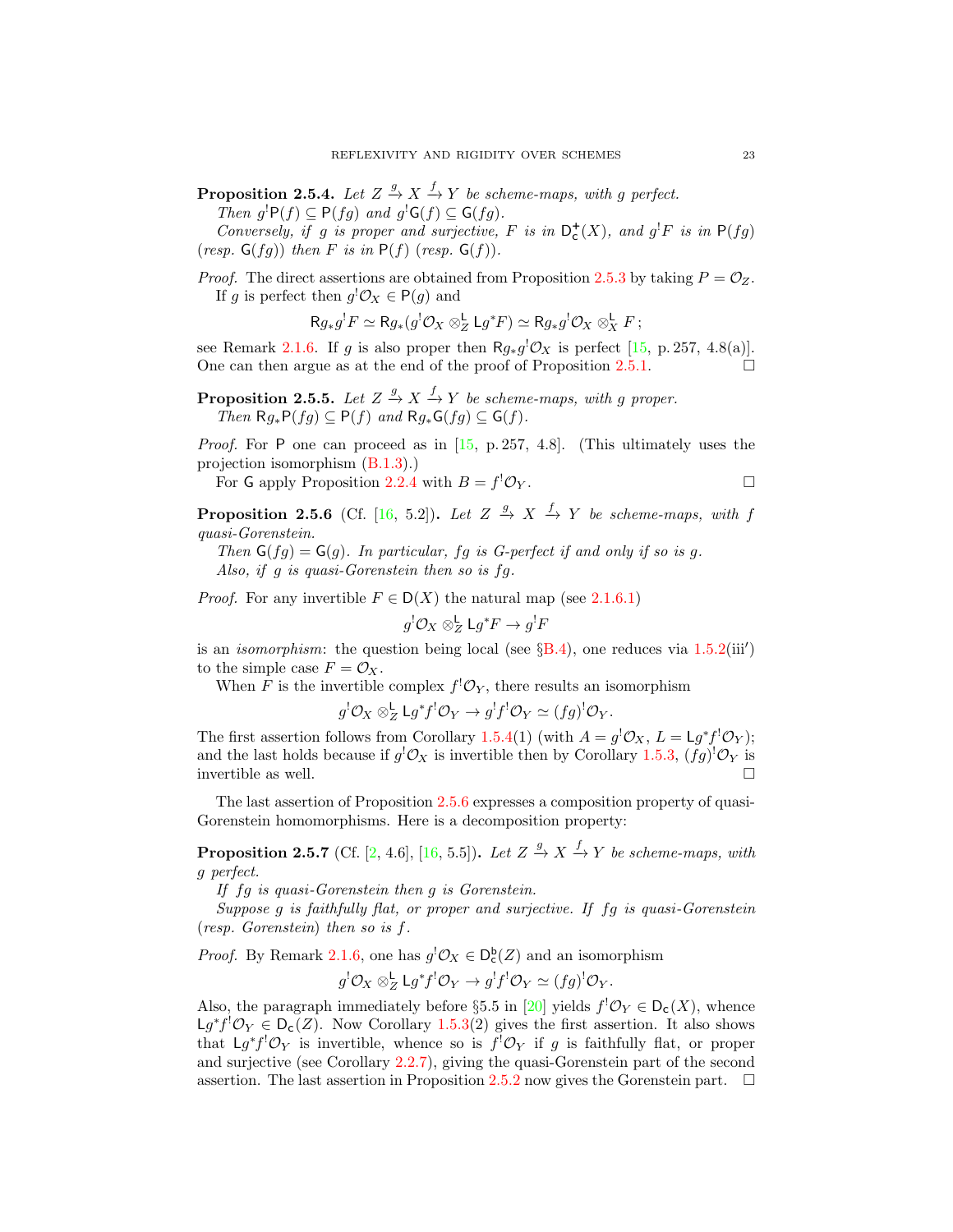From Propositions [2.5.2,](#page-21-1) [2.5.4](#page-22-1) and [2.5.6](#page-22-0) one gets:

<span id="page-23-0"></span>Corollary 2.5.8. Let there be given a commutative diagram



with u quasi-Gorenstein and v perfect.

Then  $Lv^*\mathsf{G}(f) \subseteq \mathsf{G}(h)$  and  $v^*\mathsf{G}(f) \subseteq \mathsf{G}(h)$ . Thus, when f is G-perfect so is h.  $\square$ 

It is shown in [\[15,](#page-40-9) p. 245, 3.5.2] that relative perfection is preserved under torindependent base change. Here is an analog (and more) for relative G-perfection.

<span id="page-23-2"></span>**Proposition 2.5.9.** Let there be given a tor-independent fiber square (see  $\S$ [B.2\)](#page-35-3)



If the map  $u$  is Gorenstein, or flat, or if  $u$  is perfect and  $f$  is proper, then  $Lv^*G(f) \subseteq G(h)$ . In particular, if f is G-perfect then so is h.

Conversely, suppose that u is faithfully flat, or that u is perfect, proper, and surjective and f is proper. If  $F \in D_c^b(X)$  and  $Lv^*F \in G(h)$ , then  $F \in G(f)$ .

*Proof.* In all cases, u is perfect, whence so is  $v$  [\[15,](#page-40-9) p. 245, 3.5.2].

If  $u$  is Gorenstein, the assertion is contained in Corollary [2.5.8.](#page-23-0)

By Lemma [2.2.2,](#page-15-3) if F is  $f^! \mathcal{O}_Y$ -reflexive then  $\mathsf{L} v^* F$  is  $\mathsf{L} v^* f^! \mathcal{O}_Y$ -reflexive.

<span id="page-23-1"></span>If u (hence v) is flat then by  $\S B.4$ , one has

(2.5.9.1) 
$$
Lv^*f^!\mathcal{O}_Y \cong h^!Lu^*\mathcal{O}_Y = h^!\mathcal{O}_{Y'}.
$$

Thus  $v^*F$  is  $h^!O_{Y'}$ -reflexive, i.e.,  $v^*F \in \mathsf{G}(h)$ .

The case when  $u$  is perfect and  $f$  is proper is treated similarly through the tor-independent base-change theorem [\[18,](#page-40-2) 4.4.3].

For the converse, the assumption is, in view of the isomorphism  $(2.5.9.1)$ , that Lv<sup>\*</sup>F is derived Lv<sup>\*</sup>f<sup>!</sup>O<sub>Y</sub>-reflexive. Formula [\(2.1.6.3\)](#page-13-6) gives that  $f'$ O<sub>Y</sub> ∈ D<sub>c</sub><sup>+</sup>(X). So since v satisfies all the same hypotheses as u does, Theorem  $2.2.5$  yields that F is  $f^! \mathcal{O}_Y$ -reflexive, as asserted.

**Proposition 2.5.10.** Let there be given a tor-independent fiber square (see [B.2\)](#page-35-3)



with either u flat, or u perfect and f proper.

If the map  $f$  is quasi-Gorenstein (resp. Gorenstein) then so is  $h$ .

The converse holds if u (hence v) is faithfully flat, or if u (hence v) is perfect, proper and surjective and f is proper.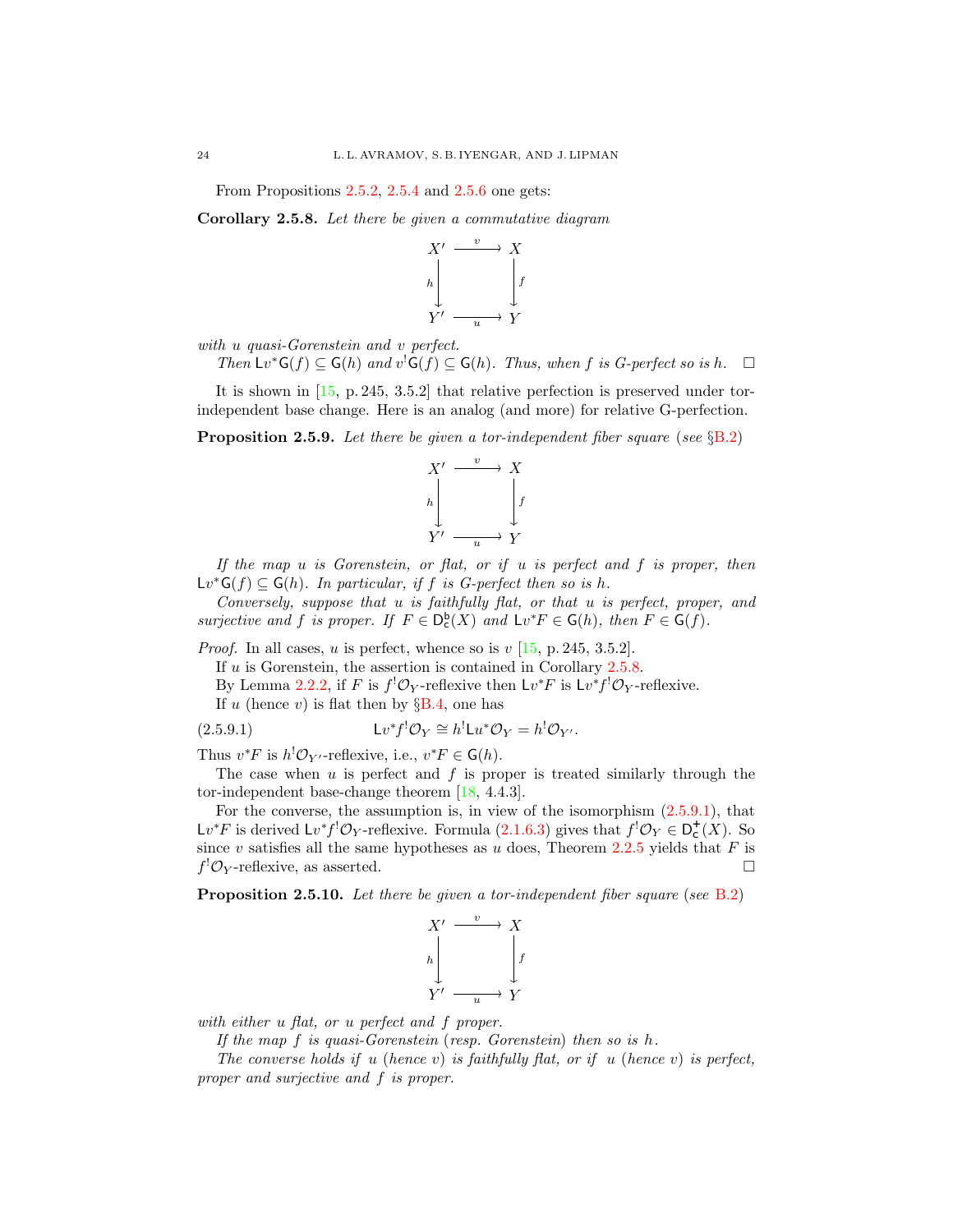Proof. As in the proof of Proposition [2.5.9,](#page-23-2) one has the isomorphism  $(2.5.9.1)$ . Hence if  $f^! \mathcal{O}_Y$  is invertible then so is  $h^! \mathcal{O}_{Y'}$  (see Corollary [1.5.3\(](#page-11-1)3)), whence the first quasi-Gorenstein assertion, whose converse follows from Corollary [2.2.7\(](#page-17-2)c). Also, by  $[15, p. 245, 3.5.2]$ , if f is perfect then so is h, whence the first Gorenstein assertion, whose converse follows from the preceding converse and Proposition [2.5.1](#page-21-3) (since u perfect and h perfect implies  $hu = fv$  perfect).

#### 3. Rigidity over schemes

<span id="page-24-0"></span>As in previous sections, schemes are assumed to be noetherian, and scheme-maps to be essentially of finite type, and separated.

<span id="page-24-1"></span>3.1. Rigid complexes. Fix a scheme X and a semidualizing  $\mathcal{O}_X$ -complex A, and for any  $F \in D(X)$  set

$$
F^{\dagger} := \mathsf{R}\mathcal{H}om_X(F, A).
$$

**Definition 3.1.1.** An A-rigid pair  $(F, \rho)$  is one where  $F \in D_c^b(X)$  and  $\rho$  is a  $D(X)$ -isomorphism

$$
\rho \colon F \longrightarrow \mathsf{R}\mathcal{H}om_X(F^\dagger, F).
$$

An  $\mathcal{O}_X$ -complex F is A-rigid if there exists a  $\rho$  such that  $(F, \rho)$  is an A-rigid pair. Such a  $\rho$  is called an A-rigidifying isomorphism for F.

A morphism of A-rigid pairs  $(F, \rho) \to (G, \sigma)$  is a  $D(X)$ -map  $\phi \colon F \to G$  such that the following diagram, with  $\tilde{\phi}$ :  $R\mathcal{H}om_X(F^{\dagger}, F) \to R\mathcal{H}om_X(G^{\dagger}, G)$  the map induced by  $φ$ , commutes:

$$
F \xrightarrow{\rho} \mathsf{R}\mathcal{H}om_X(F^{\dagger}, F)
$$
  
\n
$$
\phi \downarrow \qquad \qquad \downarrow \tilde{\phi}
$$
  
\n
$$
G \xrightarrow{\sigma} \mathsf{R}\mathcal{H}om_X(G^{\dagger}, G)
$$

The terminology "rigid" is motivated by the fact, contained in Theorem [3.2.1,](#page-27-1) that the only automorphism of an A-rigid pair is the identity.

**Example 3.1.2.** If R is a ring,  $X = \text{Spec } R$ , and  $M, C \in D_f^{\mathsf{b}}(R)$  are such that RHom<sub>R</sub> $(M, C) \in D_f^b(R)$ , then by Example [\(1.1.3\)](#page-6-3), M is C-rigid in the sense of [\[5,](#page-39-1) §7] if and only if  $M^{\sim}$  is  $C^{\sim}$ -rigid in the present sense.

Since  $R\mathcal{H}$ om commutes with restriction to open subsets, an A-rigid pair restricts over any open  $U \subseteq X$  to an  $A|_{U}$ -rigid pair. However, rigidity is not a local condition: any invertible sheaf F is F-rigid, but  $\mathcal{O}_X$  is not F-rigid unless  $F \cong \mathcal{O}_X$ .

On the other hand, rigid pairs glue, in the sense explained in Theorem [6](#page-3-1) of the Introduction, and generalized in Theorem [3.2.9](#page-29-1) below.

The central result of this section, Theorem [3.1.7,](#page-25-0) a globalization of  $[5, 7.2]$ , is that any A-rigid F is isomorphic in  $D(X)$  to  $i_*i^*A$ , with i the inclusion into X of some open-and-closed subscheme—necessarily the support of  $F$ , see  $(1.1.2.1)$ ; or equivalently,  $F \simeq IA$  for some idempotent  $\mathcal{O}_X$ -ideal I, uniquely determined by F (see Appendix [C\)](#page-37-0); or equivalently, F is, in  $D(X)$ , a direct summand of A.

<span id="page-24-2"></span>**Example 3.1.3.** The pair  $(A, \rho^A)$  with  $\rho^A$  the natural composite isomorphism

$$
\rho^A\colon A \xrightarrow{\sim} \mathsf{R}\mathcal{H}om_X(\mathcal{O}_X,A) \xrightarrow{\sim} \mathsf{R}\mathcal{H}om_X(\mathsf{R}\mathcal{H}om_X(A,A),A),
$$

is A-rigid.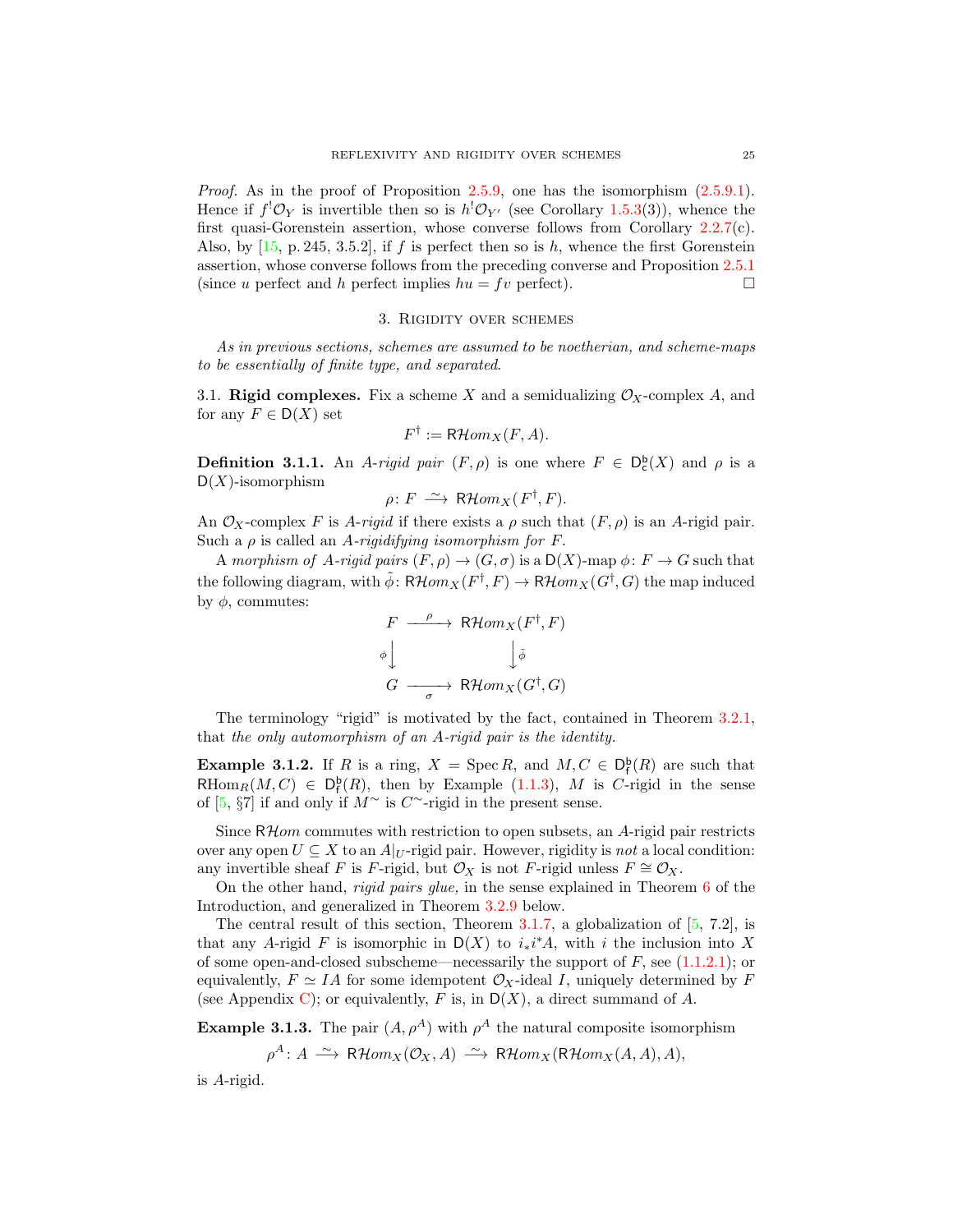Extending this example a little leads to:

<span id="page-25-1"></span>**Example 3.1.4.** Let  $U \subseteq X$  be an open-and-closed subset, and  $i: U \hookrightarrow X$  the inclusion. Recall that the  $\mathcal{O}_U$ -module  $i^*A$  is semidualizing; see Corollary [2.2.6.](#page-17-1) If  $F \in D(U)$  is *i*<sup>\*</sup>*A*-rigid then  $i_*F$  is *A*-rigid.

Indeed, if  $\rho$  is an i<sup>\*</sup>A-rigidifying isomorphism for F, then one has isomorphisms

$$
i_{*}F \xrightarrow[i_{*}\rho]{i_{*}} i_{*}R\mathcal{H}om_{U}(R\mathcal{H}om_{U}(F,i^{*}A), F)
$$
  
\n
$$
\xrightarrow{\sim} i_{*}R\mathcal{H}om_{U}(i^{*}R\mathcal{H}om_{X}(i_{*}F, A), F)
$$
  
\n
$$
\xrightarrow{\sim} R\mathcal{H}om_{X}(R\mathcal{H}om_{X}(i_{*}F, A), i_{*}F),
$$

where the second comes from  $(B.1.5)$  (since  $i^*i_*F = F$ ), and the third is a special case of  $[18, p. 98, (3.2.3.2)]$  (or see [\[18,](#page-40-2) §3.5.4], or just reason directly, using that  $i_*F$  vanishes outside U).

The composition of these isomorphisms is A-rigidifying for  $i_*F$ .

<span id="page-25-3"></span>**Definition 3.1.5.** The *U*-canonical A-rigid pair  $(i_*i^*A, \rho^{i_*i^*A})$  is the one con-structed in Example [3.1.4](#page-25-1) out of the  $i^*A$ -rigid pair  $(i^*A, \rho^{i^*A})$  in Example [3.1.3.](#page-24-2)

It is well known that *any* monomorphism (resp. epimorphism) in  $D(X)$  is split, i.e., has a left (resp. right) inverse (see e.g.,  $[18, 1.4.2.1]$ ). Thus, when we speak of mono- or epimorphisms, the adjective "split" will usually be omitted.

<span id="page-25-2"></span>**Lemma 3.1.6.** Let  $\theta: F \hookrightarrow A$  be a monomorphism in  $D(X)$ . Let  $(A, \rho^A)$  be the canonical A-rigid pair in Example [3.1.3](#page-24-2). There exists a unique A-rigidifying isomorphism  $\rho$  for F such that  $\theta$  is a morphism of rigid pairs  $(F, \rho) \to (A, \rho^A)$ .

Proof. It suffices to deal with the situation separately over each connected component of  $X$ ; so we may assume that  $X$  is connected. Then, by Lemma [1.3.7,](#page-8-3) either  $F = 0$  or  $\theta$  is an isomorphism. In either case the assertion is obvious.

<span id="page-25-0"></span>**Theorem 3.1.7.** For any  $F \in D(X)$ , the following conditions are equivalent.

- $(i)$  F is A-rigid.
- (ii) In  $D(X)$ ,  $F \simeq I \otimes_X^{\mathbb{L}} A \simeq IA \simeq I^{\dagger}$  for some idempotent  $\mathcal{O}_X$ -ideal I.
- (iii) There is an open-and-closed  $U \subseteq X$  such that,  $i: U \hookrightarrow X$  being the inclusion,  $F \simeq i_* i^* A$  in  $\mathsf{D}(X)$ , whence  $U = \mathrm{Supp}_X F$ .
- (iv) There is, in  $D(X)$ , a monomorphism  $F \to A$ .

When they hold, there is a unique ideal  $I$  satisfying condition (ii).

*Proof.* (iii)  $\Rightarrow$  (i). In view of Example [3.1.3,](#page-24-2) this is contained in Example [3.1.4.](#page-25-1)

(i)  $\Rightarrow$  (iii). For the last assertion in (iii), since  $i_*i^*A$  vanishes outside U, and since for all  $x \in U$  one has, in  $\mathsf{D}(\mathcal{O}_{U,x}),$ 

 $0 \neq \mathcal{O}_{U,x} \simeq (\mathsf{R}\mathcal{H}om_U(i^*A, i^*A))_x \simeq \mathsf{R}\mathcal{H}om_{\mathcal{O}_{U,x}}((i_*i^*A)_x, (i_*i^*A)_x)$ 

therefore  $U = \text{Supp}_X(i_*i^*A)$ .

Now let F be A-rigid. Then  $U := \text{Supp}_X F$  is an open-and-closed subset of X. For, X is covered by open subsets of the form  $V = \text{Spec } R$ ; and with  $j: V \hookrightarrow X$ the inclusion, the  $j^*A$ -rigid complex  $j^*F$  (resp. its homology) is the sheafification of  $F_V := \mathsf{R}\Gamma(V, F)$  (resp. its homology), so  $(\mathrm{Supp}_X F) \cap V = \mathrm{Supp}_R F_V$ . But  $F_V$  is RΓ(V, A)-rigid (since  $(F_V)^\sim \cong j^*F$  is  $j^*A$ -rigid), so by [\[5,](#page-39-1) 7.2],  $\text{Supp}_R F_V = U \cap V$ is an open-and-closed subset of  $V$ . That  $U$  is open-and-closed follows.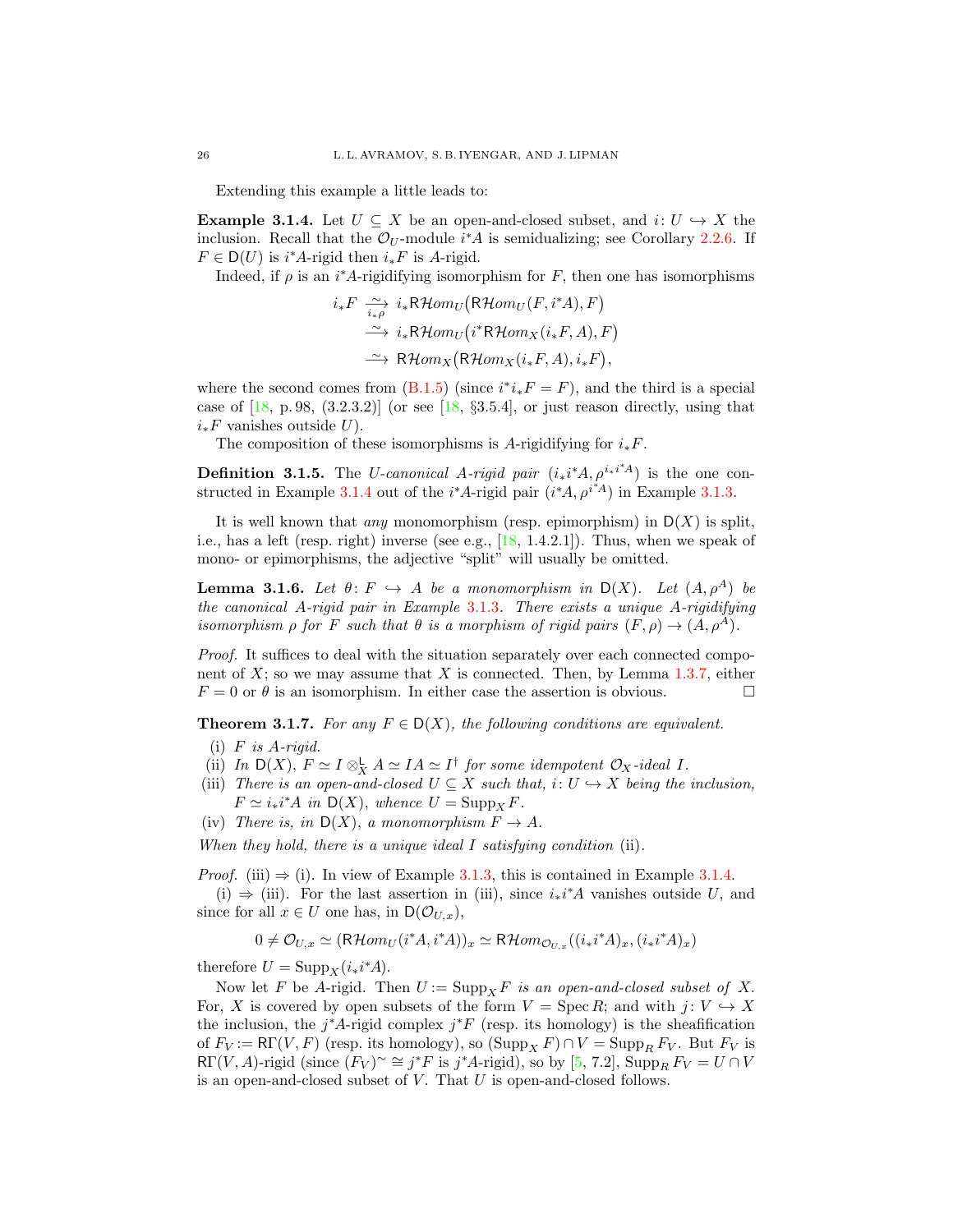Hence, the natural map  $F \to i_*i^*F$  is a  $D(X)$ -isomorphism; so to prove the theorem we can replace  $(X, A, F)$  by  $(U, i^*A, i^*F)$ , i.e., we may assume  $\text{Supp}_X F = X$ .

In  $D(X)$ , the complex  $L := F^{\dagger}$  is isomorphic to  $H^0L$ , which is an invertible sheaf: this assertion need only be checked locally, i.e., for affine  $X$ , where it is given by  $[5, 4.9]$ . (The assumptions of that theorem are satisfied because F and A are both in  $D_c^b(X)$ .) The invertible complex L is derived A-reflexive (take  $F = \mathcal{O}_X$ in [1.5.4\(](#page-11-0)2)); similarly, so is  $L \otimes^{\mathsf{L}}_X L$ . Since  $\text{Supp}_X A = X$ , by Lemma [1.3.7,](#page-8-3) therefore Proposition [1.3.3\(](#page-8-1)iii) yields that F is derived A-reflexive. So  $L^{\dagger} \simeq F$ , and

$$
L^{\dagger} \simeq \mathsf{R}\mathcal{H}om_X(L, L^{\dagger}) \simeq (L \otimes_X^{\mathsf{L}} L)^{\dagger} \qquad \text{(see (1.1.1.1))}.
$$

Applying the functor <sup>†</sup> to these isomorphisms we get  $L \otimes_X^{\mathsf{L}} L \simeq L$ . Tensoring with  $L^{-1}$  shows then that  $L \simeq \mathcal{O}_X$ . Thus  $F \simeq L^{\dagger} \simeq A$ .

(iii)  $\Rightarrow$  (ii). Associated to any open-and closed  $U \subseteq X$  is the unique idempotent  $\mathcal{O}_X$ -ideal I that is isomorphic to  $i_*\mathcal{O}_U$  (Corollary [C.3\)](#page-37-1). For this I we have natural isomorphisms, the second from  $(B.1.3)$  and the last two from Corollary [C.4:](#page-38-0)

$$
i_*i^*A \simeq i_*(\mathcal{O}_U \otimes^{\mathsf{L}}_U i^*A) \simeq i_*\mathcal{O}_U \otimes^{\mathsf{L}}_X A \simeq I \otimes^{\mathsf{L}}_X A \simeq IA \simeq I^{\dagger}.
$$

(ii)  $\Rightarrow$  (iii). Given I as in (ii), let  $U = \text{Supp}_X I$ , with inclusion  $i: U \hookrightarrow X$ , and use the preceding isomorphisms (see Corollary [C.3\)](#page-37-1).

(iii)  $\Rightarrow$  (iv). If *i* is as in (iii), then  $i_*i^*A$  is a direct summand of A.

 $(iv) \Rightarrow (i)$ . See Lemma [3.1.6.](#page-25-2)

It remains to note that the uniqueness of  $I$  in (ii) results from

 $\operatorname{Supp}_{X} I A = \operatorname{Supp}_{X} (I \otimes_{X}^{\mathsf{L}} A) = \operatorname{Supp}_{X} I \cap \operatorname{Supp}_{X} A = \operatorname{Supp}_{X} I \cap X = \operatorname{Supp}_{X} I,$ see  $(1.1.2.2)$ . The proof of Theorem [3.1.7](#page-25-0) is now completed.

<span id="page-26-0"></span>Define a *direct decomposition* of  $F \in D(X)$  to be a  $D(X)$ -isomorphism

$$
(3.1.7.1) \t\t\t\t F \simeq F_1 \oplus F_2 \oplus \cdots \oplus F_n
$$

such that no  $F_i$  vanishes; call F indecomposable if  $F \neq 0$  and in any direct decomposition of F, one has  $n = 1$ . Say that  $(3.1.7.1)$  is an *orthogonal decomposition* of F if, in addition,  $F_i \otimes_X^{\mathsf{L}} F_j = 0$  for all  $i \neq j$ .

<span id="page-26-1"></span>**Corollary 3.1.8.** Let  $F \neq 0$  be an A-rigid complex. Let  $\text{Supp}_X F = \bigsqcup_{s=1}^n U_s$  be a decomposition into disjoint nonempty connected closed subsets, and  $i_s: U_s \hookrightarrow X$  $(1 \leq s \leq n)$  the canonical inclusions.

The  $U_s$  are then connected components of  $X$ , and there is an orthogonal decomposition into indecomposable A-rigid complexes:  $F \simeq \bigoplus_{s=1}^n (i_s)_*(i_s)^* A$ .

If  $F \simeq F_1 \oplus \cdots \oplus F_r$  is a direct decomposition with each  $F_t$  indecomposable, then  $r = n$  and (after renumbering) there is for each s an isomorphism  $F_s \simeq (i_s)_*(i_s)^* A$ .

*Proof.* Since by Theorem [3.1.7\(](#page-25-0)iii),  $\text{Supp}_X F$  is open and closed in X, therefore each  $U_s$  is a connected component of X. Moreover, if i:  $\text{Supp}_X F \hookrightarrow X$  is the inclusion, then  $i^*A$  is semidualizing (Corollary [2.2.6\)](#page-17-1), and compatibility of  $R\mathcal{H}$ *om* with open immersions (to see which, use  $[18, 2.4.5.2]$ ) implies that  $i^*F$  is  $i^*A$ -rigid. It follows then from Theorem [3.1.7\(](#page-25-0)iii) that we may assume  $F = A$ .

The decomposition  $X = \bigsqcup_{s=1}^{n} U_s$  now yields a decomposition of  $F \in D(X)$ :

$$
F \simeq \bigoplus_{s=1}^{n} (i_s)_*(i_s)^* F = \bigoplus_{s=1}^{n} (i_s)_*(i_s)^* A.
$$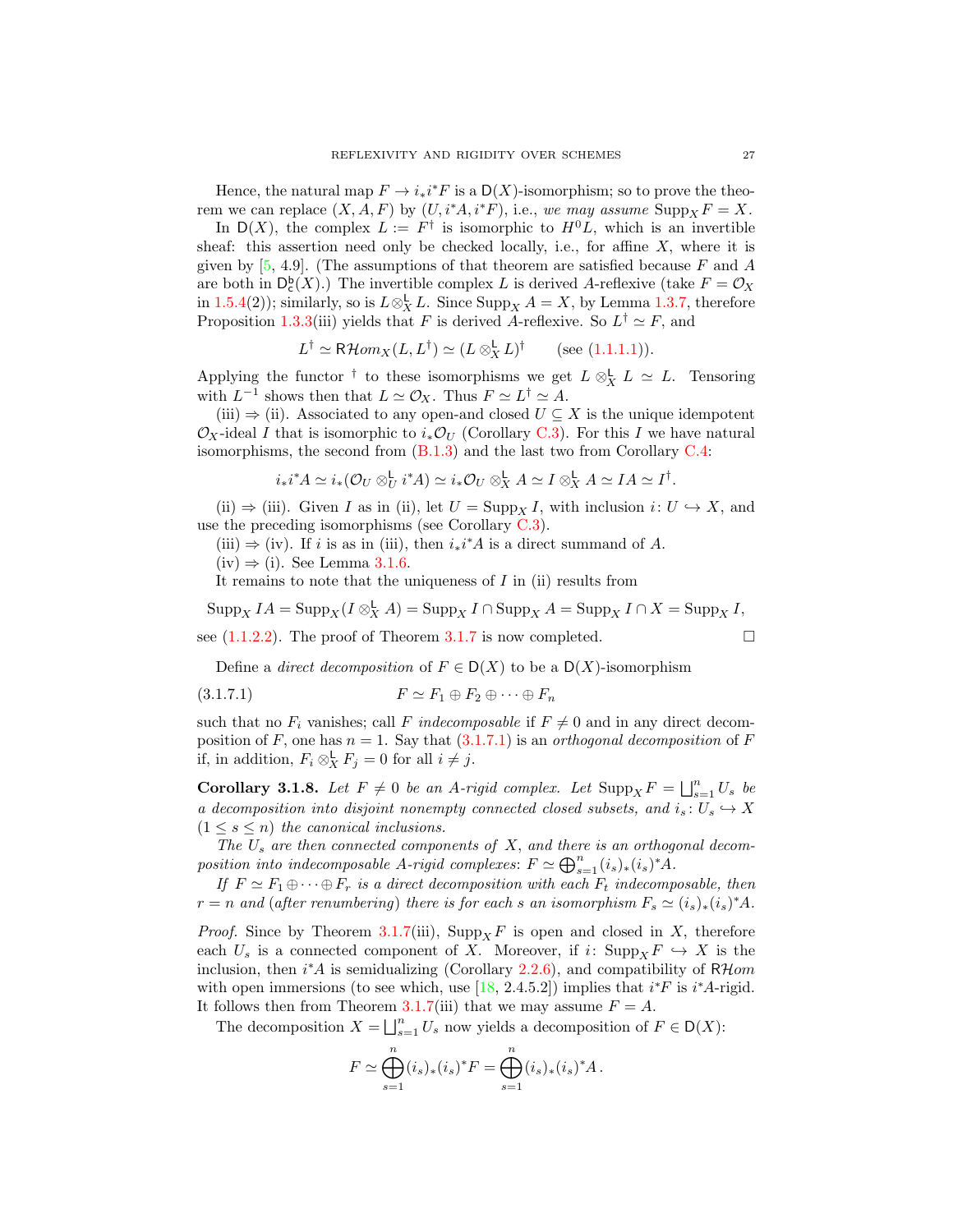As before,  $(i_s)^*A$  is a semidualizing complex of  $\mathcal{O}_{U_s}$ -modules, so its support is  $U_s$ , and it is indecomposable; see Lemma [1.3.7.](#page-8-3) Hence  $(i_s)_*(i_s)^*A$  is indecomposable, and has support  $U_s$ . It then follows from  $(1.1.2.2)$  that the decomposition above is orthogonal. Moreover, the complexes  $(i_s)_*(i_s)^*A$  are A-rigid; see Definition [3.1.5.](#page-25-3)

Let  $F \simeq F_1 \oplus \cdots \oplus F_r$  be a direct decomposition. It results from Lemma [1.3.7](#page-8-3) that this decomposition is orthogonal. Hence  $X = \text{Supp}_X F = \bigsqcup_{t=1}^r V_t$ . Furthermore,  $F \in D_{c}^{b}(X) \implies F_{t} \in D_{c}^{b}(X)$  for all t. Hence  $V_{t} = \text{Supp}_{X} F_{t}$  is open and closed; and since  $F_t$  is indecomposable,  $V_t$  is connected. Thus the  $V_t$  are the connected components of X. In particular,  $r = n$ , and, after renumbering, one may assume  $V_t = U_t$  for each t. It remains to observe that  $F_s \simeq (i_s)_*(i_s)^* F \simeq (i_s)_*(i_s)^* A$ .  $\Box$ 

<span id="page-27-0"></span>3.2. Morphisms of rigid complexes. We present elaborations of Theorem [3.1.7,](#page-25-0) leading to a simple description of the skeleton of the category of rigid pairs; see Theorem [3.2.6](#page-28-0) and Remark [3.2.7.](#page-28-1)

The result below involves the  $H^0(X, \mathcal{O}_X)$  action on  $D(X)$  described in [1.2.](#page-6-0)

<span id="page-27-1"></span>**Theorem 3.2.1.** If  $(F, \rho)$ ,  $(F', \rho')$  are A-rigid pairs with  $\text{Supp}_X F = \text{Supp}_X F'$ then there exists a unique isomorphism  $(F, \rho) \longrightarrow (F', \rho')$ . In particular, any Arigid pair  $(F, \rho)$  admits a unique isomorphism into a U-canonical one, for some open-and-closed  $U \subseteq X$ , necessarily the support of F.

Moreover, if  $F' = F$  then with  $U_F := \text{Supp}_X F$ , there is a unique unit u in the ring  $H^0(U_F, \mathcal{O}_{U_F})$  such that  $\rho' = \rho \bar{u}$ , where  $\bar{u} \in H^0(X, \mathcal{O}_X)$  is u extended by 0, and the unique isomorphism  $(F, \rho) \longrightarrow (F, \rho')$  is multiplication in F by  $\bar{u}$ .

For any endomorphism  $\phi$  of the A-rigid pair  $(F, \rho)$  there is a uniquely determined *idempotent*  $u \in H^0(U_F, \mathcal{O}_{U_F})$  such that  $\phi$  is multiplication by  $\bar{u}$ .

*Proof.* Modulo Theorem [3.1.7,](#page-25-0) the proof is basically that of  $[5, 7.3]$ . Indeed, Theo-rem [3.1.7\(](#page-25-0)iii) implies that we may assume  $F = F'$ , and that furthermore, we may replace X by U, i.e., assume  $F = A$  (so that  $\bar{u} = u$ ).

Each endomorphism of F is multiplication by a unique element u in  $H^0(X, \mathcal{O}_X)$ . From Lemma [1.2.1](#page-7-2) it follows that multiplication by u induces multiplication by  $u$ on  $F^{\dagger}$  and multiplication by  $u^2$  on  $\mathsf{R}\mathcal{H}om_X(F^{\dagger}, F)$ . With  $u_F$ , resp.  $u_H$ , multiplication by u on F, resp. on  $R\mathcal{H}om_X(F^{\dagger}, F)$ , we have then that  $u_H \rho = \rho u_F$ , see [1.2,](#page-6-0) so that  $u_H^2 \rho = u_H \rho u_F = \rho u_F^2$ .

In view of this identity, one gets that  $u_F$  is an isomorphism from the rigid pair  $(F, \rho)$  to the rigid pair  $(F, \rho') \iff \rho' u_F = u_H^2 \rho \iff \rho' u_F = \rho u_F^2 \iff \rho' = \rho u_F$ . Thus the sought-after u is the unique one such that  $u_F$  is the automorphism  $\rho^{-1}\rho'$ .

In the same vein, when  $u_F$  induces an endomorphism of the rigid pair  $(F, \rho)$  one gets a relation  $\rho u = \rho u^2$ , whence,  $\rho$  being an isomorphism,  $u^2 = u$ .

Corollary 3.2.2. For any A-rigid complex  $F$ , the group of automorphisms of  $F$ acts faithfully and transitively on the set of rigidifying isomorphisms  $\rho$  of  $F$ .

<span id="page-27-2"></span>**Corollary 3.2.3.** If X is connected then every nonzero morphism of A-rigid pairs is an isomorphism.  $\Box$ 

**Definition 3.2.4.** For any  $D(X)$ -map  $\phi: F \to F'$  of A-rigid pairs,  $\text{Supp}_X \phi$  is the union of those connected components of X to which the restriction of  $\phi$  is nonzero.

By Corollary  $3.2.3$ , if X is connected then nonzero maps of A-rigid pairs are isomorphisms. So for a composable pair  $(\phi, \psi)$  of maps of A-rigid pairs,

<span id="page-27-3"></span>(3.2.4.1) 
$$
\operatorname{Supp}_X(\phi \psi) = \operatorname{Supp}_X \phi \cap \operatorname{Supp}_X \psi.
$$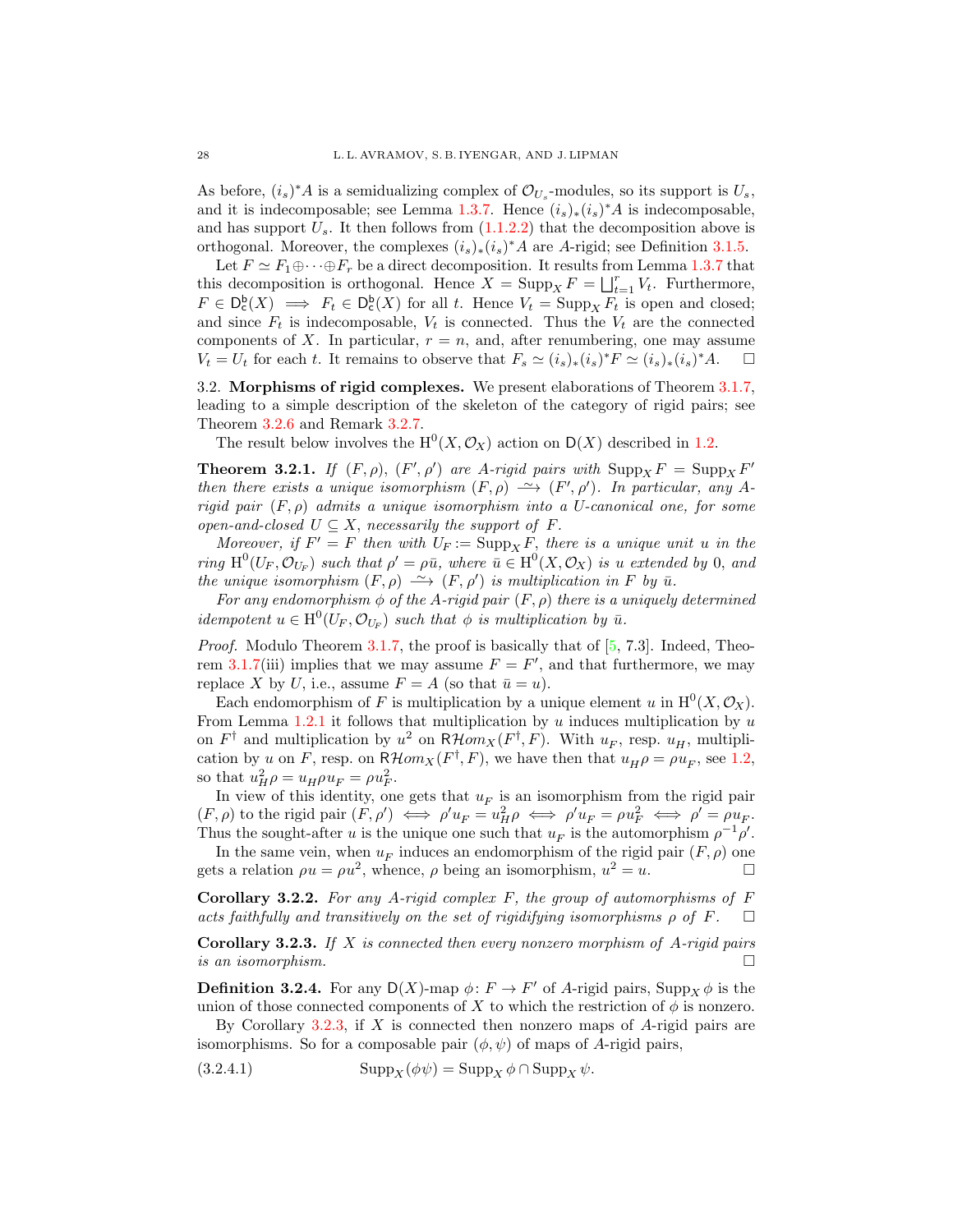<span id="page-28-2"></span>Corollary 3.2.5. Let  $(F, \rho)$  and  $(F', \rho')$  be A-rigid pairs.

- (1) Suppose that  $\text{Supp}_X F \subseteq \text{Supp}_X F'$ . Then there is a unique monomorphism  $(F, \rho) \hookrightarrow (F', \rho')$  and a unique epimorphism  $(F', \rho') \twoheadrightarrow (F, \rho)$ .
- (2) For any morphism  $\phi: (F,\rho) \to (F',\rho')$ , if  $(G,\sigma)$  is an A-rigid pair with  $\operatorname{Supp}_X G = \operatorname{Supp}_X \phi$  then  $\phi$  factors uniquely as

$$
(F,\rho) \stackrel{\phi'}{\twoheadrightarrow} (G,\sigma) \stackrel{\phi''}{\hookrightarrow} (F',\rho')
$$

with  $\phi'$  an epimorphism and  $\phi''$  a monomorphism.

Thus  $\phi$  is uniquely determined by its source, target and support.

*Proof.* Looking at connected components separately, one reduces to where  $X$  is connected; the assertions then follow from Corollary [3.2.3](#page-27-2) and Theorem [3.2.1.](#page-27-1)  $\Box$ 

Here is a *structure theorem* for the category  $\mathsf{Rp}_A(X)$  of A-rigid pairs.

<span id="page-28-0"></span>**Theorem 3.2.6.** Let  $OC(X)$  be the category whose objects are the open-and-closed subsets of X, and whose maps  $U \to V$  are the open-and-closed subsets of  $U \cap V$ , the composition of  $S \subseteq U \cap V$  and  $T \subseteq V \cap W$  being  $S \cap T \subseteq U \cap W$ .

Let  $\Psi: \mathsf{Rp}_A(X) \to \mathsf{OC}(X)$  be the functor taking  $(F, \rho) \in \mathsf{Rp}_A(X)$  to  $\mathrm{Supp}_X F$ , and taking a morphism  $\phi \in \mathsf{Rp}_A(X)$  to  $\text{Supp}_X \phi$  (see [\(3.2.4.1\)](#page-27-3)).

This  $\Psi$  is an equivalence of categories.

*Proof.* Let  $(F, \rho)$  and  $(F', \rho')$  be A-rigid pairs,  $U := \operatorname{Supp}_X F$ ,  $V := \operatorname{Supp}_X F'$ , and S an open-and-closed subset of  $U \cap V$ . It follows from Corollary [3.2.5,](#page-28-2) with  $(G, \sigma)$ the S-canonical pair, that there is a unique map of A-rigid pairs  $\phi: (F, \rho) \to (F', \rho')$ such that  $\text{Supp}_X \phi = S$ , whence the conclusion.

<span id="page-28-1"></span>Remark 3.2.7. A quasi-inverse  $\Phi$  of  $\Psi$  can be constructed as follows:

 $\Phi: \mathsf{OC}(X) \to \mathsf{Rp}_A(X)$  takes an open-and-closed  $U \subseteq X$  to an arbitrarily chosen rigid pair  $(F, \rho)$  with  $\text{Supp}_X F = U$ ; and then for any  $\mathsf{OC}(X)$ -map  $S \subseteq U \cap V$ ,  $\Phi(S)$  is the unique epimorphism  $\Phi U \to \Phi S$  followed by the unique monomorphism  $\Phi S \hookrightarrow \Phi V$  (see Corollary [3.2.5\)](#page-28-2).

That this describes a functor is, modulo [\(3.2.4.1\)](#page-27-3), straightforward to see.

Taking into account that the map  $S \subseteq U \cap V$  factors as a split epimorphism (namely  $S \subseteq U \cap S$ ) followed by a split monomorphism (namely  $S \subseteq S \cap V$ ), and that any functor respects left and right inverses, one sees that in fact all quasiinverses of  $\Psi$  have the preceding form.

In particular, there is a canonical  $\Phi$ , associating to each U the U-canonical pair. Thus  $OC(X)$  is *canonically isomorphic* to the category of canonical A-rigid pairs.

The next result is in preparation for establishing a gluing property for rigid pairs.

<span id="page-28-3"></span>**Lemma 3.2.8.** If  $g: Z \to X$  is a perfect map and F is an A-rigid complex in  $D(X)$ , then  $\mathsf{L} g^* A \in \mathsf{D}^{\mathsf{b}}_{\mathsf{c}}(Z)$  is semidualizing and  $\mathsf{L} g^* F$  is  $(\mathsf{L} g^* A)$ -rigid.

*Proof.* That  $Lg^*A$  is semidualizing is given by Corollary [2.2.6.](#page-17-1)

If  $\rho$  is an A-rigidifying isomorphism for  $F \in D(X)$ , then, abusing notation, we let  $Lg^*\rho$  be the composed isomorphism

$$
Lg^*F \xrightarrow{\sim} Lg^*R\mathcal{H}om_X(F^{\dagger}, F)
$$
  
\n
$$
\xrightarrow{\sim} R\mathcal{H}om_Z(Lg^*F^{\dagger}, Lg^*F)
$$
  
\n
$$
\xrightarrow{\sim} R\mathcal{H}om_Z(R\mathcal{H}om_Z(Lg^*F, Lg^*A), Lg^*F),
$$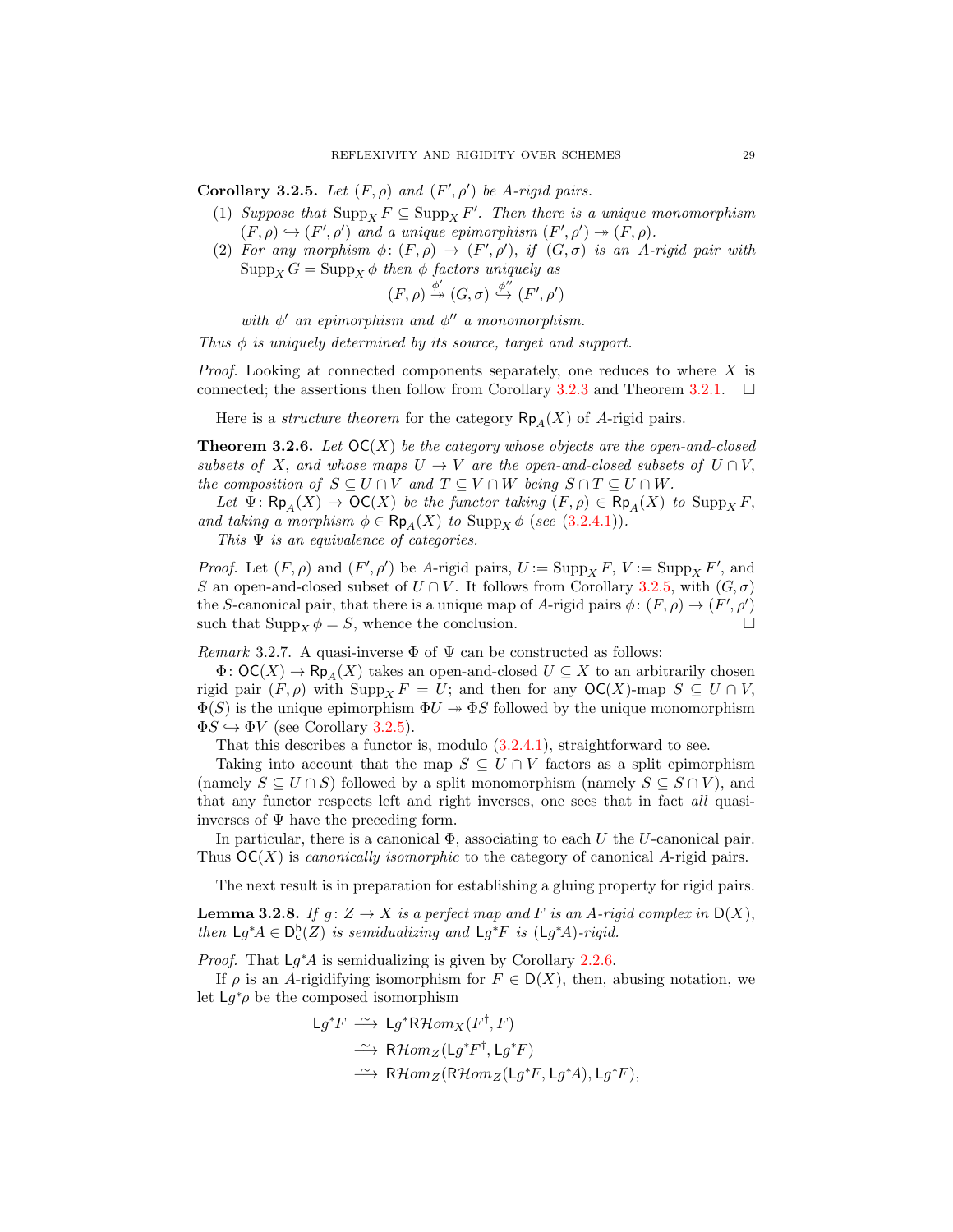where the first isomorphism is the result of applying the functor  $Lg^*$  to  $\rho$ , and the other two come from [\(2.1.7.1\)](#page-13-1). Thus  $\mathsf{L} g^* \rho$  is ( $\mathsf{L} g^* A$ )-rigidifying for  $\mathsf{L} g^* F$ .

<span id="page-29-1"></span>**Theorem 3.2.9.** Let  $g: Z \to X$  be a faithfully flat scheme-map,  $W := Z \times_X Z$ ,  $\pi_1: W \to Z$  and  $\pi_2: W \to Z$  the canonical projections.

Let  $A \in D(X)$  be semidualizing. If  $(G, \sigma)$  is a  $(g^*A)$ -rigid pair such that there exists an isomorphism  $\pi_1^*G \simeq \pi_2^*G$ , then there is, up to unique isomorphism, a unique A-rigid pair  $(F, \rho)$  such that  $(G, \sigma) \simeq (g^*F, g^*\rho)$ .

*Proof.* (Uniqueness.) If  $g^*F \simeq g^*F'$  then, since

$$
g^{-1}
$$
Supp<sub>X</sub>  $F =$ Supp<sub>Z</sub>  $g^*F =$ Supp<sub>Z</sub>  $g^*F' = g^{-1}$ Supp<sub>X</sub>  $F'$ ,

and g is surjective, therefore  $\text{Supp}_X F = \text{Supp}_X F'$ ; and so by Theorem [3.2.1,](#page-27-1) there is a unique isomorphism  $(F, \rho) \longrightarrow (F', \rho').$ 

(Existence.) In view of Theorem [3.1.7,](#page-25-0) we may assume that  $G = Jg^*A$  for some idempotent  $\mathcal{O}_Z$ -ideal J. Then, for  $i = 1, 2$ , Corollaries [C.4](#page-38-0) and [C.7](#page-38-1) yield

$$
\begin{aligned} \text{Supp}_W \, \pi_i^* G &= \text{Supp}_W(\pi_i^* J \otimes_W^{\mathbf{L}} \pi_i^* g^* A) \\ &= \text{Supp}_W \, \pi_i^* J \cap \text{Supp}_W \, \pi_i^* g^* A \\ &= \text{Supp}_W \, \pi_i^* J. \end{aligned}
$$

So  $\pi_1^* J$  and  $\pi_2^* J$ , being isomorphic to idempotent ideals with the same support, must be isomorphic. Hence by Proposition [C.8,](#page-39-4) there is a unique idempotent  $\mathcal{O}_X$ ideal I such that  $J = I \mathcal{O}_Z$ . If  $F = IA$  then  $G \simeq g^*F$ .

Let  $\rho$  be a rigidifying isomorphism for F, so that  $(g^*F, g^*\rho)$  is a  $(g^*A)$ -rigid pair. By Theorem [3.2.1,](#page-27-1) there is a unique isomorphism  $(g^*F, g^*\rho) \longrightarrow (G, \sigma)$ .

Remark [3.2.1](#page-27-1)0. In view of 3.2.1 and [3.2.8,](#page-28-3) the hypothesis  $\pi_1^*G \simeq \pi_2^*G$  in [3.2.9](#page-29-1) means simply that  $\text{Supp}_W \pi_1^* G = \text{Supp}_W \pi_2^* G$ .

<span id="page-29-0"></span>3.3. Relative rigidity. With reference to a G-perfect map  $f: X \to Y$ , we take particular interest in those complexes that are  $f^{!}\mathcal{O}_Y$ -rigid—complexes we will simply call f-rigid.

For g any essentially étale map (so that, by Proposition [2.5.2,](#page-21-1)  $fg$  is G-perfect), there is a natural isomorphism of functors  $(fg)^! \simeq g^*f^!$  (see §[B.3\)](#page-35-1). By Lemma [3.2.8,](#page-28-3) if P is f-rigid then  $g^*P$  is  $(fg)$ -rigid.

The following  $\acute{e}tale$  gluing result (where for simplicity we omit mention of rigidifying isomorphisms) is an immediate consequence of Theorem [3.2.9.](#page-29-1)

<span id="page-29-2"></span>**Proposition 3.3.1.** Let  $Z \stackrel{g}{\rightarrow} X \stackrel{f}{\rightarrow} Y$  be scheme-maps, where f is G-perfect and g is essentially étale and surjective. Let  $W := Z \times_X Z$ , with canonical projections  $\pi_1: W \to Z$  and  $\pi_2: W \to Z$ . If P is an  $(fg)$ -rigid complex such that there exists an isomorphism  $\pi_1^* P \simeq \pi_2^* P$ , then there exists, up to isomorphism, a unique f-rigid complex F with  $g^*F \simeq P$ .

Fix a semidualizing complex  $A$  on a scheme  $X$ . The main result in this section, Theorem [3.3.2,](#page-30-0) is that for any additive functor from A-rigid complexes to the derived category of some scheme, that takes A to a semidualizing complex C—and hence, by Theorem  $3.1.7(iv)$  $3.1.7(iv)$ , takes A-rigid complexes to C-rigid complexes—there is a unique lifting to the category of A-rigid pairs that takes the canonical pair  $(A, \rho^A)$  to  $(C, \rho^C)$ , provided that the functor "respects intersection of supports."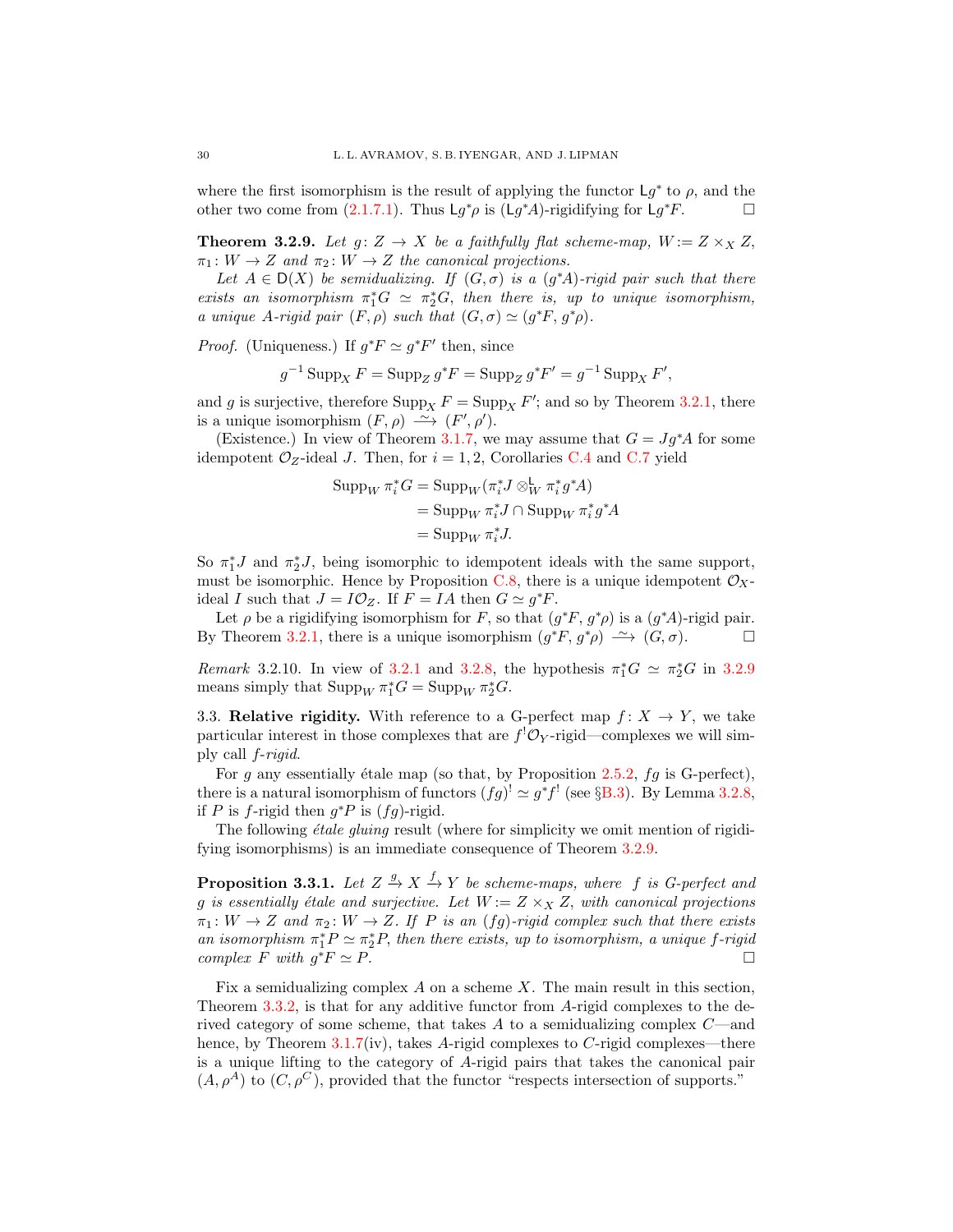From Theorem [3.3.2](#page-30-0) we will derive the behavior of relatively rigid complexes with respect to perfect maps (Corollaries [3.3.4](#page-30-1) and [3.3.5\)](#page-31-0). These results generalize—and were inspired by—results in  $[23, \text{Sections } 3 \text{ and } 6].$ 

Let  $\mathsf{Rc}_A(X) \subseteq \mathsf{D}(X)$  be the full subcategory of A-rigid complexes, and let  $\mathsf{Rp}_A(X)$  be the category of A-rigid pairs. Let  $\varphi_X : \mathsf{Rp}_A(X) \to \mathsf{D}(X)$  be the functor taking  $(F, \rho)$  to  $F \in \mathsf{Rc}_A(X)$ . The rigid pair  $(A, \rho^A)$  is defined in Example [3.1.3.](#page-24-2)

<span id="page-30-0"></span>**Theorem 3.3.2.** Let X and Z be schemes, let  $A \in D(X)$  be semidualizing, and let  $F: \text{Rc}_A(X) \to D(Z)$  be an additive functor such that  $FA$  is semidualizing.

There exists at most one functor  $\bar{F}$ :  $\mathsf{Rp}_A(X) \to \mathsf{Rp}_{\mathsf{FA}}(Z)$  such that

<span id="page-30-2"></span>
$$
\varphi_Z \bar{\mathsf{F}} = \mathsf{F} \varphi_X \quad and \quad \bar{\mathsf{F}}(A, \rho^A) = (\mathsf{F} A, \rho^{\mathsf{F} A}).
$$

For such an  $\bar{\mathsf{F}}$  to exist it is necessary that for any idempotent  $\mathcal{O}_X$ -ideals I, J,

(3.3.2.1) 
$$
\text{Supp}_Z F( IJA) = \text{Supp}_Z F(IA) \cap \text{Supp}_Z F(JA),
$$

and it is sufficient that  $(3.3.2.1)$  hold whenever  $IJ = 0$ .

<span id="page-30-3"></span>Remark 3.3.3. Let  $a, b \in H^0(X, \mathcal{O}_X)$  be the idempotents such that  $I = a\mathcal{O}_X$  and  $J = b\mathcal{O}_X$ . Since IA admits a monomorphism into A, therefore  $F(IA)$  admits a monomorphism into FA, and it follows from Theorem [3.1.7](#page-25-0) that there is a unique idempotent  $f(a) \in H^0(Z, \mathcal{O}_Z)$  with  $F(IA) \simeq f(a)FA$ . By [\(1.1.2.2\)](#page-5-6), Corollary [C.4,](#page-38-0) and the fact that a semidualizing complex on a scheme is supported at every point of the underlying space, see Lemma  $1.3.7$ , condition  $(3.3.2.1)$  amounts then to  $f(ab) = f(a)f(b).$ 

Before proving Theorem [3.3.2,](#page-30-0) we gather together some examples. Part (1) of the next corollary elaborates Lemma [3.2.8.](#page-28-3)

Recall that if  $g: Z \to X$  is perfect then both  $\mathsf{L} g^* B$  and  $g^! A$  are semidualizing; see Corollary [2.2.6.](#page-17-1) If  $L \in D(X)$  is invertible then  $L \otimes_X^{\mathsf{L}} A$  is semidualizing, by Corol-lary [1.5.4\(](#page-11-0)3); and if  $F \in \mathsf{D}^+_{\mathsf{qc}}(X)$ , then there is as in  $(2.1.6.2)$  a natural isomorphism  $g^!L \otimes^{\mathsf{L}}_{Z} \mathsf{L} g^* F \stackrel{\sim}{\longrightarrow} g^! (L \otimes^{\mathsf{L}}_X F).$ 

<span id="page-30-1"></span>**Corollary 3.3.4.** Let  $g: Z \to X$  be a perfect map, and  $A \in D_c^b(X)$  semidualizing.

(1) There is a unique functor  $g^{**}$ :  $\mathsf{Rp}_A(X) \to \mathsf{Rp}_{\mathsf{L}g^*A}(Z)$  such that

$$
\varphi_Z g^{**} = \mathsf{L} g^*
$$
 and  $g^{**}(A, \rho^A) = (\mathsf{L} g^* A, \rho^{\mathsf{L} g^* A}).$ 

(2) There is a unique functor  $g'' : \mathsf{Rp}_A(X) \to \mathsf{Rp}_{g'A}(Z)$  such that

$$
\varphi_Z g^{!!} = g^!
$$
 and  $g^{!!}(A, \rho^A) = (g^!A, \rho^{g^!A}).$ 

(3) For each invertible  $L \in D(X)$  there is a unique bifunctor

$$
g^\otimes\colon \mathsf{Rp}_{g^!L}(Z)\times \mathsf{Rp}_A(X)\to \mathsf{Rp}_{g^!(L\otimes^{\mathbf{L}}_{X}A)}(Z)
$$

such that

$$
\varphi_Z g^{\otimes}(P,F) = P \otimes_Z^{\mathsf{L}} \mathsf{L} g^* F
$$

and

$$
g^{\otimes}\big((g^!L,\rho^{g^!L}),(A,\rho^A)\big)=(g^!(L\otimes^{\mathbf{L}}_X A),\rho^{g^!(L\otimes^{\mathbf{L}}_X A)}).
$$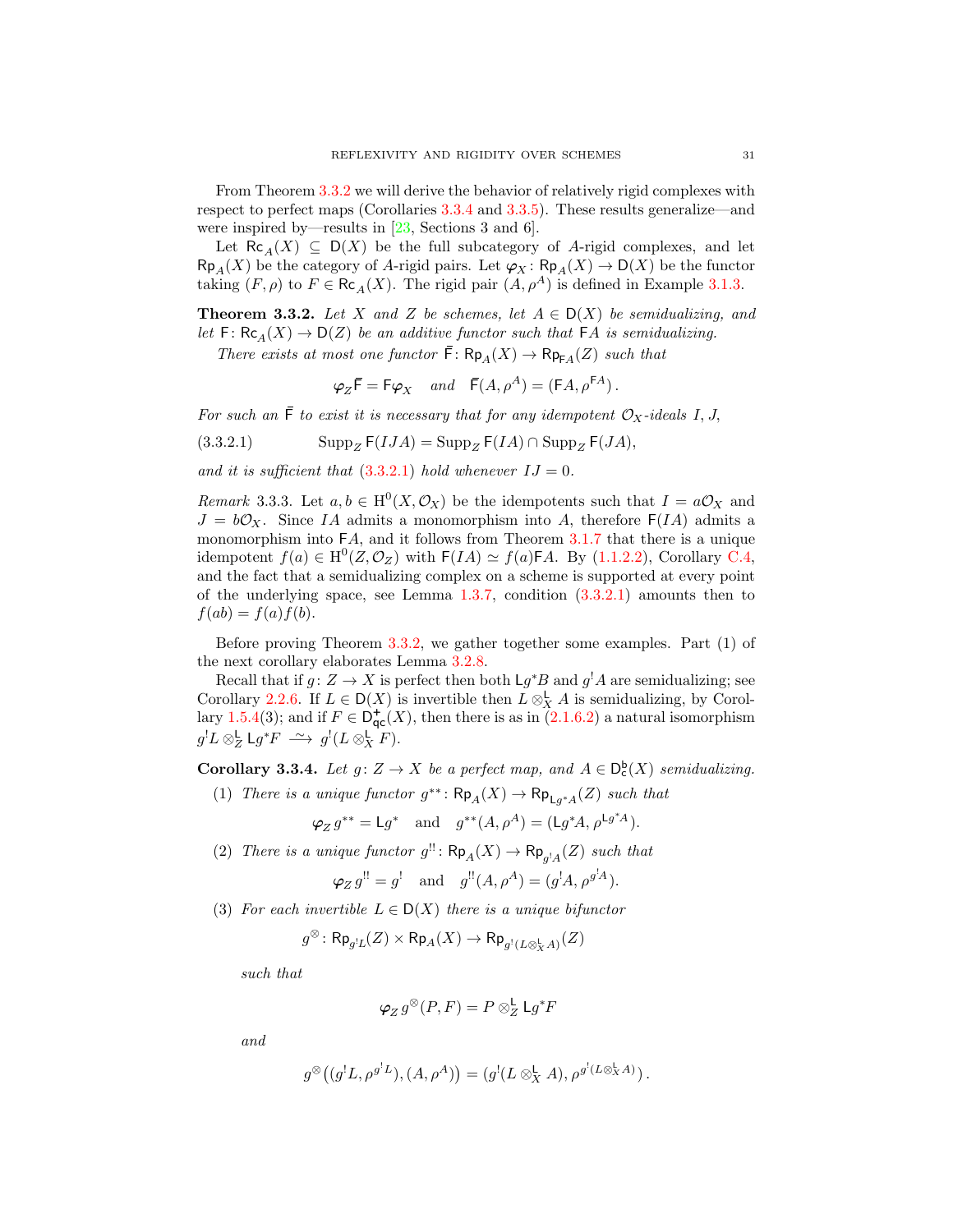Proof. Corollary [C.7](#page-38-1) implies that for either functor, one has in Remark [3.3.3](#page-30-3) that  $f(a)$  is the image of a under the natural map  $H^0(X, \mathcal{O}_X) \to H^0(Z, \mathcal{O}_Z)$ . Thus  $f(ab) = f(a)f(b)$  holds, and so (1) and (2) result from Theorem [3.3.2.](#page-30-0)

For (3) replace X in Theorem [3.3.2](#page-30-0) by the disjoint union  $Z \sqcup X$ . For  $P \in D(Z)$ and  $F \in D(X)$ , let  $(P, F) \in D(Z \sqcup X)$  be the complex whose restriction to Z is P and to X is F. There is an obvious functor  $F: D(Z \sqcup X) \to D(Z)$  taking  $(P, F)$  to  $P \otimes_Z^{\mathsf{L}} \mathsf{L} g^* F$ . This functor takes the semidualizing complex  $(g^! L, A)$  to the semidualizing complex  $g^!L\otimes^{\mathsf{L}}_{\mathsf{Z}}\mathsf{L} g^*A \simeq g^!(L\otimes^{\mathsf{L}}_{\mathsf{X}} A)$ . Using [\(1.1.2.2\)](#page-5-6) and Remark [3.3.3,](#page-30-3) one verifies that  $(3.3.2.1)$  holds; and so  $(3)$  results.

Recall that if  $Z \stackrel{g}{\to} X \stackrel{f}{\to} Y$  are maps such that g is perfect and f is G-perfect then fg is G-perfect (Proposition [2.5.2\)](#page-21-1). Taking  $A = f^{\dagger} \mathcal{O}_Y$  and  $L = \mathcal{O}_X$  in (2) and (3) of Corollary [3.3.4](#page-30-1) one gets:

# <span id="page-31-0"></span>**Corollary 3.3.5.** Let  $g: Z \to X$  be perfect, and  $f: X \to Y$  G-perfect.

- (1) If F is f-rigid then  $g^!F$  is fg-rigid.
- (2) If P is g-rigid and F is f-rigid then  $P \otimes_Z^{\mathsf{L}} \mathsf{L} g^* F$  is fg-rigid.

**Corollary 3.3.6.** Let  $g: Z \to X$  be a proper map such that the natural map is an isomorphism  $\mathcal{O}_X \rightharpoonup \overset{\sim}{R} g_* \mathcal{O}_Z$ . Let  $A \in \mathsf{D}^+_{\mathsf{qc}}(X)$  be such that  $g^!A$  is semidualizing.

Then A is semidualizing, the canonical map is an isomorphism  $Rg_*g^!A \longrightarrow A$ , and there is a unique functor  $g_{**}$ :  $\mathsf{Rp}_{g'A}(Z) \to \mathsf{Rp}_A(X)$  such that

$$
\varphi_X g_{**} = \mathsf{R} g_* \varphi_Z \text{ and } g_{**}(g^! A, \rho^{g^! A}) = (\mathsf{R} g_* g^! A, \rho^{\mathsf{R} g_* g^! A}).
$$

Hence, if  $f: X \to Y$  is such that  $fg$  is G-perfect then f is G-perfect, and if P is fg-rigid then  $Rg_*P$  is f-rigid.

Proof. That A is semidualizing is given by Proposition [2.2.4.](#page-16-0)

There are, for  $E \in D_{\text{qc}}(X)$ , natural isomorphisms, the second from [B.3\(](#page-35-1)ii), and the third from [\(B.1.3\)](#page-34-2),

$$
\begin{aligned} \text{Hom}_{\mathsf{D}(X)}(E, \mathsf{R} g_* g^! A) &\cong \text{Hom}_{\mathsf{D}(Z)}(\mathsf{L} g^* E, g^! A) \\ &\cong \text{Hom}_{\mathsf{D}(X)}(\mathsf{R} g_* (\mathcal{O}_Z \otimes_Z^{\mathsf{L}} \mathsf{L} g^* E), A) \\ &\cong \text{Hom}_{\mathsf{D}(X)}(\mathsf{R} g_* \mathcal{O}_Z \otimes_X^{\mathsf{L}} E, A) \cong \text{Hom}_{\mathsf{D}(X)}(E, A). \end{aligned}
$$

It follows, via  $[18, 3.4.7(i)$ , that the canonical map is an isomorphism

$$
Rg_*g^!A \xrightarrow{\sim} A.
$$

By assumption, one has the natural isomorphism  $H^0(X, \mathcal{O}_X) \longrightarrow H^0(Z, \mathcal{O}_Z)$ . So there is a bijection between the idempotents in these two rings; and also, g is surjective. Hence  $g^{-1}$  gives a bijection from the open-and-closed subsets of X to the open-and-closed subsets of Z. Furthermore, for any  $P \in D_c^b(Z)$ ,  $\text{Supp}_Z P$  is closed, whence, g being proper,  $U := X\setminus g(\mathrm{Supp}_Z P)$  is open; and the restriction of P to  $g^{-1}U$  is acyclic. Thus  $\text{Supp}_X Rg_* P \subseteq g(\text{Supp}_Z P)$ . The verification of  $(3.3.2.1)$ , with  $F = Rg_*$  and A replaced by  $g^!A$ , when  $IJ = 0$ —so that  $\text{Supp}_Z(Ig^!A)$  and  $\text{Supp}_Z(Jg'A)$  are disjoint open-and-closed subsets of Z—is now immediate. The existence and uniqueness of  $g_{**}$  follows then from Theorem [3.3.2.](#page-30-0)

For the last assertion, take  $A = f^{!}\mathcal{O}_Y$ .  ${}^!{\cal O}_Y.$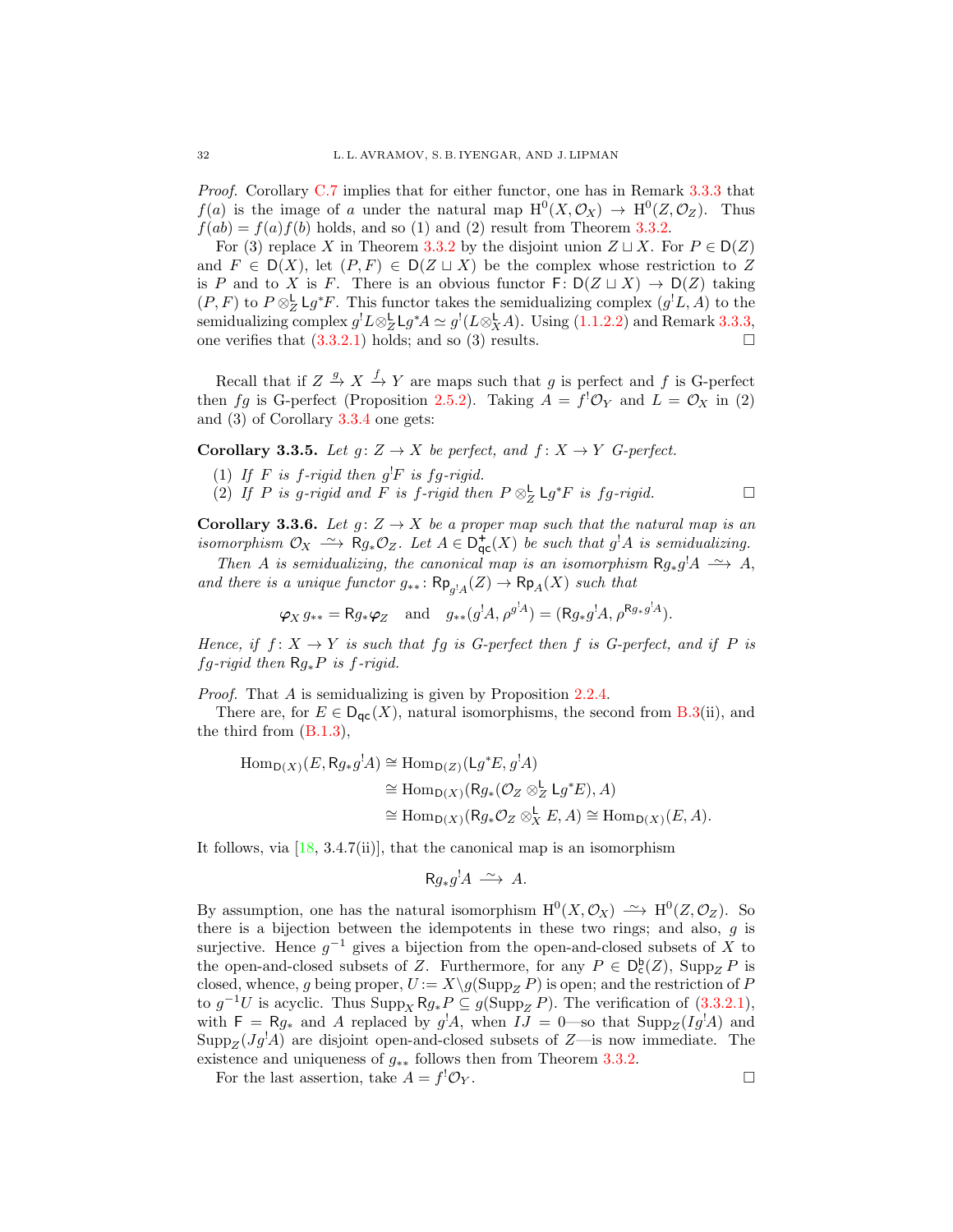<span id="page-32-0"></span>Corollary 3.3.7. Let there be given a tor-independent fiber square (see [B.2\)](#page-35-3)



in which f is G-perfect.

If u is flat, or if u is perfect and f is proper, then h is G-perfect and for any  $f$ -rigid  $\mathcal{O}_X$ -complex  $F$ ,  $\mathsf{L} v^* F$  is h-rigid.

*Proof.* Proposition [2.5.9](#page-23-2) and [\[15,](#page-40-9) p. 245, 3.5.2] imply h is G-perfect and v is perfect. By Corollary [3.3.4\(](#page-30-1)i),  $Lv^*F$  is  $Lv^*f^!\mathcal{O}_Y$ -rigid, i.e.,  $h^!\mathcal{O}_{Y'}$ -rigid; see [\(2.5.9.1\)](#page-23-1).  $\Box$ 

*Proof of Theorem* [3.3.2](#page-30-0). (Uniqueness.) Let  $(G, \sigma)$  be an A-rigid pair.

Set  $(FG, \tau) := \overline{F}(G, \sigma)$ . Let  $\phi_G$  be the unique (split) monomorphism from  $(G, \sigma)$ to the canonical pair  $(A, \rho^A)$ , so that  $\bar{\mathsf{F}}(\phi_G)$  is a (split) monomorphism, necessarily the unique one from  $(FG, \tau)$  to  $(FA, \sigma^{FA})$ , see Corollary [3.2.5.](#page-28-2) It follows then from Lemma [3.1.6](#page-25-2) that  $\tau$  depends only on F and  $(G, \sigma)$ .

Also, for any morphism  $\phi$  of A-rigid pairs,  $\varphi_Z \dot{\bar{\mathsf{F}}} = \mathsf{F}$  implies  $\bar{\mathsf{F}}\phi = \mathsf{F}\phi$ .

(Necessity of  $(3.3.2.1)$ ). Let  $\Psi_Z$ :  $\mathsf{Rp}_{\mathsf{FA}}(Z) \to \mathsf{OC}(Z)$  be as in Theorem [3.2.6.](#page-28-0) Let  $\Phi: \mathsf{OC}(X) \to \mathsf{Rp}_4(X)$  be as in Remark [3.2.7,](#page-28-1) sending an open-and-closed  $U \subseteq X$ to  $I_U A$ , where  $I_U$  is the idempotent  $\mathcal{O}_X$ -ideal that is  $\mathcal{O}_U$  over U and (0) elsewhere. Then  $\Psi_Z \mathsf{F} \Phi$ :  $\mathsf{OC}(X) \to \mathsf{OC}(Z)$  respects composition of maps, i.e., [\(3.3.2.1\)](#page-30-2) holds.

(Existence.) Since any functor preserves a map's property of being split—mono or epi—Theorem [3.1.7\(](#page-25-0)iv) shows that  $F$  takes A-rigid complexes to  $FA$ -rigid complexes; and the preceding uniqueness argument shows how  $\bar{F}(G,\sigma)$  must be defined. It remains to prove that for any morphism  $\phi: (G, \sigma) \to (G', \sigma')$  of A-rigid pairs,  $F\phi$  is a morphism of FA-rigid pairs.

Let  $U_1, \ldots, U_n$  be the connected components of X. For each j, let  $V_i$  be the support of the FA-rigid complex  $F(I_{U_i}A)$  (see above). The condition [\(3.3.2.1\)](#page-30-2), for  $IJ = 0$ , guarantees that if  $j \neq k$  then the open-and-closed subsets  $V_j$  and  $V_k$ are disjoint. So we need only show that

(\*) the restriction of  $\mathsf{F}\phi$  over each  $V_j$  is a morphism of  $\mathsf{F} A|_{V_j}$ -rigid pairs.

Corollary [3.1.8](#page-26-1) shows that  $\phi = \sum_{j=1}^{n} \phi_j$  where for each j, the source and target of  $\phi_j$  each have support that, if not empty, is  $U_j$ . Then, since F is additive,  $F\phi = \sum_{j=1}^{n} F\phi_j$ ; and the source and target of  $F\phi_j$  each have support contained in  $V_j$  (see the first assertion in Theorem [3.2.1\)](#page-27-1). Hence the restriction of  $\mathsf{F}\phi$  over  $V_j$ is  $F\phi_j$ . Proving (\*) is thus reduced to the case where X is connected, so that by Corollary [3.2.3,](#page-27-2)  $\phi$  is either 0 or an isomorphism.

If  $\phi = 0$ , (\*) is obvious. If  $\phi$  (hence  $\mathsf{F}\phi$ ) is an isomorphism consider the diagram, where  $(FG, \tau) := \overline{F}(G, \sigma)$ ,  $(FG', \tau') := \overline{F}(G', \sigma')$ , where  $\phi_{G'}$  is as above, and where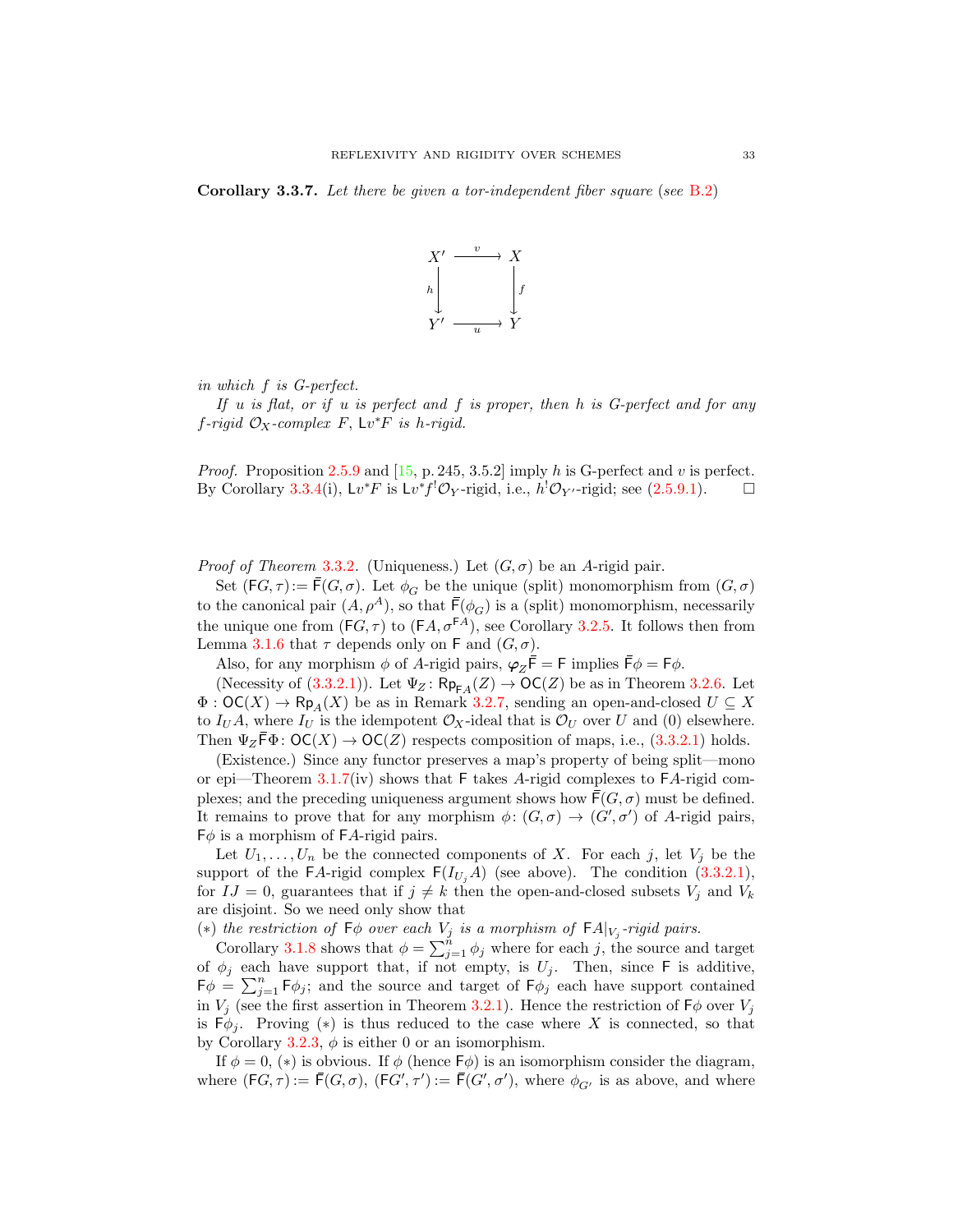the maps on the right are induced by those on the left:

$$
\begin{array}{ccc}\n\begin{array}{ccc}\nFG & \xrightarrow{\tau} & \mathsf{R}\mathcal{H}om_{Z}(\mathsf{R}\mathcal{H}om_{Z}(\mathsf{F}G,\mathsf{F}A),\mathsf{F}G) \\
\downarrow^{\epsilon} & & \downarrow^{\epsilon} \\
\hline\n\begin{array}{ccc}\n\mathsf{F}G' & \xrightarrow{\tau'} & \mathsf{R}\mathcal{H}om_{Z}(\mathsf{R}\mathcal{H}om_{Z}(\mathsf{F}G',\mathsf{F}A),\mathsf{F}G') \\
\downarrow^{\epsilon'} & & \downarrow^{\epsilon'} \\
\hline\n\mathsf{F}A & \xrightarrow{\sigma^{\mathrm{FA}}} & \mathsf{R}\mathcal{H}om_{Z}(\mathsf{R}\mathcal{H}om_{Z}(\mathsf{F}A,\mathsf{F}A),\mathsf{F}A)\n\end{array}\n\end{array}
$$

By the above-indicated definition of  $\tau$  and  $\tau'$ , the bottom square commutes, as does the square obtained by erasing  $\tau'$ . Since  $\xi'$  is a monomorphism, therefore the top square commutes too. Thus  $F\phi$  is a map of FA-rigid pairs.

Remark 3.3.8. One would naturally like more concrete definitions of the functors in Corollary [3.3.4.](#page-30-1)

One does find in [\[23,](#page-40-8) §3] some explicitly formulated—in DGA terms—versions of special cases of these functors. (Indeed, that's what suggested Corollary [3.3.4.](#page-30-1)) But getting from here to there does not appear to be a simple matter. One might well have to go via the Reduction Theorem  $[6, 4.1]$ , the main result of that paper, cf. [\[5,](#page-39-1) 8.5.5]); and, say for smooth maps, make use of nontrivial formal properties of Verdier's isomorphism  $(\&B.5)$  $(\&B.5)$ .

In Duality Land the well-cultivated concrete and abstract plains are not presently known to be connected other than by forbidding mountain passes, that can only be traversed by hard slogging.

#### **BACKGROUND**

<span id="page-33-0"></span>We review background concepts and basic facts having to do with scheme-maps, insofar as needed in the main text. Of special import is the twisted inverse-image pseudofunctor, a fundamental object in Grothendieck duality theory.

Rings and schemes are assumed throughout to be noetherian.

#### Appendix A. Essentially finite-type maps

<span id="page-33-2"></span><span id="page-33-1"></span>**A.1.** A homomorphism  $\sigma: K \to S$  of commutative rings is essentially of finite type if  $\sigma$  can be factored as a composition of ring-homomorphisms

$$
K \hookrightarrow K[x_1,\ldots,x_d] \to V^{-1}K[x_1,\ldots,x_d] \to S\,,
$$

where  $x_1, \ldots, x_d$  are indeterminates,  $V \subseteq K[x_1, \ldots, x_d]$  is a multiplicatively closed set, the first two maps are canonical and the third is surjective. The map  $\sigma$  is of finite type if one can choose  $V = \{1\}$ ; the map  $\sigma$  is finite if it turns S into a finite (that is, finitely generated) R-module.

A homomorphism  $\dot{\sigma}: K \to P$  is (essentially) smooth if it is flat and (essentially) of finite type, and if for each homomorphism of rings  $K \to k$ , where k is a field, the ring  $k \otimes_K P$  is regular. By [\[13,](#page-40-13) 17.5.1], this notion of smoothness is equivalent to the one defined in terms of lifting of homomorphisms.

When  $\dot{\sigma}$  is essentially smooth the P-module  $\Omega_{\dot{\sigma}}$  of relative Kähler differentials is finite projective; we say  $\dot{\sigma}$  has *relative dimension d* if for every  $p \in \text{Spec } S$ , the free  $S_p$ -module  $(\Omega_{\sigma})_p$  has rank d.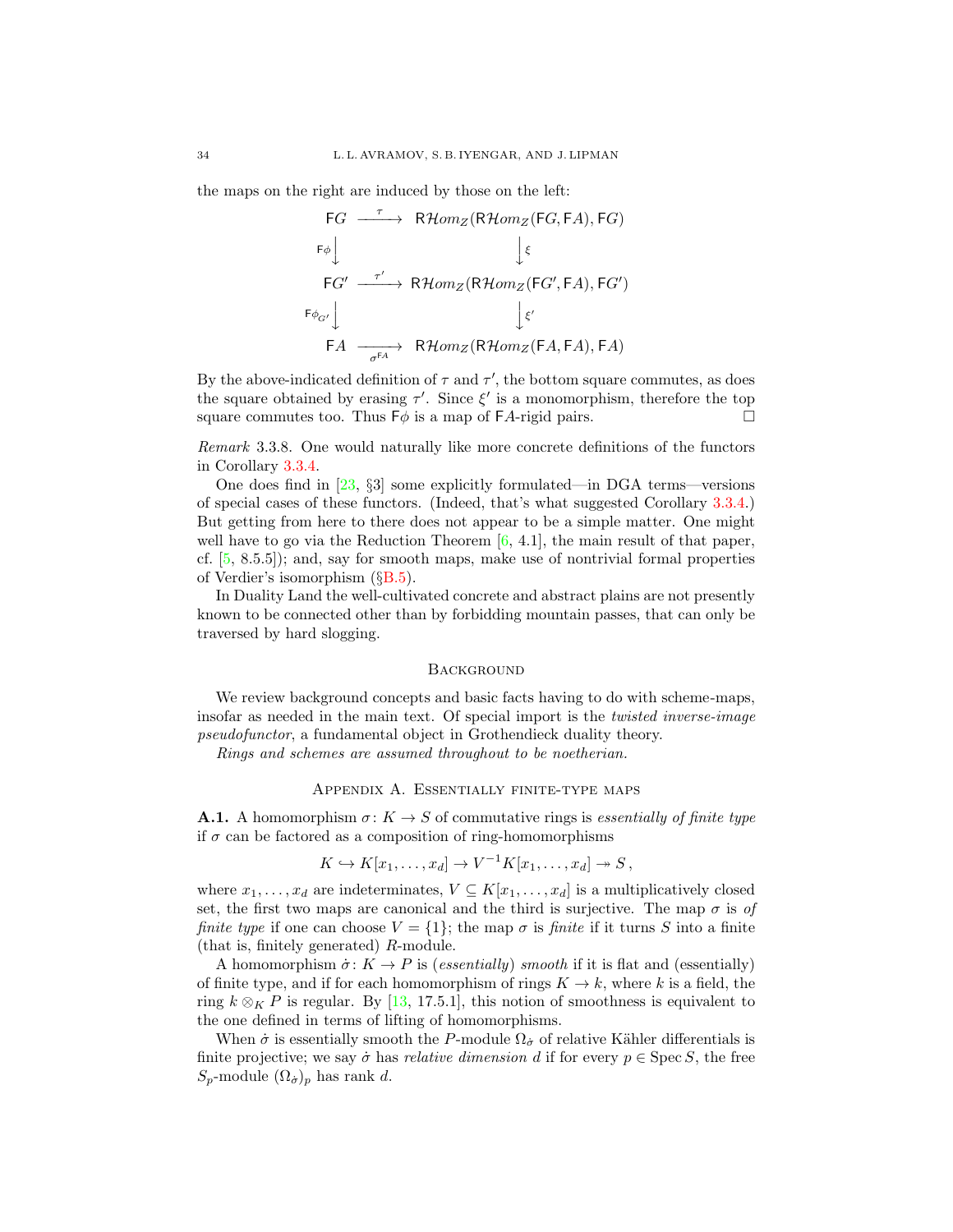**A.2.** A scheme-map  $f: X \to Y$  is essentially of finite type if every  $y \in Y$  has an affine open neighborhood  $V = \text{Spec}(A)$  such that  $f^{-1}V$  can be covered by finitely many affine open sets  $U_i = \text{Spec}(C_i)$  so that the corresponding ring homomorphisms  $A \rightarrow C_i$  are essentially of finite type.

If, moreover, there exists for each i a multiplicatively closed subset  $V_i \subseteq A$  such that  $A \to C_i$  factors as  $A \to V_i^{-1}A \longrightarrow C_i$  where the first map is canonical and the second is an isomorphism (in other words,  $A \to C_i$  is a *localization* of A), then we say that f is *localizing*. If the scheme-map f is localizing and also set-theoretically injective, then we say that  $f$  is a *localizing immersion*.

The map  $f$  is essentially smooth (of relative dimension  $d$ ) if it is essentially of finite type and the above data  $A \to C_i$  can be chosen to be essentially smooth ring homomorphisms (of relative dimension d). The map  $f$  is essentially étale if it is essentially smooth of relative dimension 0. Equivalently, f is essentially smooth  $(resp. étale)$  if it is essentially of finite type and formally smooth  $(resp. étale);$ see  $[13, §17.1]$ . For example, any localizing map is essentially étale.

<span id="page-34-1"></span>*Remark* A.3. We will refer a few times to proofs in  $[15]$  that make use of the fact that the diagonal of a smooth map is a quasi-regular immersion. To ensure that those proofs apply here, we note that the same property for *essentially smooth* maps is given by [\[13,](#page-40-13) 16.10.2 and 16.9.4].

In [\[20,](#page-40-6) 4.1], extending a compactification theorem of Nagata, Nayak shows that every essentially-finite-type separated map f of noetherian schemes factors as  $f = \bar{f}u$  with  $\bar{f}$  proper and u a localizing immersion.

**Example A.4.** (Local compactification.) A map  $f: X = \text{Spec } S \to \text{Spec } K = Y$ coming from an essentially finite-type homomorphism of rings  $K \to S$  factors as

$$
X \xrightarrow{j} W \xrightarrow{i} \bar{W} \xrightarrow{\pi} Y,
$$

where W is the Spec of a finitely-generated K-algebra  $T$  of which  $S$  is a localization, j being the corresponding map, where i is an open immersion, and where  $\pi$  is a projective map, so that  $\pi$  is proper and ij is a localizing immersion.

Appendix B. Review of global duality theory

<span id="page-34-0"></span>All scheme-maps are assumed to be essentially of finite type and separated. We recall some global duality theory, referring to [\[18\]](#page-40-2) and [\[20\]](#page-40-6) for details.

**B.1.** To any scheme-map  $f: X \to Y$  one associates the right-derived direct-image functor  $Rf_*: D_{\text{GC}}(X) \to D_{\text{GC}}(Y)$  and its left adjoint, the left-derived inverse-image functor  $Lf^* \colon D_{\mathsf{qc}}(Y) \to D_{\mathsf{qc}}(X)$  [\[18,](#page-40-2) 3.2.2, 3.9.1, 3.9.2]. These functors interact with the left-derived tensor product  $\otimes^{\mathsf{L}}$  via a natural isomorphism

(B.1.1) 
$$
Lf^*(M \otimes^{\mathsf{L}}_Y N) \xrightarrow{\sim} \mathsf{L} f^*M \otimes^{\mathsf{L}}_X \mathsf{L} f^*N \qquad (M, N \in \mathsf{D}(Y)),
$$

see  $[18, 3.2.4]$ ; via the functorial map

(B.1.2)  $\mathsf{R}f_*F \otimes^{\mathsf{L}}_{Y} \mathsf{R}f_*G \to \mathsf{R}f_*(F \otimes^{\mathsf{L}}_{X} G) \qquad (F, G \in \mathsf{D}(X))$ 

adjoint to the natural composite map

<span id="page-34-3"></span><span id="page-34-2"></span>
$$
Lf^*(Rf_*F\otimes^{\mathbf{L}}_Y Rf_*G)\ \xrightarrow{\sim} \ Lf^*Rf_*F\otimes^{\mathbf{L}}_X Lf^*Rf_*G \longrightarrow F\otimes^{\mathbf{L}}_X G;
$$

and via the projection isomorphism

(B.1.3)  $\mathsf{R} f_* F \otimes_Y^{\mathsf{L}} M \xrightarrow{\sim} \mathsf{R} f_*(F \otimes_X^{\mathsf{L}} \mathsf{L} f^* M) \qquad (F \in \mathsf{D}_{\mathsf{qc}}(X), M \in \mathsf{D}_{\mathsf{qc}}(Y)),$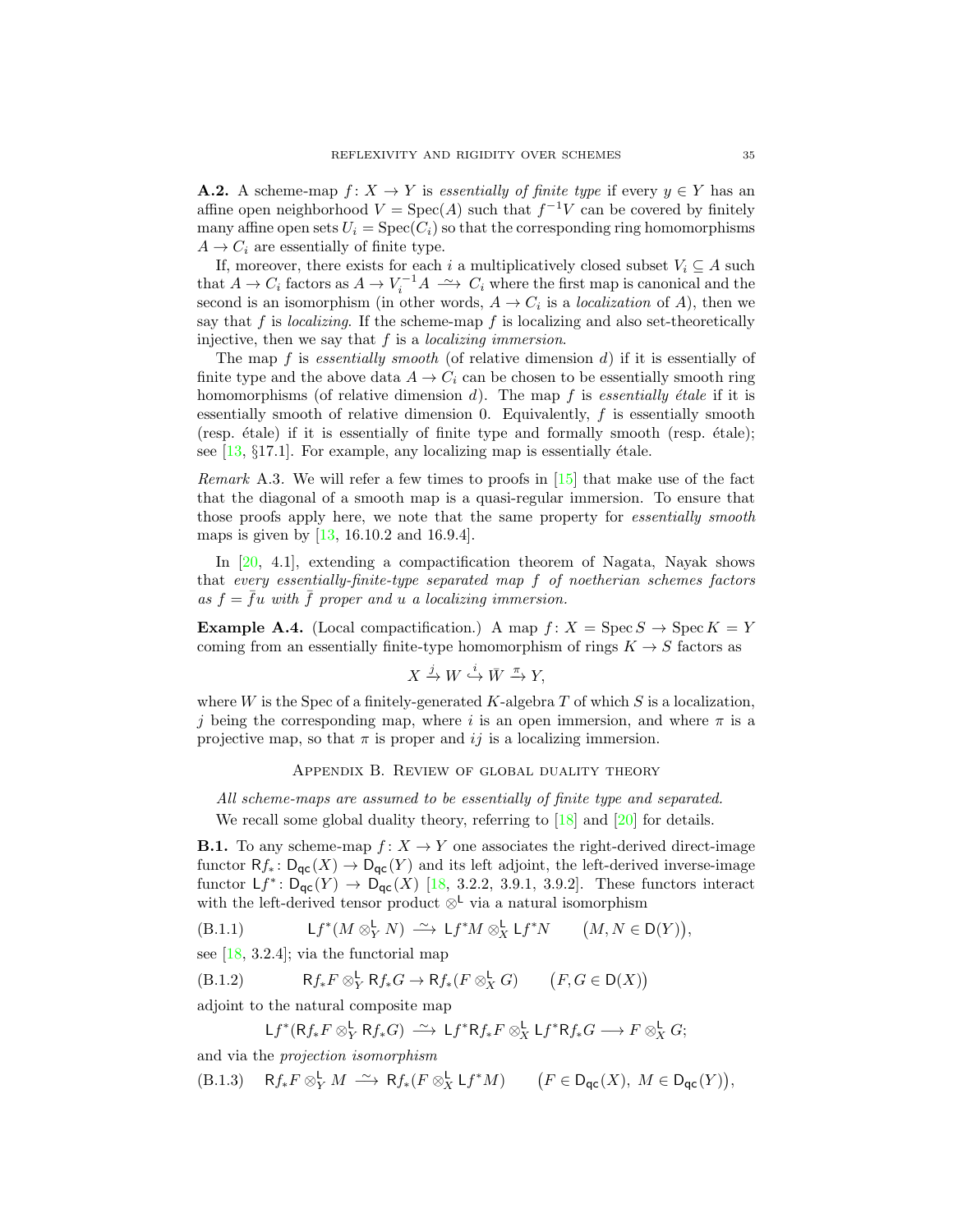defined qua map to be the natural composition

<span id="page-35-2"></span>
$$
Rf_*F \otimes^{\mathsf{L}}_Y M \to Rf_*F \otimes^{\mathsf{L}}_Y Rf_*\mathsf{L}f^*M \to Rf_*(F \otimes^{\mathsf{L}}_X \mathsf{L}f^*M).
$$

see  $[18, 3.9.4]$ . The projection isomorphism yields a natural isomorphism

(B.1.4) 
$$
\mathsf{R} f_* \mathsf{L} f^* M \simeq \mathsf{R} f_* (\mathcal{O}_X \otimes_X^{\mathsf{L}} \mathsf{L} f^* M) \simeq \mathsf{R} f_* \mathcal{O}_X \otimes_Y^{\mathsf{L}} M.
$$

Interactions with the derived (sheaf-)homomorphism functor  $R\mathcal{H}$ om occur via natural bifunctorial maps:

<span id="page-35-0"></span>
$$
\text{(B.1.5)} \qquad \mathsf{L} f^* \mathsf{R} \mathcal{H} om_Y(M,N) \rightarrow \mathsf{R} \mathcal{H} om_X(\mathsf{L} f^*M,\mathsf{L} f^*N) \qquad \left(M,N \in \mathsf{D}(Y)\right),
$$

(see [\[18,](#page-40-2) 3.5.6(a)]) which is an *isomorphism* if f is an open immersion [18, p. 190, end of §4.6]; and

(B.1.6) 
$$
Rf_*\mathsf{R}\mathcal{H}om_X(F,G) \to \mathsf{R}\mathcal{H}om_Y(\mathsf{R}f_*F,\mathsf{R}f_*G) \qquad (F,G \in \mathsf{D}(X)),
$$
 the latter corresponding via (1.1.1.2) to the natural composition

<span id="page-35-6"></span>
$$
\mathsf{R} f_*\mathsf{R}\mathcal{H} om_X(F,G) \otimes^{\mathsf{L}}_\mathsf{Y} \mathsf{R} f_*F \to \mathsf{R} f_*\big(\mathsf{R}\mathcal{H} om_X(F,G) \otimes^{\mathsf{L}}_\mathsf{X} F\big) \xrightarrow{\mathsf{R} f_*\varepsilon} \mathsf{R} f_*G,
$$

where the first map comes from  $(B.1.2)$ , and  $\varepsilon$  is the evaluation map  $(1.1.1.3)$ .

<span id="page-35-3"></span>B.2. For any commutative square of scheme-maps

(B.2.1)  

$$
\begin{array}{ccc}\n & X' & \xrightarrow{v} & X \\
 & & h & \xrightarrow{E} & f \\
 & & \searrow^{f} & \xrightarrow{u} & Y\n\end{array}
$$

one has the map  $\theta_{\Xi} : Lu^* Rf_* \to Rh_* Lv^*$  adjoint to the natural composite map  $Rf_* \longrightarrow Rf_*Rv_*Lv^* \stackrel{\sim}{\longrightarrow} Ru_*Rh_*Lv^*.$ 

When  $\Xi$  is a *fiber square* (which means that the map associated to  $\Xi$  is an isomorphism  $X' \longrightarrow X \times_Y Y'$ , and u is flat, then  $\theta_{\Xi}$  is an *isomorphism*. In fact, for any fiber square  $\Xi$ ,  $\theta_{\Xi}$  is an isomorphism  $\iff \Xi$  is tor-independent [\[18,](#page-40-2) 3.10.3].

<span id="page-35-1"></span>**B.3.** Duality theory focuses on the *twisted inverse-image pseudofunctor* 

<span id="page-35-4"></span>
$$
f^!\colon \mathsf{D}^+_{\mathsf{qc}}(Y)\to \mathsf{D}^+_{\mathsf{qc}}(X),
$$

where "pseudofunctoriality" (also known as "2-functoriality") entails, in addition to functoriality, a family of functorial isomorphisms  $c_{g,f}: (fg)^! \longrightarrow g'f'$ , one for each composable pair  $Z \stackrel{g}{\to} X \stackrel{f}{\to} Y$ , satisfying a natural "associativity" property vis-à-vis any composable triple, see, e.g.,  $[18, 3.6.5]$ .

This pseudofunctor is uniquely determined up to isomorphism by the following three properties:

- (i) If f is essentially étale then  $f^!$  is the usual restriction functor  $f^*$ .
- (ii) If f is proper then  $f'$  is right-adjoint to  $Rf_*$ .

(iii) If in a fiber square  $\Xi$  as in  $(B.2.1)$  the map f (and hence h) is proper and  $u$  is essentially étale, then the functorial base-change map

(B.3.1) 
$$
\beta_{\Xi}(M) \colon v^* f^! M \to h^! u^* M \qquad \big(M \in \mathsf{D}^+_{\mathsf{qc}}(Y)\big),
$$

defined to be adjoint to the natural composition

<span id="page-35-5"></span>
$$
Rh_*v^*f^!M \xrightarrow[\theta_{\Xi}^{-1} u^*Rf_*f^!M \longrightarrow u^*M,
$$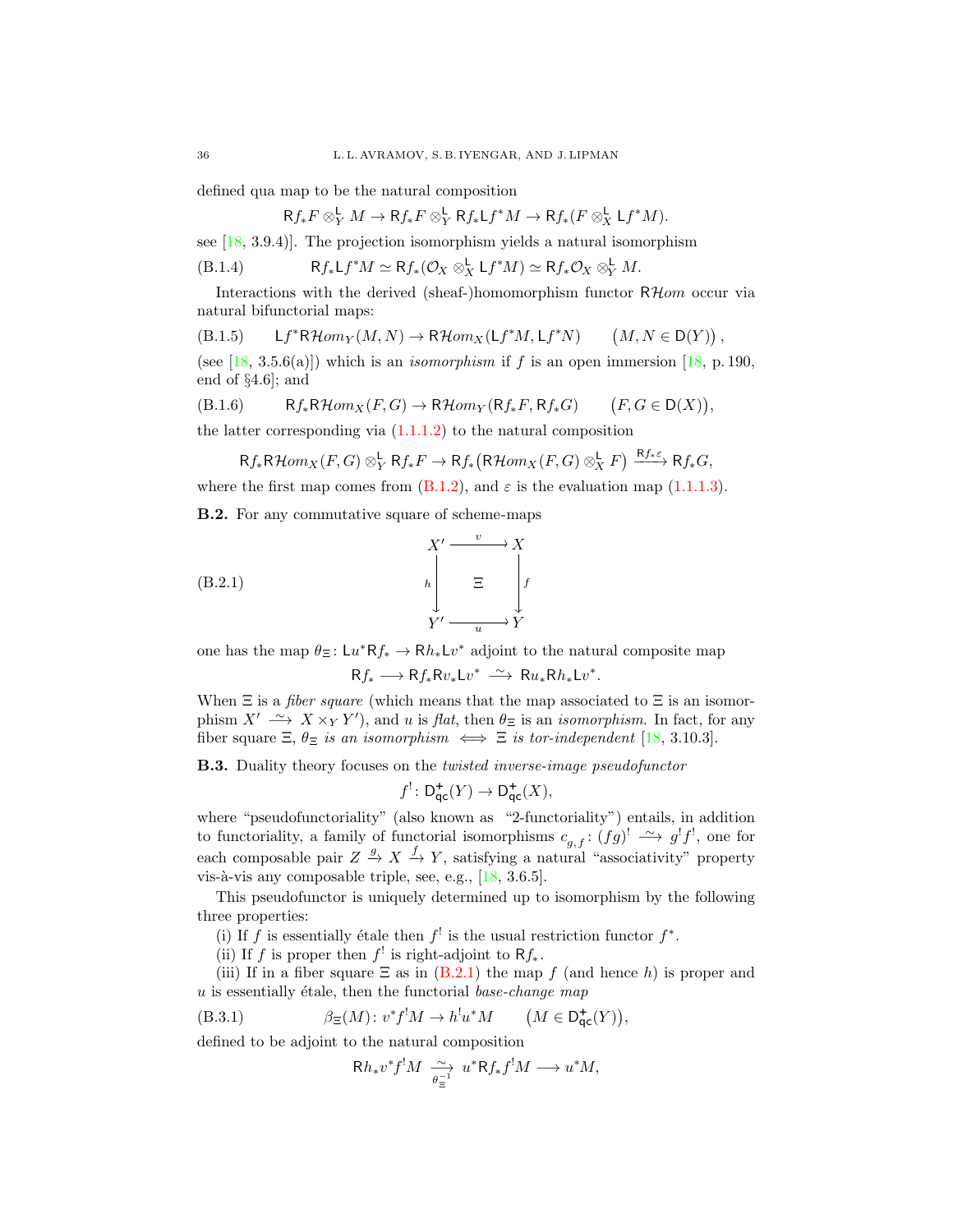is identical with the natural composite isomorphism

$$
v^*f^!M = v^!f^!M \stackrel{\sim}{\longrightarrow} (fv)^!M = (uh)^!M \stackrel{\sim}{\longrightarrow} h^!u^!M = h^!u^*M.
$$

For the existence of such a pseudofunctor, see [\[20,](#page-40-6) section 5.2 ].

<span id="page-36-2"></span>**B.4.** Nayak's theorem  $\begin{bmatrix} 20, 5.3 \end{bmatrix}$  (as elaborated in  $\begin{bmatrix} 19, 7.1.6 \end{bmatrix}$ ) shows that one can associate, in a unique way, to every fiber square  $\Xi$  as in  $(B.2.1)$  with u (and hence v) flat, a functorial isomorphism

$$
\beta_{\Xi}(M) \colon v^*f^!M \; \stackrel{\sim}{\longrightarrow} \; h^!u^*M \qquad (M \in \mathsf{D}^+_{\mathsf{qc}}(Y)) \, ,
$$

equal to [\(B.3.1\)](#page-35-5) when f is proper, and to the natural isomorphism  $v^*f^* \rightharpoonup h^*u^*$ when  $f$  is essentially étale.

<span id="page-36-3"></span>**B.5.** Generalizing (i) in §[B.3,](#page-35-1) let  $f: X \to Y$  be essentially smooth, so that by [\[13,](#page-40-13) 16.10.2] the relative differential sheaf  $\Omega_f$  is locally free over  $\mathcal{O}_X$ . On any connected component W of X, the rank of  $\Omega_f$  is a constant, denoted  $d(W)$ .

<span id="page-36-1"></span>There is a *functorial isomorphism* 

(B.5.1) 
$$
f^!M \xrightarrow{\sim} \Sigma^d \Omega_f^d \otimes_{\mathcal{O}_X} f^*M \qquad (M \in \mathsf{D}_{\mathsf{qc}}(Y)),
$$

with  $\Sigma^d \Omega_f^d$  the complex whose restriction to any W is  $\Sigma^{d(W)} \bigwedge_{\mathcal{O}_W}^{d(W)} (\Omega_f|_W)$ .

 $(\Sigma$  is the usual translation automorphism of  $D(X)$ ; and  $\Lambda$  denotes "exterior power.")

To prove this, one may assume that X itself is connected, and set  $d := d(X)$ . Noting that the diagonal  $\Delta: X \to X \times_Y X$  is defined locally by a regular seq-uence of length d (see Remark [A.3\)](#page-34-1), so that  $\Delta^!\mathcal{O}_{X\times_Y X}\otimes^{\mathsf{L}}\mathsf{L}\Delta^*G\cong \Delta^!G$  for all  $G \in D_{\text{qc}}(X \times_Y X)$  [\[14,](#page-40-0) p. 180, 7.3], one can imitate the proof of [\[22,](#page-40-1) p. 397, Thm. 3], where, in view of (a) above, one can drop the properness condition and take  $U = X$ , and where finiteness of Krull dimension is superfluous.

**B.6.** The fact that  $\beta_{\Xi}(M)$  in [\(B.3.1\)](#page-35-5) is an isomorphism for all M whenever u is an open immersion and f is proper, is shown in [\[18,](#page-40-2)  $\S 4.6$ , part V] to be equivalent to sheafified duality, which is that for any proper  $f: X \to Y$ , and any  $F \in D_{\text{qc}}(X)$ ,  $M \in \mathsf{D}^+_{\mathsf{qc}}(Y)$ , the natural composition, in which the first map comes from [B.1.6,](#page-35-6)

<span id="page-36-0"></span> $(B.6.1)$   $Rf_*\mathcal{H}om_X(F, f^!M) \to \mathsf{R}\mathcal{H}om_Y(\mathsf{R}f_*F, \mathsf{R}f_*f^!M) \to \mathsf{R}\mathcal{H}om_Y(\mathsf{R}f_*F, M),$ 

is an isomorphism.

Moreover, if the proper map  $f$  has finite flat dimension, then sheafified duality holds for all  $M \in \mathsf{D}_{\mathsf{qc}}(Y)$ , see [\[18,](#page-40-2) 4.7.4].

If f is a finite map, then [\(B.6.1\)](#page-36-0) with  $F = \mathcal{O}_X$  determines the functor f<sup>1</sup>. (See also  $[10, §2.2]$ .) In particular, if  $f: \text{Spec } B \to \text{Spec } A$  corresponds to a finite ring homomorphism  $A \to B$ , and ∼ is the standard sheafification functor, then for an A-complex N,  $f'(N^{\sim})$  is the B-complex

<span id="page-36-4"></span>
$$
(B.6.2) \t\t f'(N^{\sim}) = \text{RHom}_A(B, N)^{\sim},
$$

where RHom<sub>A</sub>( $B, -$ ) denotes the right-derived functor of the functor Hom<sub>A</sub>( $B, -$ ) from A-modules to B-modules.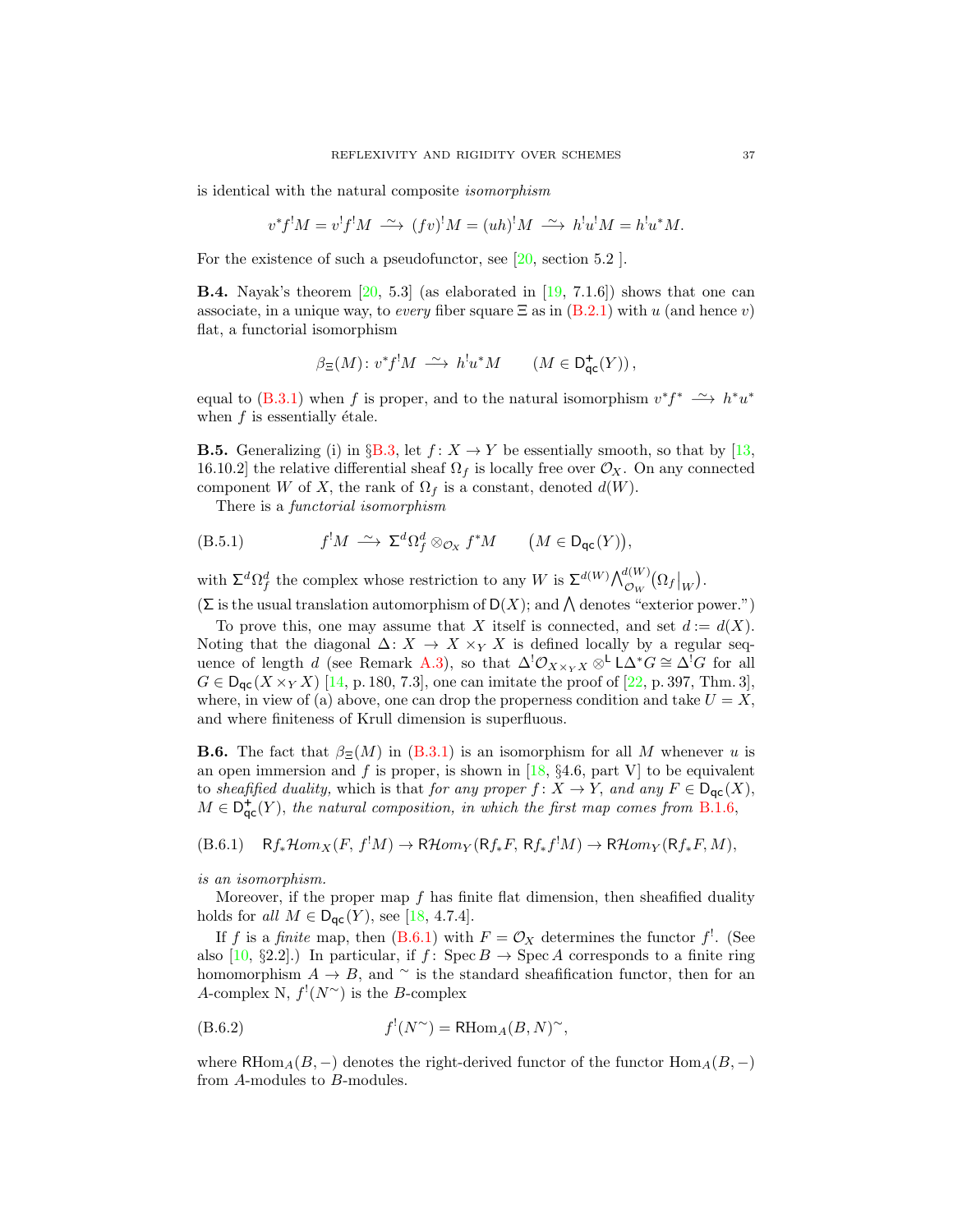Appendix C. Idempotent ideal sheaves

<span id="page-37-0"></span>**Definition C.1.** Let  $(X, \mathcal{O}_X)$  be a local-ringed space, i.e., X is a topological space and  $\mathcal{O}_X$  is a sheaf of commutative rings whose stalk at each point is a local ring (not necessarily noetherian). An  $\mathcal{O}_X$ -ideal is *idempotent* if it is of finite type (i.e., locally finitely generated) and satisfies the equivalent conditions in the next proposition.

<span id="page-37-2"></span>**Proposition C.2.** Let  $(X, \mathcal{O}_X)$  be a local-ringed space. Consider the following conditions on an  $\mathcal{O}_X$ -ideal I.

- (i) There is an  $a \in H^0(X, \mathcal{O}_X)$  such that  $a^2 = a$  and  $I = a\mathcal{O}_X$ .
- (i') The identity map of I extends to an  $\mathcal{O}_X$ -homomorphism  $\pi \colon \mathcal{O}_X \to I$ .
- (ii) There is an open and closed  $U \subseteq X$ , with inclusion, say,  $i: U \hookrightarrow X$ , and an  $\mathcal{O}_X$ -isomorphism  $i_*\mathcal{O}_U \simeq I$ .
- (iii) The  $\mathcal{O}_X$ -module  $\mathcal{O}_X/I$  is flat.
- (iv) For all  $\mathcal{O}_X$ -modules F, the natural map is an isomorphism  $I \otimes_X F \longrightarrow I$ F.
- (v) For all  $\mathcal{O}_X$ -ideals J,  $IJ = I \cap J$ .
- (vi)  $I^2 = I$ .

One has the implications

$$
\text{(i)}\iff\text{(i')}\iff\text{(ii)}\implies\text{(iii)}\iff\text{(iv)}\iff\text{(v)}\implies\text{(vi)};
$$

and if I is of finite type then  $(vi) \implies (i)$ .

*Proof.* (i)  $\Leftrightarrow$  (i'). If (i) holds, let  $\pi$  be the map taking  $1 \in H^0(X, \mathcal{O}_X)$  to a. Conversely, given (i'), let  $a = \pi(1)$ .

(ii)  $\Rightarrow$  (i). Let a be the global section that is 1 over U and 0 over  $X \setminus U$ .

 $(i) \Rightarrow (vi)$ . Trivial.

 $(vi) \Rightarrow (ii)$  when I is of finite type (whence  $(i) \Rightarrow (ii)$  always). The support of I,  $U := \{ x \in X \mid I_x \neq 0 \}$ , is closed when I is of finite type. For any  $x \in U$ , since  $I_x$ is a finitely generated  $\mathcal{O}_{X,x}$ -ideal such that  $I_x = I_x^2$ , therefore Nakayama's lemma shows that  $I_x = \mathcal{O}_{X,x}$ . So  $X \setminus U = \{x \in X \mid \mathcal{O}_{X,x}/I_x \neq 0\}$  is closed, and thus U is open as well as closed. Clearly,  $I|_U = \mathcal{O}_U$  and  $I|_{X\setminus U} = 0$ , whence  $I \simeq i_*\mathcal{O}_U$ .

(i)  $\Rightarrow$  (iii). If (i) holds then the germ of a at any  $x \in X$  is 1 or 0, so  $(\mathcal{O}/I)_x$  is either (0) or  $\mathcal{O}_{X,x}$ , both of which are flat over  $\mathcal{O}_{X,x}$ .

The remaining implications can be tested stalkwise, and so reduce to the corresponding well-known implications for ideals  $I, J$  in a local ring  $R$ , and  $R$ -modules  $F$ : (iii)  $\Rightarrow$  (iv). The surjection  $I \otimes_R F \twoheadrightarrow IF \subseteq R \otimes_R F$  has kernel  $\text{Tor}_1^R(R/I, F) = 0$ .

(iv)  $\Rightarrow$  (v).  $(I \cap J)/IJ$  is the kernel of the natural injective (by (iv)) map

$$
R/IJ \cong I \otimes_R R/J \to R \otimes_R (R/J) = R/J.
$$

 $(v) \Rightarrow (iii)$ . Flatness of  $R/I$  is implied by injectivity, for all R-ideals J, of the natural map  $J/IJ \cong J \otimes_R (R/I) \to R \otimes_R (R/I) = R/I$ , with kernel  $(I \cap J)/IJ$ .  $(v) \Rightarrow (vi)$ . Take  $J = I$ .

<span id="page-37-1"></span>Corollary C.3. (1) Taking a to  $a\mathcal{O}_X$  gives a bijection from the set of idempotent elements of  $H^0(X, \mathcal{O}_X)$  to the set of idempotent  $\mathcal{O}_X$ -ideals.

(2) There is a bijection that associates to each idempotent  $\mathcal{O}_X$ -ideal its support an open-and-closed subset of X—and to each open-and-closed  $U \subseteq X$ , with inclusion map i, the unique idempotent  $\mathcal{O}_X$ -ideal isomorphic to  $i_*\mathcal{O}_U$ , that is, the ideal whose restriction to U is  $\mathcal{O}_U$  and to  $X \setminus U$  is (0).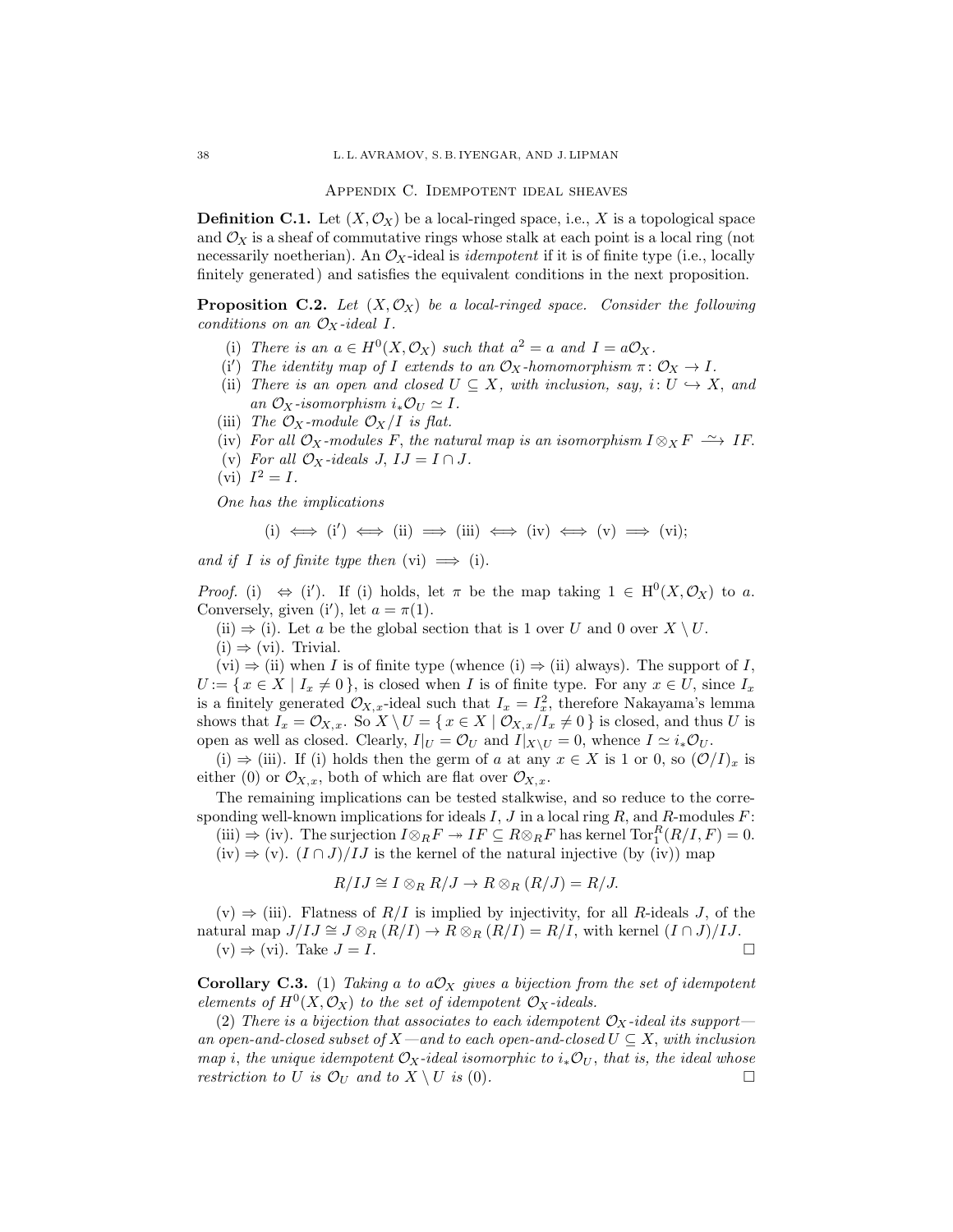<span id="page-38-0"></span>**Corollary C.4.** A finite-type  $\mathcal{O}_X$ -ideal I is idempotent if and only if for each  $G \in D(X)$  there exist  $D(X)$ -isomorphisms, functorial in G,

$$
\mathsf{R}\mathcal{H}om_X(I,G)\simeq I\otimes^{\mathsf{L}}_X G\simeq IG.
$$

*Proof.* If I is idempotent then over the open set  $U := \text{Supp}_X I$  one has  $I = \mathcal{O}_U$ , and over the disjoint open set  $X \setminus U$ ,  $I \simeq 0$ , so the asserted isomorphisms obviously exist over  $X = U \sqcup (X \setminus U)$ .

Conversely, if these isomorphisms hold for all members of the natural triangle

$$
I\to \mathcal{O}_X\to \mathcal{O}_X/I\stackrel{+}{\to}
$$

then, since  $I(\mathcal{O}_X/I) = 0$ , application of the functor  $R\mathcal{H}om(I,-)$  yields that the natural map is an isomorphism  $I \simeq I^2$  in  $\mathsf{D}(X)$ , hence in  $\mathcal{O}_X$ , i.e.,  $I = I^2$  $\Box$ 

**Corollary C.5.** Let X be a locally noetherian scheme. For a complex  $L \in D(X)$ the following conditions are equivalent.

- (i) L is isomorphic in  $D(X)$  to an idempotent  $\mathcal{O}_X$ -ideal.
- (ii)  $L \in D_{c}^{b}(X)$  and there exists a  $D(X)$ -isomorphism  $L \otimes_{X}^{b} L \longrightarrow L$ .

*Proof.* If (i) holds then  $L \in D_c^b(X)$  is clear; and taking  $G = I$  in [C.4,](#page-38-0) one gets (ii). When (ii) holds, (i) follows easily from  $[5, 4.9]$ .

**Proposition C.6.** Let  $g: Z \to X$  be a morphism of local ringed spaces (so that for each  $z \in Z$  the associated stalk homomorphism  $\mathcal{O}_{X,qz} \to \mathcal{O}_{Z,z}$  is a local homomorphism of local rings). Let I be an  $\mathcal{O}_X$ -ideal. If I is idempotent then so is  $I\mathcal{O}_Z \cong g^*I \simeq Lg^*I$ . The converse holds if g is flat and surjective.

*Proof.* If  $I = I^2$  then  $I\mathcal{O}_Z = (I\mathcal{O}_Z)^2$ . Flatness of  $\mathcal{O}_X/I$  implies that I is flat and that the natural map  $g^*I \to g^*\mathcal{O}_X = \mathcal{O}_Z$  is injective, and thus  $\mathsf{L} g^*I \simeq g^*I \cong I\mathcal{O}_Z$ .

If g is flat and surjective then for each  $x \in X$  there is a  $z \in Z$  such that  $g(z) = x$ , and then there is a flat local homomorphism  $\mathcal{O}_{X,x} \to \mathcal{O}_{Z,z}$ . Hence if  $I\mathcal{O}_Z = (I\mathcal{O}_Z)^2$ then  $I_xO_{Z,z} = I_x^2O_{Z,z}$ , i.e.,  $I_x = I_x^2$ . As this holds for all x, therefore  $I = I^2$  $\Box$ 

<span id="page-38-1"></span>Corollary C.7. Let  $g: Z \to X$  be a morphism of local ringed spaces, and I an *idempotent*  $\mathcal{O}_X$ -ideal.

- (1) For any  $E \in D(X)$ , there is a unique isomorphism  $\mathsf{L} g^*(IE) \simeq I \mathsf{L} g^*E$  whose composition with the natural map  $I \mathsf{L} g^* E \to \mathsf{L} g^* E$  is the map obtained by applying  $Lg^*$  to the natural map  $IE \to E$ .
- (2) If g is a perfect scheme-map then for any  $E \in D_{\text{qc}}^{+}(X)$ , there exists a unique isomorphism  $g'(IE) \simeq Ig'E$  whose composition with the natural map  $I g^! E \to g^! E$  is the map obtained by applying  $g^!$  to the natural map  $I E \to E$ .

*Proof.* Uniqueness holds because,  $I\mathcal{O}_Z$  being idempotent,  $I\mathsf{L} g^*E \simeq I\mathcal{O}_Z \otimes_Z \mathsf{L} g^*E$ is a direct summand of  $\mathcal{O}_Z \otimes_Z \mathsf{L} g^* E \simeq \mathsf{L} g^* E$  (Proposition [C.2,](#page-37-2) (iv) and (i')).

Since both I and  $\mathcal{O}_X/I$  are flat over  $\mathcal{O}_X$ , there are for all  $F \in D(X)$  natural isomorphisms  $\mathsf{L} g^* I \otimes_{\mathbb{Z}}^{\mathsf{L}} F \simeq g^* I \otimes_{\mathbb{Z}} F \cong IF$ . So for all  $E \in \mathsf{D}(X)$ ,

$$
\mathsf{L} g^*(IE) \simeq \mathsf{L} g^*(I \otimes_X^{\mathsf{L}} E) \simeq \mathsf{L} g^*I \otimes_Z^{\mathsf{L}} \mathsf{L} g^*E \simeq I \mathsf{L} g^*E.
$$

The composition of these isomorphisms has the property asserted in (1).

Similarly, if g is a perfect scheme-map then, using Theorem [2.1.6,](#page-13-3) one gets natural isomorphisms for all  $E \in D_{\text{qc}}^{+}(X)$ ,

$$
g^!(IE) \simeq g^!(I \otimes_X^{\mathbf{L}} E) \simeq \mathsf{L} g^*I \otimes_Z^{\mathbf{L}} \mathsf{L} g^*E \otimes_Z^{\mathbf{L}} g^! \mathcal{O}_X \simeq \mathsf{L} g^*I \otimes_Z^{\mathbf{L}} g^!E \simeq Ig^!E,
$$

that compose to the isomorphism needed for  $(2)$ .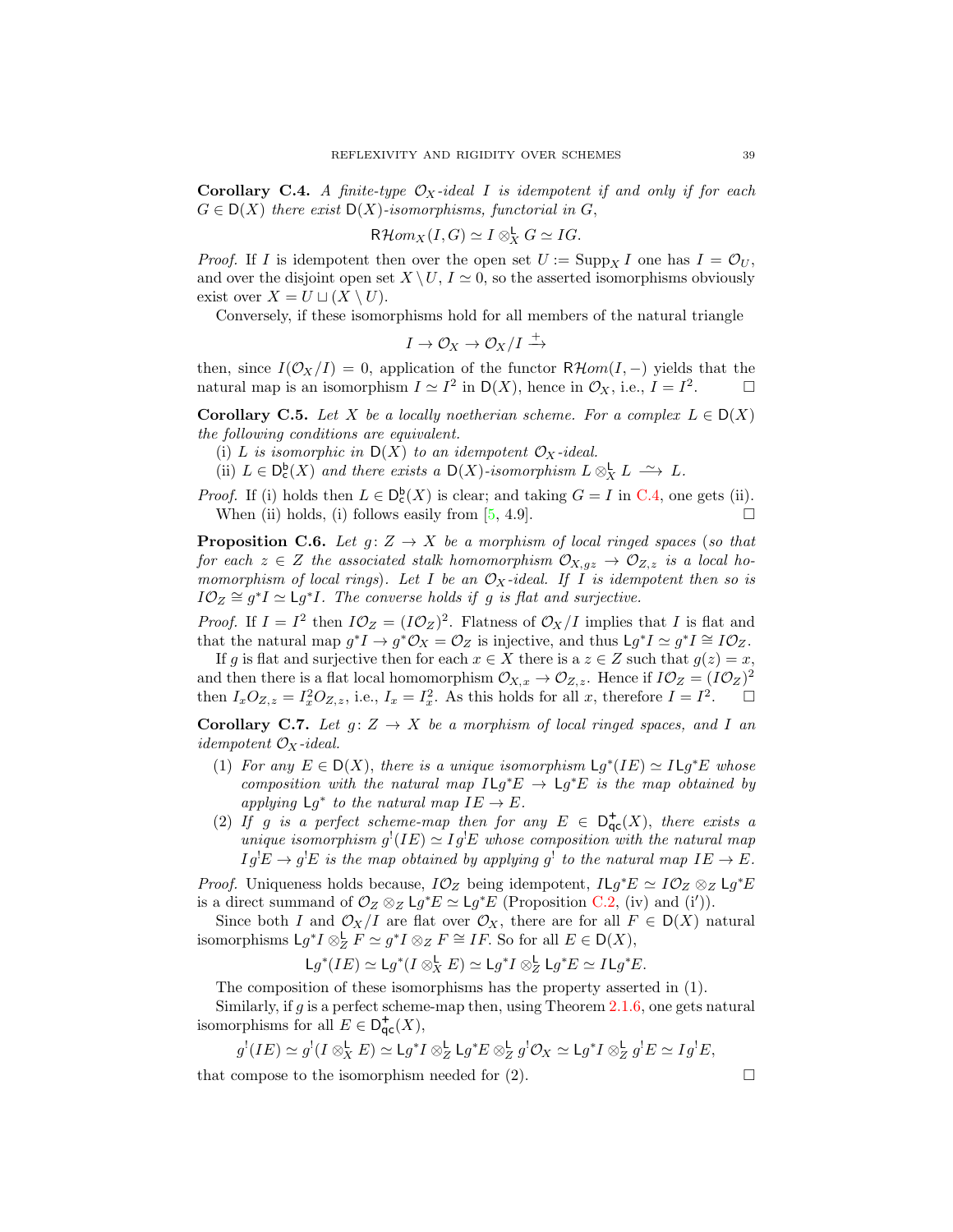The next result is to the effect that *idempotence satisfies faithfully flat descent* (without any "cocycle condition").

<span id="page-39-4"></span>**Proposition C.8.** Let  $g: Z \to X$  be a faithfully flat map, and let  $\pi_1: Z \times_X Z \to Z$ and  $\pi_2: Z \times_X Z \to Z$  be the canonical projections. If J is an idempotent  $\mathcal{O}_Z$ -ideal such that there exists an isomorphism  $\pi_1^* J \cong \pi_2^* J$  then there is a unique idempotent  $\mathcal{O}_X$ -ideal such that  $J = I \mathcal{O}_Z$ .

*Proof.* (Uniqueness.) If  $J = I \mathcal{O}_Z = I' \mathcal{O}_Z$  where I and I' are idempotent  $\mathcal{O}_X$ -ideals with respective supports U and U', then  $g^{-1}U = g^{-1}U'$  (both being the support of J), and since g is surjective, therefore  $U = U'$ , so  $I = I'$ .

(Existence.) Let V be the support of J. The support of  $\pi_1^* J$  is  $\pi_1^{-1} V = V \times_X Z$ , and similarly that of  $\pi_1^* J$  is  $Z \times_X V$ . Hence, since  $\pi_1^* J \cong \pi_2^* \overline{J}$ , the following subsets of  $Z \times_X Z$  are all the same:

$$
V \times_X Z = Z \times_X V = (V \times_X Z) \cap (Z \times_X V) = V \times_X V.
$$

If  $v \in V$  and  $w \in Z$  are such that  $g(v) = g(w)$ , then there is a field K and a map  $\gamma$ : Spec  $K \to V \times_X Z = V \times_X V$  such that the set-theoretic images of  $\pi_1 \gamma$ and  $\pi_2 \gamma$  are v and w respectively, so  $w \in V$ . Thus  $V = g^{-1}g(V)$ .

We claim that  $g(V)$  is open and closed in X. For this it suffices to show that for each connected component  $X' \subseteq X$ ,  $g(V \cap g^{-1}X') = X'$ . Without loss of generality, then, we may assume that X is connected, so  $X' = X$ .

Since g is flat, if  $y \in g(V)$  then the generic point  $x_1$  of any irreducible component  $X_1$  of X containing y is also in  $g(V)$ . In fact  $X_1 \subseteq g(V)$ , else the preceding argument applied to  $\bar{V} := Z \setminus V$  would show that  $x_1 \in g(\bar{V}) = X \setminus g(V)$ . It results that some open neighborhood of y is in  $g(V)$ ; and thus  $g(V)$  is open. Similarly,  $g(V) = X \setminus g(V)$  is open, so  $g(V)$  is closed.

The conclusion follows, with I the idempotent  $\mathcal{O}_X$ -ideal corresponding to the open-and-closed set  $g(V) \subseteq X$ .

#### **REFERENCES**

- <span id="page-39-0"></span>[1] M. Auslander, M. Bridger, Stable module theory, Memoirs Amer. Math. Soc. 94, Amer. Math. Soc., Providence, R.I.; 1969.
- <span id="page-39-6"></span>[2] L. L. Avramov, H.-B. Foxby, Locally Gorenstein homomorphisms, Amer. J. Math. 114 (1992), 1007–1047.
- <span id="page-39-7"></span>[3] L. L. Avramov, H.-B. Foxby, Ring homomorphisms and finite Gorenstein dimension, Proc. London Math. Soc. (3) 75 (1997), 241–270.
- <span id="page-39-10"></span>[4] L. L. Avramov, S. B. Iyengar, Gorenstein algebras and Hochschild cohomology, Michigan Math. J. 57 (2008), 17–35.
- <span id="page-39-1"></span>[5] L. L. Avramov, S. B. Iyengar, J. Lipman, Reflexivity and rigidity for complexes, I: Commutative rings, Algebra Number Theory 4 (2010), 47–86.
- <span id="page-39-5"></span>[6] L. L. Avramov, S. B. Iyengar, J. Lipman, S. Nayak, Reduction of derived Hochschild cohomology over commutative algebras and schemes, Adv. Math. 223 (2010), 735–772.
- <span id="page-39-8"></span>[7] M. Bökstedt, A. Neeman, *Homotopy limits in triangulated categories*, Compositio Math. 86 (1993), 209–234.
- <span id="page-39-9"></span>[8] L.W. Christensen Gorenstein dimensions, Lecture Notes in Math. 1747, Springer, Berlin, 2000.
- <span id="page-39-2"></span>[9] B. Conrad, Grothendieck duality and base change, Lecture Notes in Math. 1750, Springer, Berlin, 2000.
- <span id="page-39-11"></span>[10] B. Conrad, Deligne's notes on Nagata compactifications, J. Ramanujan Math. Soc. 22 (2007), 205–257.
- <span id="page-39-3"></span>[11] P. Deligne, Cohomologie à supports propres et construction du foncteur  $f^!$ , Residues and Duality, Lecture Notes in Math. 20, Springer-Verlag, New York, 1966; pp. 404–421.